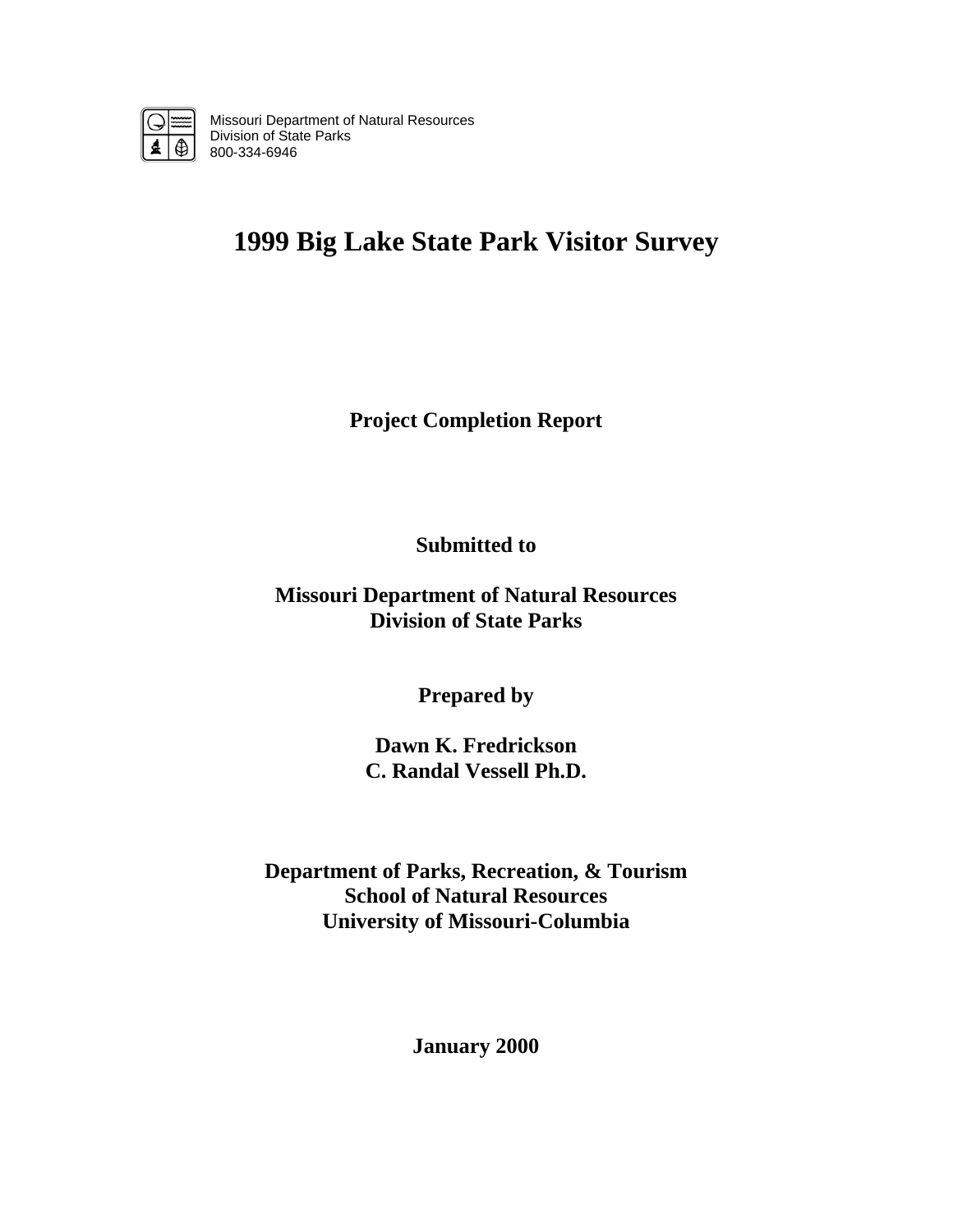# **Executive Summary**

The purpose of this study was to describe visitors' socio-demographic characteristics, patterns of use, and satisfaction with park facilities, programs and services at Big Lake State Park (BLSP).

An on-site exit survey of adult visitors to BLSP was conducted September and October 1999. One hundred twentythree (123) surveys were collected, with an overall response rate of 46%. Results of the survey have a margin of error of plus or minus 9%. The following information summarizes the results of the study.

#### **Socio-demographic Characteristics**

- BLSP visitors were comprised almost equally of females (51%) and males (49%), and the average age of the adult visitor to BLSP was 53.
- Almost half (47%) of visitors reported a household income of between \$25,000 and \$50,000, and the largest percentage (43%) reported having completed vocational school or some college.
- The majority (92%) of visitors were Caucasian. Less than 1% were African American, and no visitors reported being of Asian or Hispanic ethnic origin.
- Ten percent  $(10\%)$  of the visitors reported having a disability.
- Almost two-thirds (61%) of the visitors to BLSP were from Missouri,

but 20% were from Nebraska, 8% were from Iowa, and 7% were from Kansas.

• More than half (58%) of the visitors lived within 50 miles of BLSP.

# **Use-Patterns**

- The majority (89%) of visitors drove less than a day's drive (less than 150 miles) to visit BLSP. Of those driving 150 miles or less, 29% live within 25 miles of BLSP, including one-third of the Nebraska visitors.
- About 84% of BLSP visitors had visited the park before.
- BLSP visitors had visited the park an average of 18 times in the past year.
- Two-thirds of the visitors were staying overnight during their visit.
- Of the visitors staying overnight, 82% stayed in the campgrounds at BLSP, 8% stayed in BLSP's motel, and 3% stayed in the cabins at the park. The average number of nights visitors stayed was 3.8.
- The majority of BLSP visitors visited the park with family and/or friends.
- The most frequent recreation activities in which visitors participated were walking, camping, picnicking, viewing wildlife, fishing, bird watching, and boating.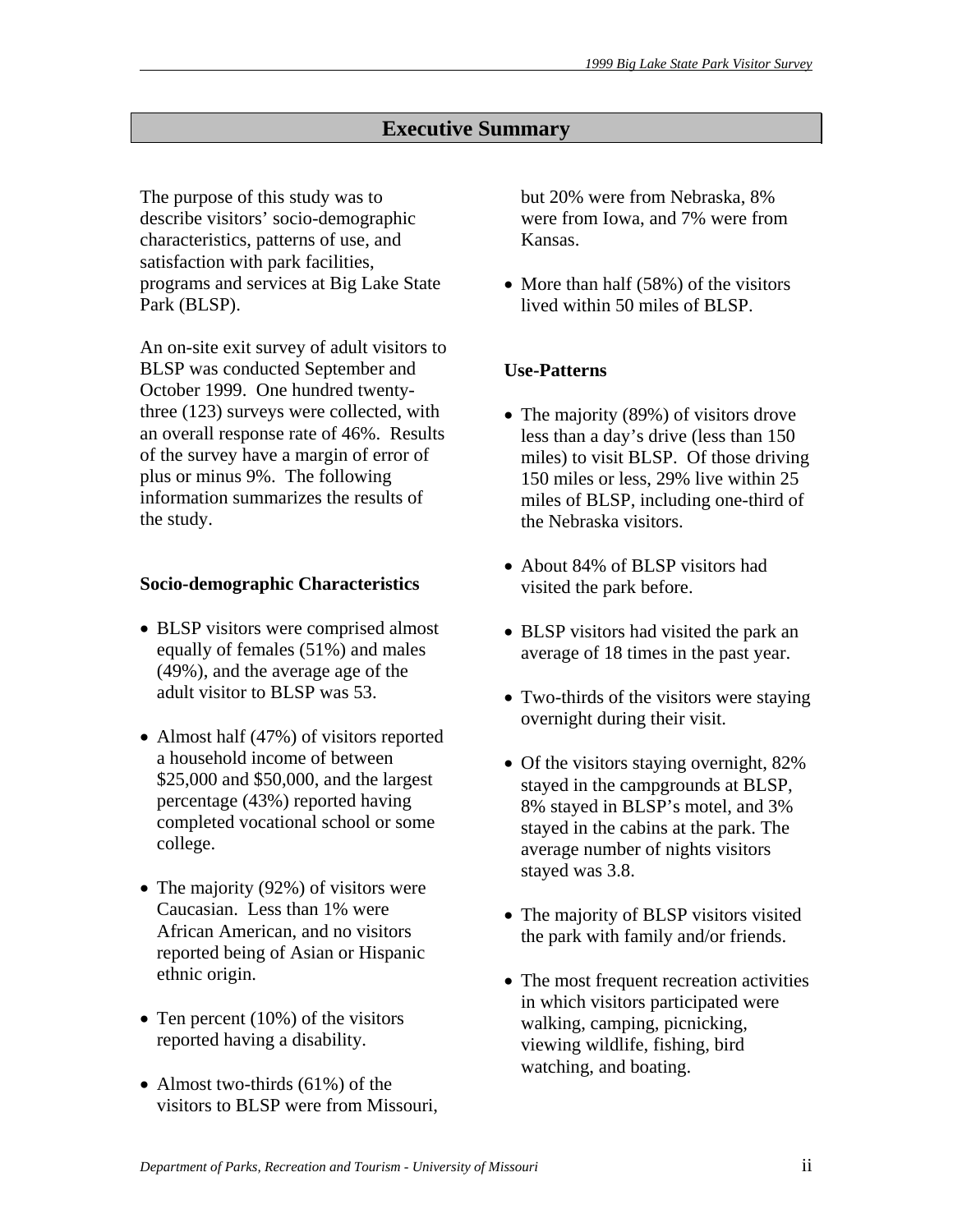# **Satisfaction and Other Measures**

- One hundred percent (100%) of BLSP visitors were either satisfied or very satisfied overall.
- Of the ten park features, the swimming pool was given the highest satisfaction rating and the boat launches were given the lowest satisfaction rating.
- Visitors gave higher performance ratings to the following park attributes: being safe and being free of litter and trash.
- Visitors gave lower performance ratings to the following park attributes: clean restrooms and upkeep of park facilities.
- Less than one-third (31%) of visitors to BLSP felt some degree of crowding during their visit. Of those who felt crowded, on the lake was where most felt crowded.
- Visitors who did not feel crowded had a significantly higher overall satisfaction compared to visitors who did feel crowded.
- Less than 30% of the visitors at BLSP did not give park safety an excellent rating.
- Of those visitors responding to the open-ended opportunity to express their safety concerns (52% of those

visitors not giving the park an excellent safety rating), a large percentage (25%) commented on dangerous lake traffic. Another 25% commented on what they perceived as a lack of staff or rangers patrolling the park.

- Although 38% of the visitors felt that nothing specific could increase their feeling of safety at BLSP, 20% did indicate that increased lighting at BLSP would increase their feeling of safety.
- Visitors who felt the park was safe were more satisfied overall, gave higher satisfaction ratings to seven of the ten park features, and gave higher performance ratings to all eight of the park attributes as well.
- A little over half (58%) of visitors reported that they would support the proposed reservation system.
- Visitors were equally divided over the proposed "carry in and carry out" trash system, with 50% for and 50% against the proposal.
- Twenty-nine percent (29%) of visitors provided additional comments and suggestions, the majority (42%) of which were positive comments about the park and staff.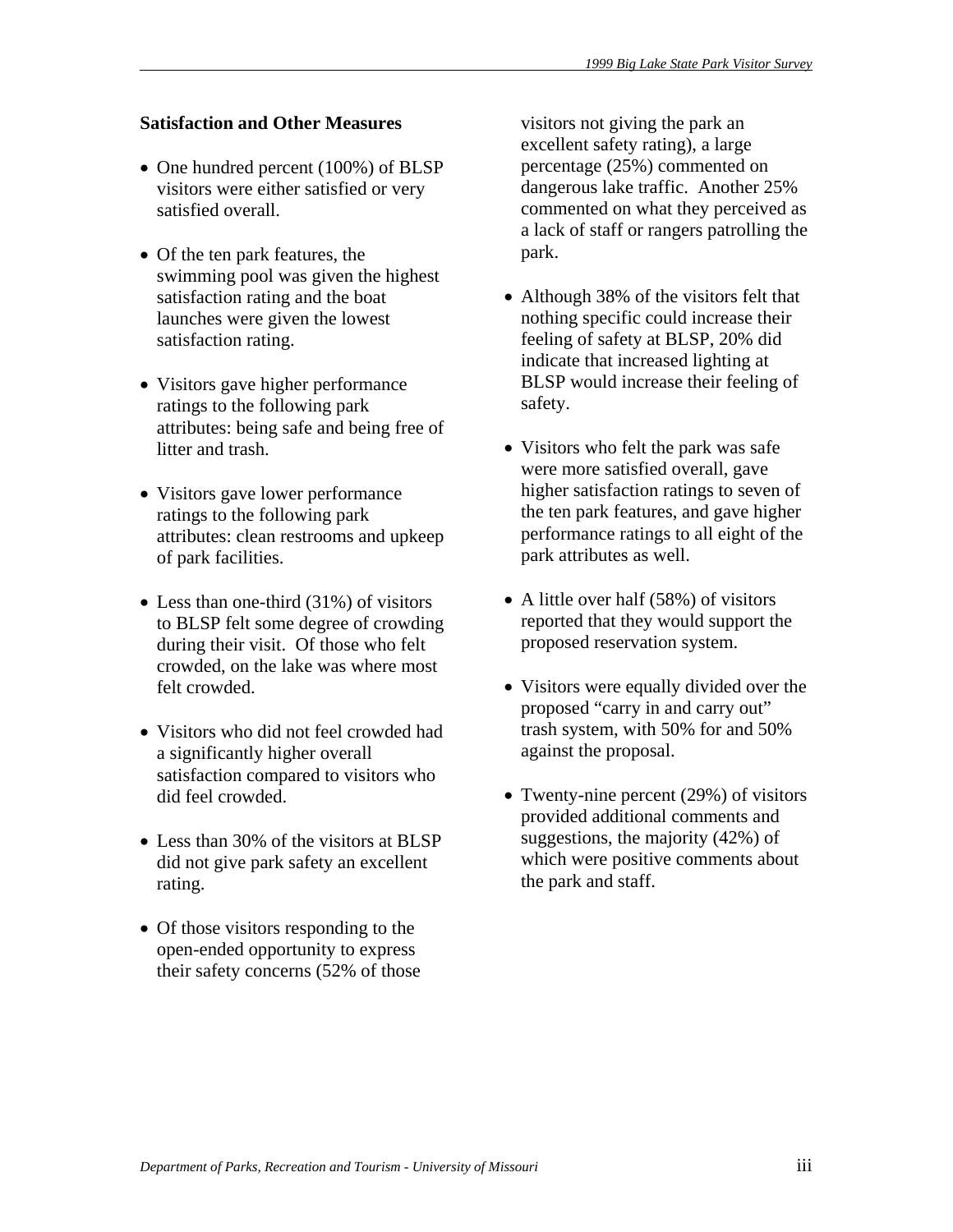# **Acknowledgements**

Conducting and successfully completing a study of this magnitude and complexity could not have been accomplished without the cooperation of many individuals. Almost 2,000 visitors to Missouri State Parks participated in the 1999 Missouri State Parks Visitor Survey. Over 100 visitors to Big Lake State Park voluntarily agreed to provide the information upon which this report is based. It is clear from their input that these visitors care very much for the recreation resources in the Missouri State Park System. Their efforts will provide invaluable input into the planning process and providing for more effective and responsive management of these resources.

Many other individuals provided assistance during the 1999 Missouri State Parks Visitor Survey, without whom the study would not have been a success. The following expressions of gratitude are in acknowledgement of their contributions. Special acknowledgement goes to the staff at Big Lake State Park for their willingness to accommodate the survey crew during the study period, and also for their assistance during sampling. Many thanks also go to the students at the University of Missouri who assisted in computer data entry of the questionnaires. They are: Amy Mahon, Chis Thoele, and Laura Marsch.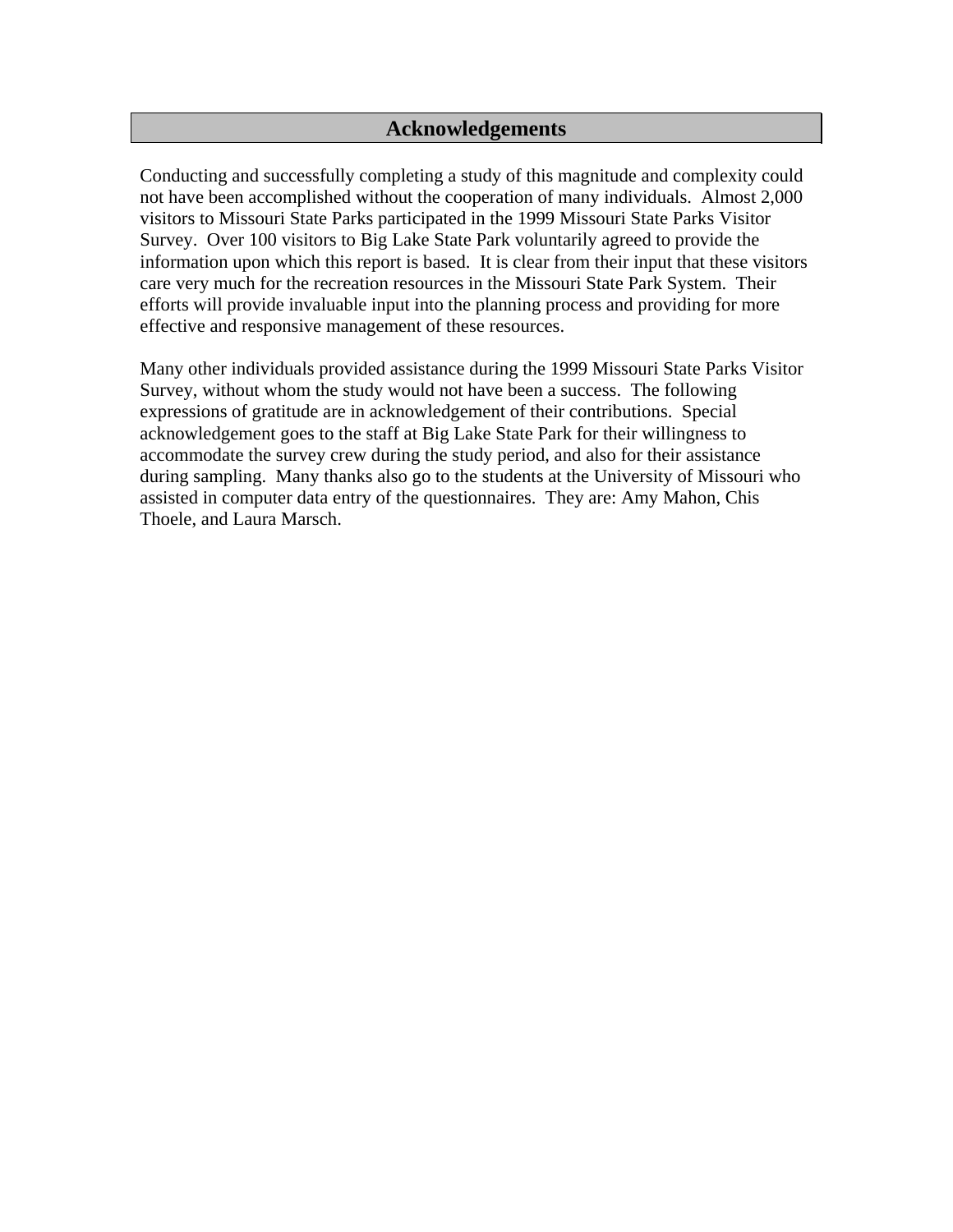# **Table of Contents**

| <b>Overall Satisfaction</b> | $\mathbf Q$ |
|-----------------------------|-------------|
|                             |             |
|                             |             |
|                             |             |
|                             |             |
|                             |             |
|                             |             |
|                             |             |
|                             |             |
|                             |             |
|                             |             |
|                             |             |
|                             |             |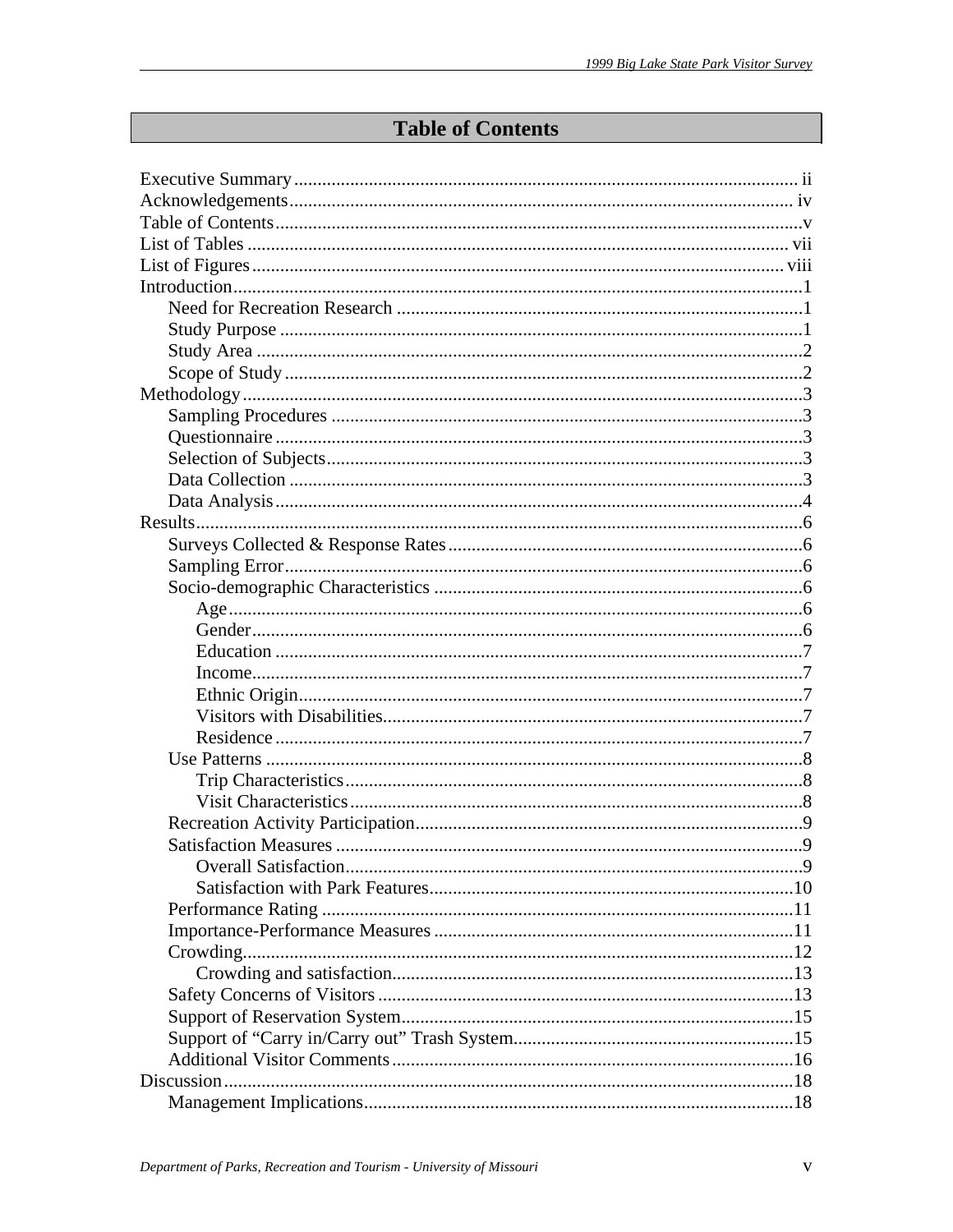| Methodology Recommendations and Considerations for BLSP and Other Parks 21 |  |
|----------------------------------------------------------------------------|--|
|                                                                            |  |
|                                                                            |  |
|                                                                            |  |
|                                                                            |  |
|                                                                            |  |
|                                                                            |  |
|                                                                            |  |
|                                                                            |  |
|                                                                            |  |
|                                                                            |  |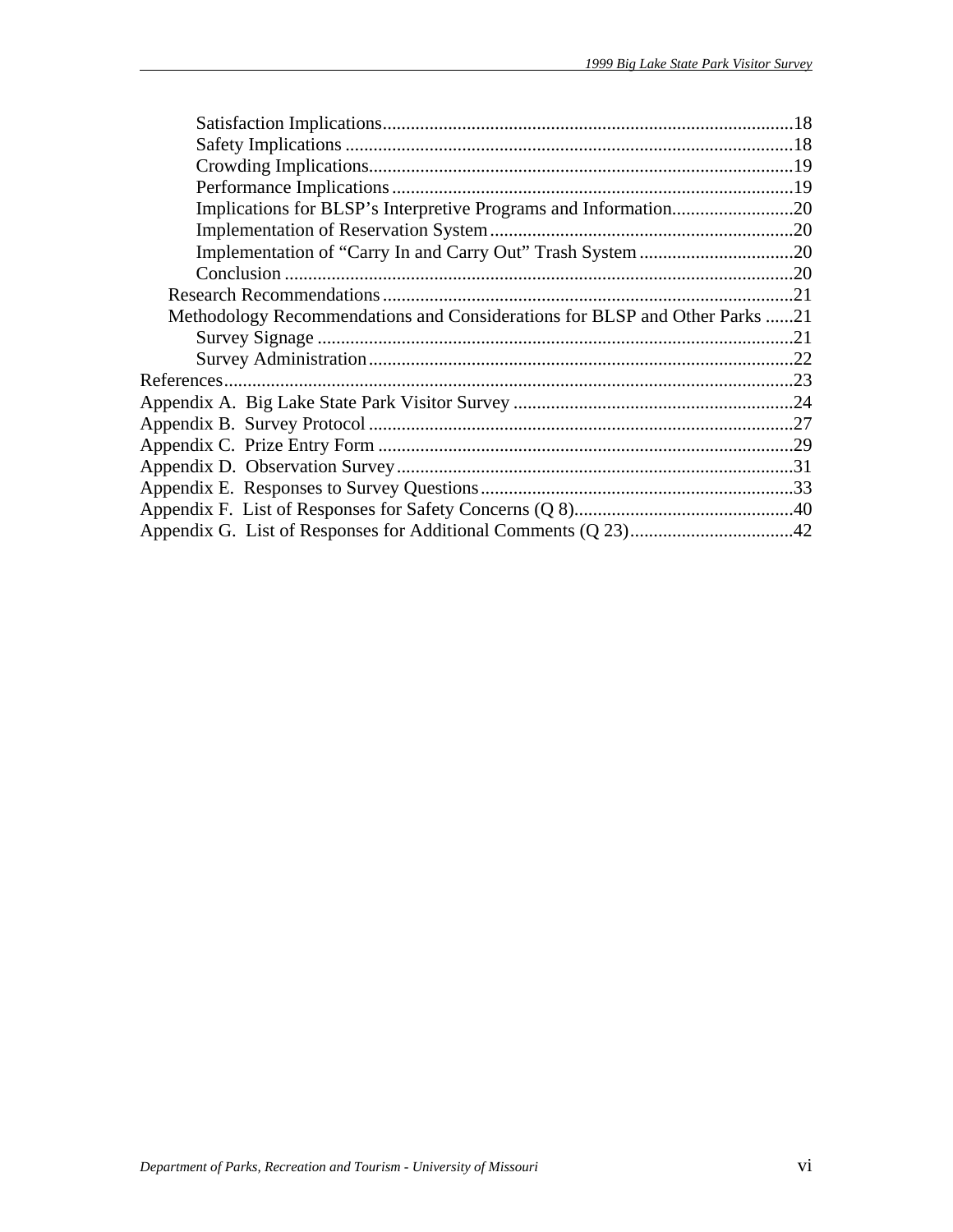# **List of Tables**

| Table 2. Mean Performance and Importance Scores for Park Attributes 11        |  |
|-------------------------------------------------------------------------------|--|
| Table 3. Locations Where BLSP Visitors Felt Crowded During Their Visit        |  |
| Table 4. Locations Where Visitors Felt More Lighting Would Increase Safety 14 |  |
| Table 5. Frequency and Percentage of Comments and Suggestions from            |  |
|                                                                               |  |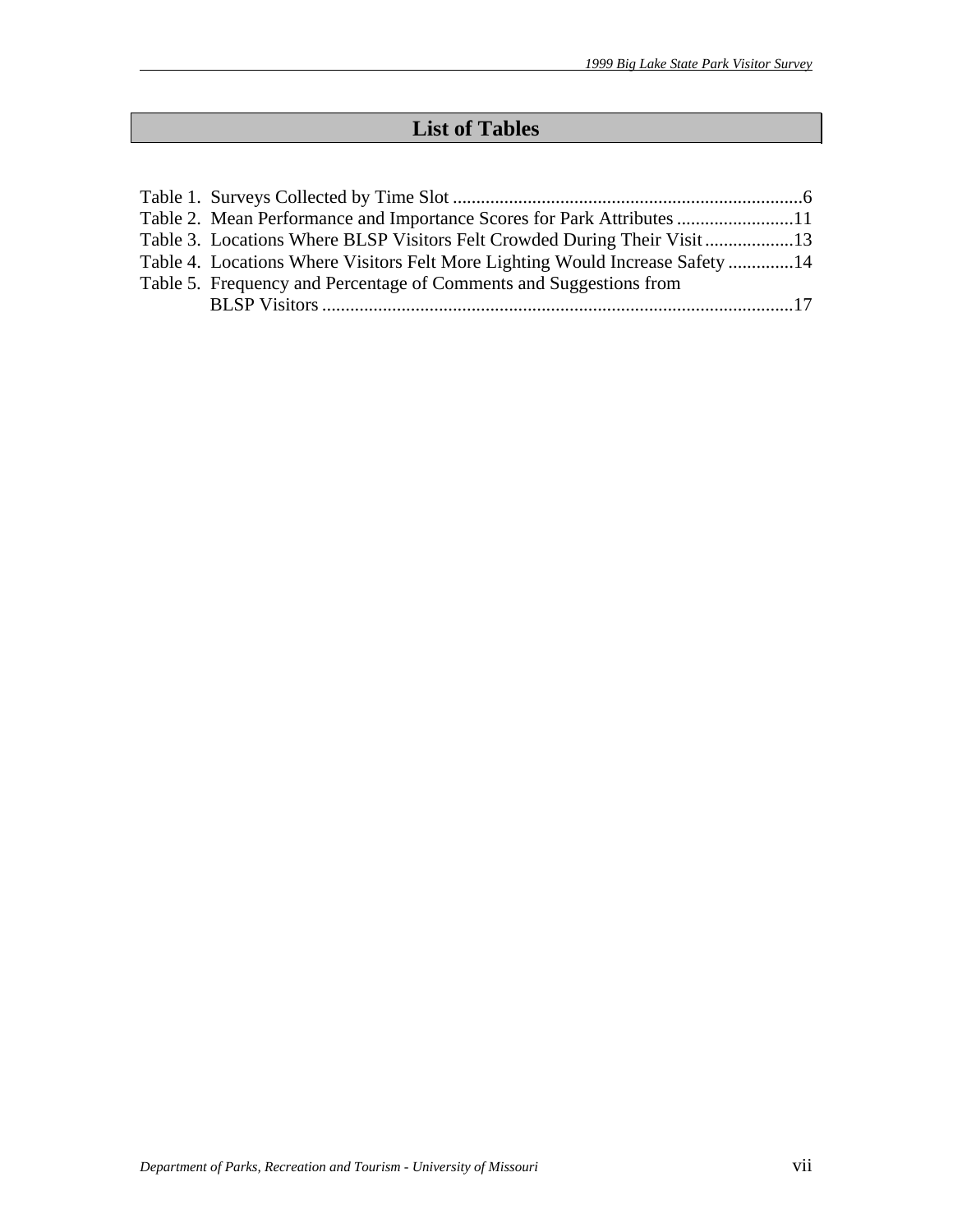# **List of Figures**

| Figure 8. Comparison of Support of Reservation System Between Campers |  |
|-----------------------------------------------------------------------|--|
|                                                                       |  |
|                                                                       |  |
|                                                                       |  |
|                                                                       |  |
|                                                                       |  |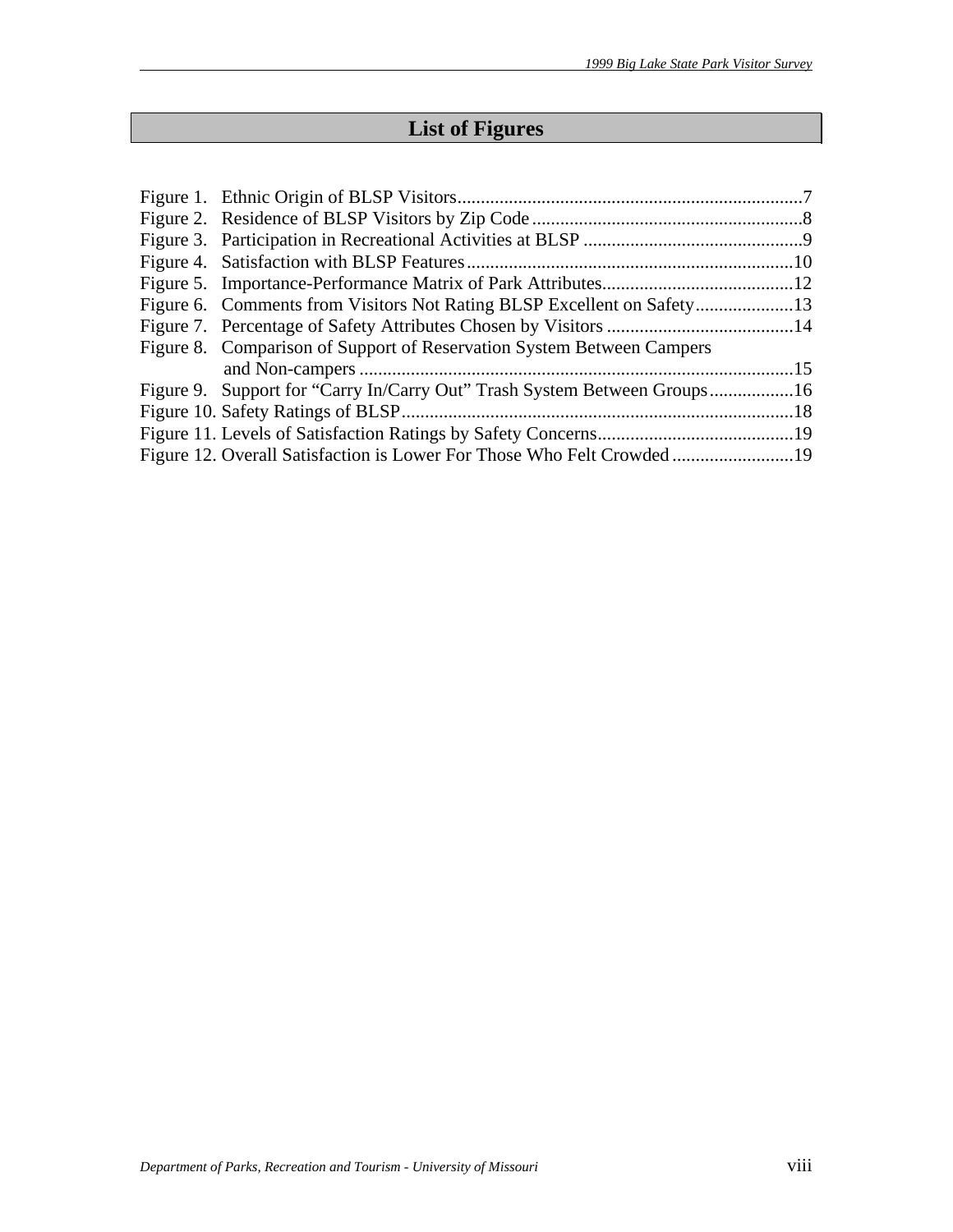# **Introduction**

#### **NEED FOR RECREATION RESEARCH**

In 1939, 15 years after Missouri obtained its first state park, 70,000 visitors were recorded visiting Missouri's state parks (Masek, 1974). Today, the increase in demand for outdoor recreation experiences has given rise to over 16 million visitors who, each year, visit the 80 parks and historic sites in Missouri's state park system (Holst & Simms, 1996). Along with this increase in demand for outdoor recreation experiences are other highly significant changes in outdoor recreation. Some of these changes include a change in the nature of vacations with a trend toward shorter, more frequent excursions; an increasing diversity of participation patterns across groups; an increase in more passive activities appropriate for an aging population; an increased concern for the health of the environment; and a realization of the positive contributions the physical environment has on the quality of one's life (Driver, Dustin, Baltic, Elsner, & Peterson, 1996; Tarrant, Bright, Smith, & Cordell, 1999).

Societal factors responsible for these changes in the way Americans recreate in the outdoors include an aging population; a perceived decline in leisure time and a faster pace of life; geographically uneven population growth; increasing immigration; changes in family structures, particularly an increase in single-parent families; increasing levels of education; a growth in minority populations; and an increasing focus on quality "lifestyle management" (Driver et al., 1996;

Tarrant et al, 1999). These factors and their subsequent changes in outdoor recreation participation have important implications for recreation resource managers, who are now faced with recreation resource concerns that are "…people issues and not resource issues alone (McLellan & Siehl, 1988)." This growing social complexity combined with the changes it has created in outdoor recreation participation have given rise to the need for research exploring why and how people recreate in the outdoors as well as how these individuals evaluate the various aspects of their outdoor recreation experiences.

#### **STUDY PURPOSE**

Visitor satisfaction tends to be a primary goal of natural resource recreation managers (Peine, Jones, English, & Wallace, 1999) and has been defined as the principal measure of quality in outdoor recreation (Manning, 1986). Visitor satisfaction, however, can be difficult to define because individual visitors are unique. Each visitor may have different characteristics, cultural values, preferences, attitudes, and experiences that influence their perceptions of quality and satisfaction (Manning, 1986).

Because of these differences in visitors, a general "overall satisfaction" question alone could not adequately evaluate the quality of visitors' experiences when they visit Missouri's state parks and historic sites. For this reason, it is necessary to gather additional information about visitor satisfaction through questions regarding: a) visitors'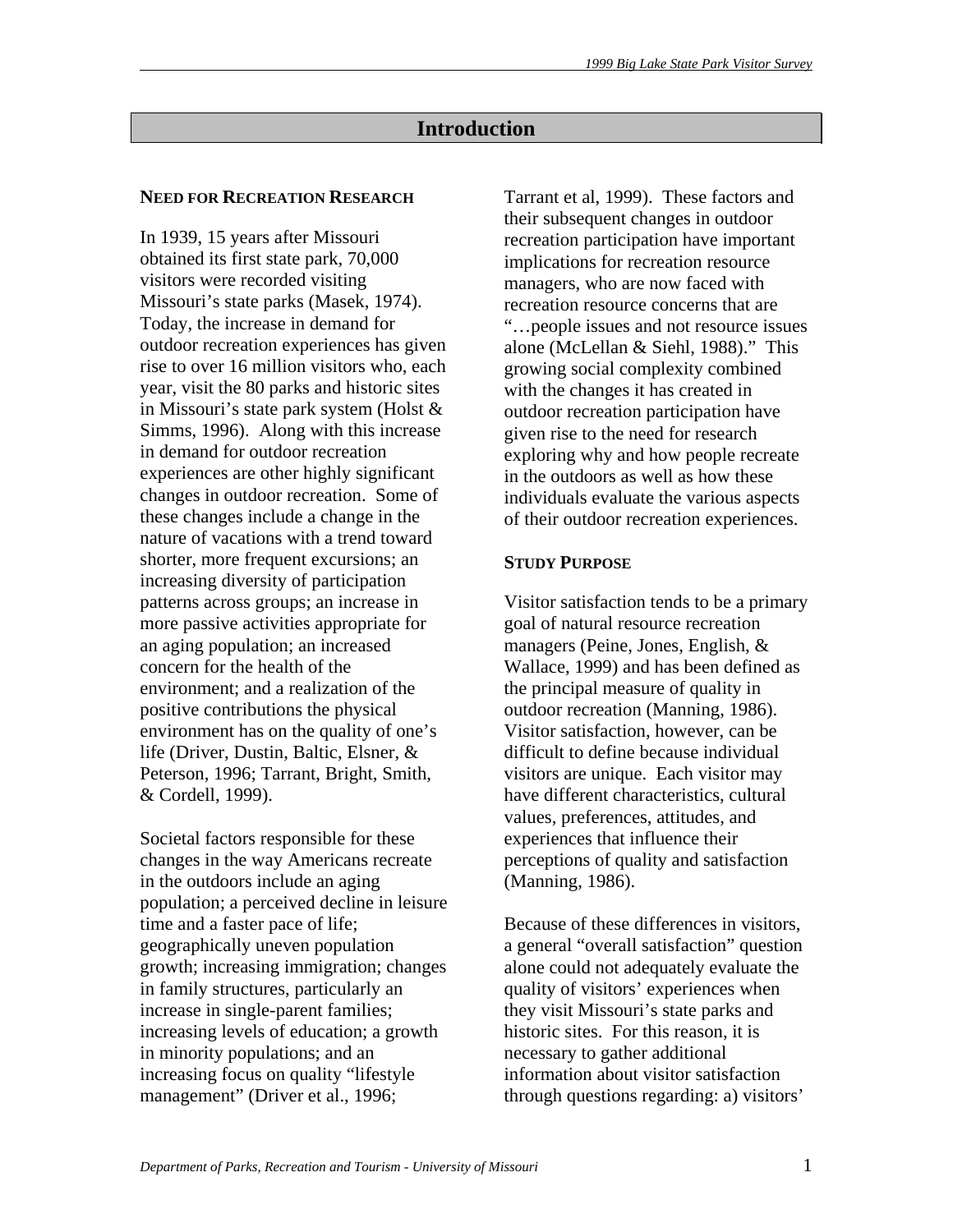socio-demographic characteristics; b) visitors' satisfaction with programs, services and facilities; c) visitors' perceptions of safety; and d) visitors' perceptions of crowding. Thus, the purpose of this study is to gain information, through these and other questions, about the use patterns, sociodemographic characteristics, and satisfaction with park programs, facilities, and services, of visitors to ten of Missouri's state parks.

This report examines the results of the visitor survey conducted at Big Lake State Park (BLSP), one of the ten parks included in the 1999 Missouri State Parks Visitor Survey. Objectives specific to this report include:

- 1. Describing the use patterns of visitors to BLSP during September and October 1999.
- 2. Describing the socio-demographic characteristics of visitors to BLSP.
- 3. Determining if there are differences in select groups' ratings of park attributes, satisfaction with park features, overall satisfaction, and perceptions of crowding.
- 4. Determining any differences in select characteristics of visitors who rated park safety high and those who did not.
- 5. Gaining information about selected park-specific issues.

# **STUDY AREA**

Located in Holt County in the extreme northwest corner of Missouri, Big Lake State Park lies along side the oxbow Big Lake, providing a wonderful recreational opportunity for fishermen. In the path of a major migratory flyway and near Squaw Creek National Wildlife Refuge, Big Lake is also a paradise for birdwatchers. The park also provides many other amenities for recreationists, including a campground, picnic areas and playground, a swimming pool, rental cabins, a motel, and a restaurant and park store.

### **SCOPE OF STUDY**

The population of the visitor study at BLSP consisted of visitors who were 18 years of age or older (adults), and who visited BLSP during the study period of September and October 1999.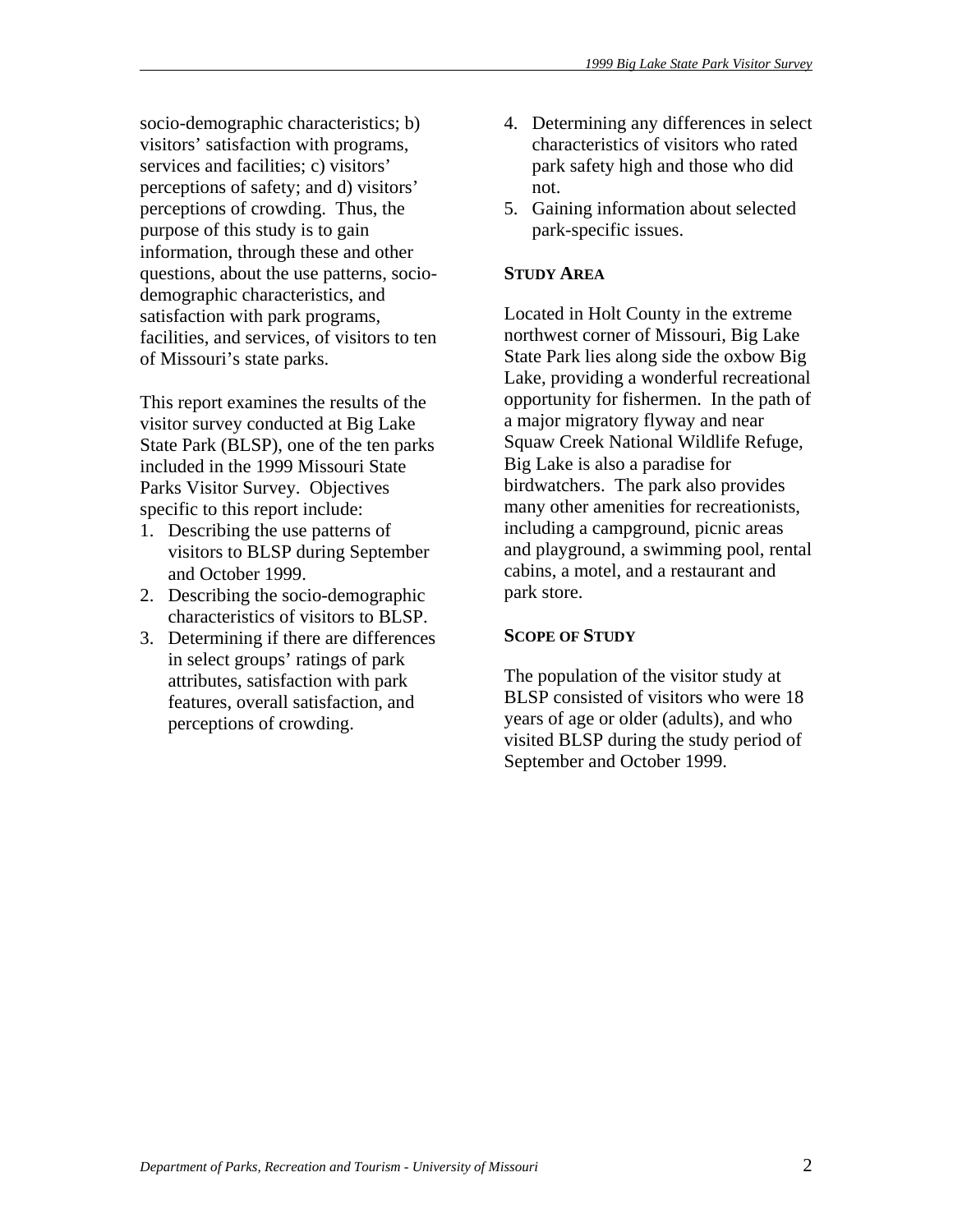# **Methodology**

# **SAMPLING PROCEDURES**

A 95% confidence interval was chosen with a plus or minus 5% margin of error. Based upon 1998 visitation data for September and October at BLSP, it was estimated that approximately 53,000 visitors would visit BLSP during the period between September 1 and October 31, 1999 (DNR, 1998). Therefore, with a 95% confidence interval and a plus or minus 5% margin of error, a sample size of 397 visitors was required (Folz, 1996). A random sample of adult visitors (18 years of age and older) who visited BLSP during the study period were the respondents for this study.

To ensure that visitors leaving BLSP during various times of the day would have equal opportunity for being surveyed, three time slots were chosen for surveying. The three time slots were as follows: Time Slot  $1 = 8:00$  a.m. -12:00 p.m., Time Slot  $2 = 12:00$  p.m. -4:00 p.m., and Time Slot  $3 = 4:00$  p.m. -8 p.m. A time slot was randomly chosen and assigned to the first of the scheduled survey dates. Thereafter, time slots were assigned in ranking order based upon the first time slot.

# **QUESTIONNAIRE**

The questionnaire used in this study was based on the questionnaire developed by Fink (1997) for the Meramec State Park Visitor Survey. A copy of the questionnaire for this study is provided in Appendix A.

#### **SELECTION OF SUBJECTS**

The survey of visitors at BLSP was administered on-site, to eliminate the non-response bias of a mail-back survey. An exit survey of visitors leaving the park was conducted through a sample of every vehicle exiting the park.

# **DATA COLLECTION**

The surveyor wore a state park t-shirt and was stationed near the entrance to the park. At the survey station, two "Visitor Survey" signs facing opposite directions were used to inform visitors of the survey. During the selected time slot, the surveyor stopped every vehicle and asked every visitor who was 18 years of age and older to voluntarily complete the questionnaire, unless he or she had previously filled one out.



*Visitor Survey Sign Used at Big Lake State Park* 

To increase participation rates, respondents were given the opportunity to enter their name and address into a drawing for a prize package and were assured that their responses to the survey questions were anonymous and would not be attached to their prize entry form.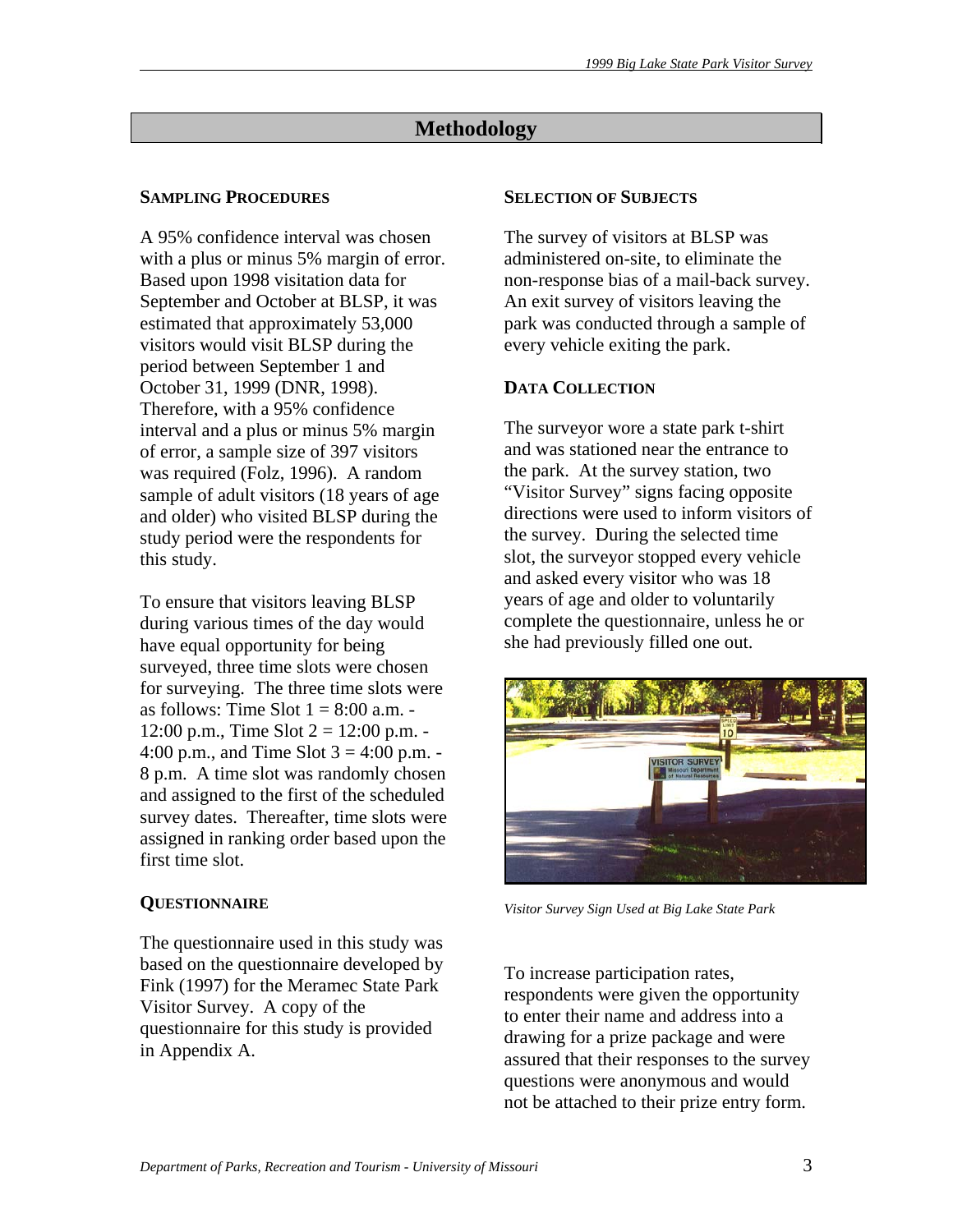Willing participants were then given a pencil and a clipboard with the questionnaire and prize entry form attached. Once respondents were finished, the surveyor collected the completed forms, clipboards, and pencils. Survey protocol is given in Appendix B and a copy of the prize entry form is provided in Appendix C.

An observation survey was also conducted to obtain additional information about: date, day, time slot, and weather conditions of the survey day; the number of adults and children in each vehicle; and the number of individuals asked to fill out the questionnaire, whether they were respondents, non-respondents, or had already participated in the survey. This number was used to calculate response rate, by dividing the number of surveys collected by the number of adult visitors asked to complete a questionnaire. A copy of the observation survey form is provided in Appendix D.

### **DATA ANALYSIS**

The data obtained for the BLSP study was analyzed with the Statistical Packages for the Social Sciences (SPSS) (SPSS, 1996).

Frequency distributions and percentages of responses to the survey questions and the observation data were determined. The responses to the open-ended questions were listed as well as grouped into categories for frequency and percentage calculations. The number of surveys completed by weekday versus weekend and by time slot was also determined.

Comparisons using independent sample t-tests for each group were also made to determine any statistically significant differences  $(p<.05)$  in the following selected groups' satisfaction with park features (question 6), ratings of park attributes (question 7), overall satisfaction (question 13), and perceptions of crowding (question 14). The selected groups include:

- 1. First time visitors versus repeat visitors (question 1).
- 2. Overnight visitors versus dayusers (question 3). Overnight visitors include those visitors who either camped in the campground at Big Lake, stayed in the motel at Big Lake, or stayed in the rental cabins at the park. Day-users include both day-users and the overnight visitors who did not stay overnight in BLSP.
- 3. Weekend visitors versus weekday visitors. Weekend visitors were surveyed on Saturday and Sunday, weekday visitors were surveyed Monday through Friday.

Other comparisons were made using independent sample t-tests to determine any statistically significant differences in visitors who rated the park as excellent on being safe versus visitors who rated the park as good, fair, or poor on being safe, for the following categories:

- 1. First time versus repeat visitors.
- 2. Overnight visitors versus dayusers.
- 3. Weekend versus weekday visitors.

Differences between visitors who rated the park as excellent on being safe versus those who did not were also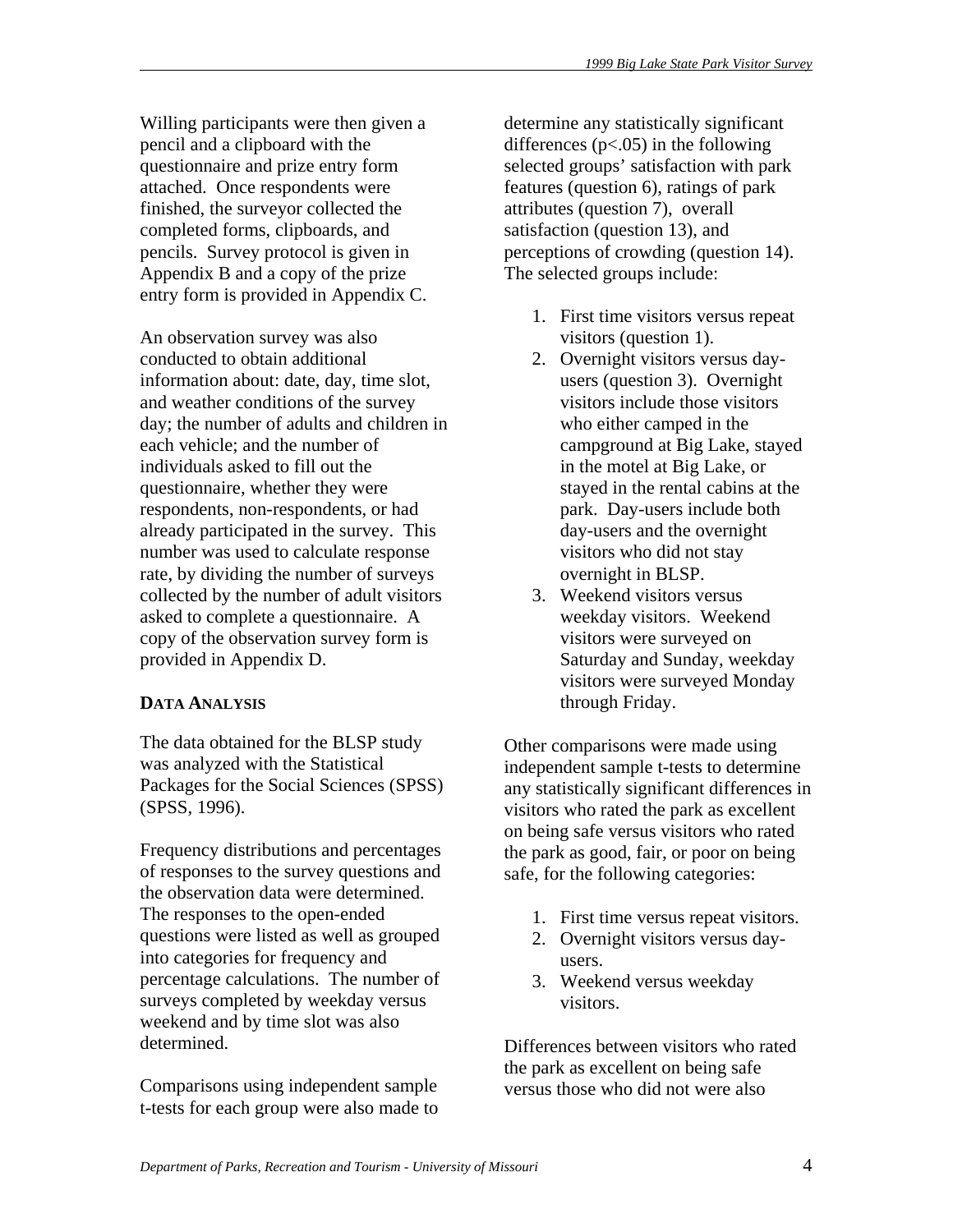compared on the following questions: differences in socio-demographic characteristics, perceptions of crowding, measures of satisfaction with park features, measures of performance of park attributes, and overall satisfaction. Chi-square tests were conducted comparing responses between select groups regarding support for a reservation system and support for a "carry in and carry out" trash system. The selected groups include:

- 1. First time versus repeat visitors.
- 2. Overnight visitors versus dayusers.
- 3. Weekend versus weekday visitors.

Additional comparisons include:

- 1. Multiple linear regression analyses to determine which of the satisfaction variables and which of the performance variables most accounted for variation in overall satisfaction.
- 2. An independent sample t-test comparing overall satisfaction between visitors who felt some degree of crowding and those who were not at all crowded during their visit.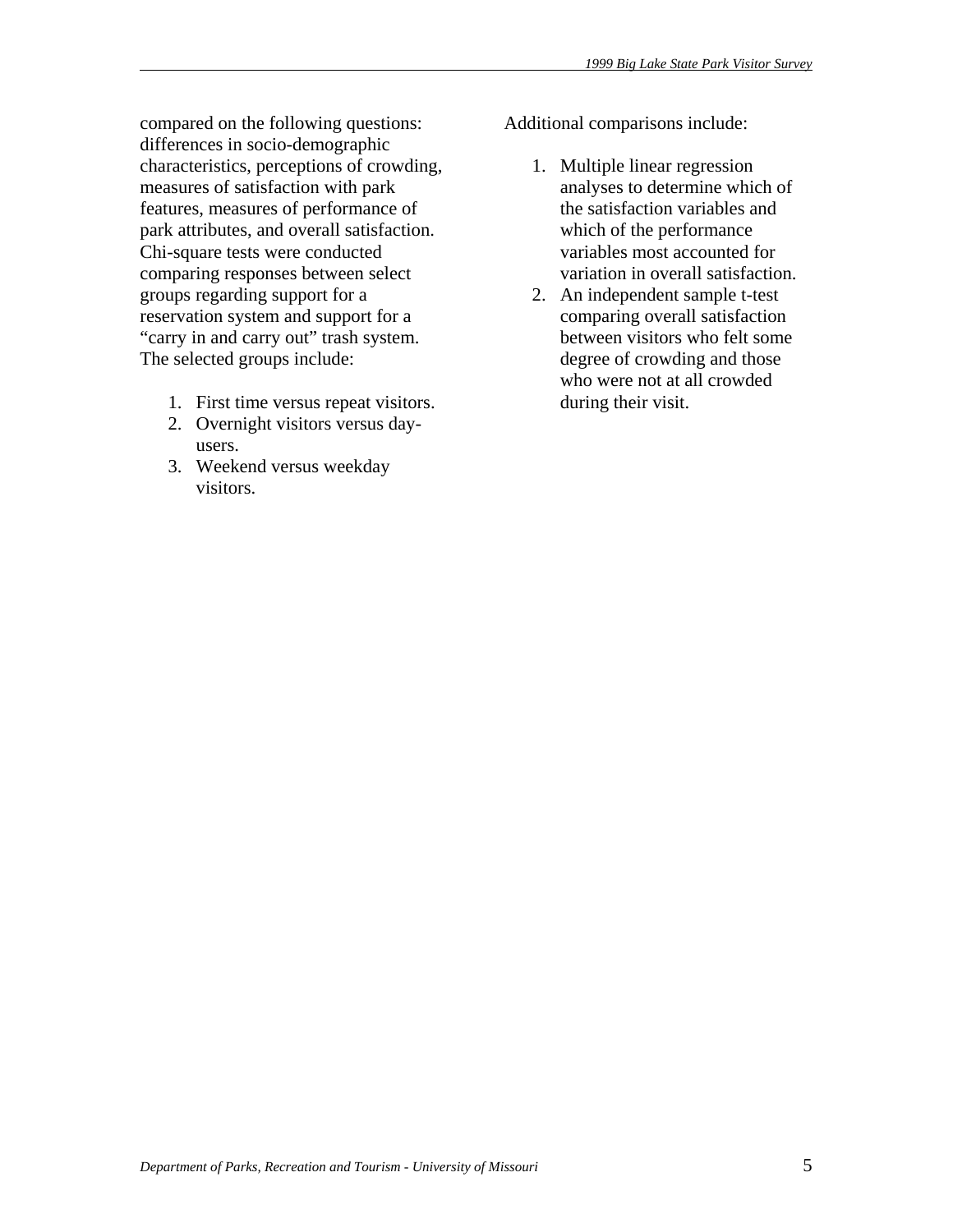# **Results**

This section describes the results of the Big Lake State Park Visitor Survey. For the percentages of responses to each survey question, see Appendix E. The number of individuals responding to each question is represented as "n=."

### **SURVEYS COLLECTED & RESPONSE RATES**

A total of 123 surveys were collected at BLSP during the time period of September and October 1999. Table 1 shows surveys collected by time slot. Of the 123 surveys collected, 92 (74.8%) were collected on weekends (Saturday and Sunday) and 31 (25.2%) were collected on weekdays (Monday through Friday). The overall response rate was 46.4%. This lower response rate is due in part to the inability of the surveyor to pull over every vehicle as they exited the park. BLSP has three roads converging into the one main exit, each road from a different direction. Often the surveyor would be sampling a vehicle exiting from one of the three roads and would be unable to pull over other vehicles exiting at the same time from the other two roads.

#### **SAMPLING ERROR**

With a sample size of 123 and a confidence interval of 95%, the margin of error increases from plus or minus 5% to plus or minus 9%. For this study, there is a 95% certainty that the true results of the study fall within plus or minus 9% of the findings. For example, from the results that 51.3% of the visitors to BLSP during the study period were female, it can be stated that between 42.3% and 60.3% of the BLSP visitors were female.

#### **SOCIO-DEMOGRAPHIC CHARACTERISTICS**

#### *Age*

The average age of adult visitors to BLSP was 53.4. When grouped into four age categories, 10.4 % of the adult visitors were between the ages of 18-34, 41.8% were between the ages of 35-54, 21.7% were between the ages of 55-64, and 26.1% were 65 or over.

#### *Gender*

Visitors to BLSP were almost equally male and female. Female visitors comprised 51.3% of all visitors, and male visitors comprised 48.7% of all visitors.

| <b>Time Slot</b>       | <b>Frequency</b> | <b>Percent</b> |
|------------------------|------------------|----------------|
| 1. $8$ a.m. $-12$ p.m. | 44               | 35.8%          |
| 2. $12$ p.m. $-4$ p.m. | 44               | 35.8%          |
| 3. $4 p.m. - 8 p.m.$   | 35               | 28.5%          |
| Total                  | 123              | 100.0%         |

*Table 1. Surveys Collected by Time Slot*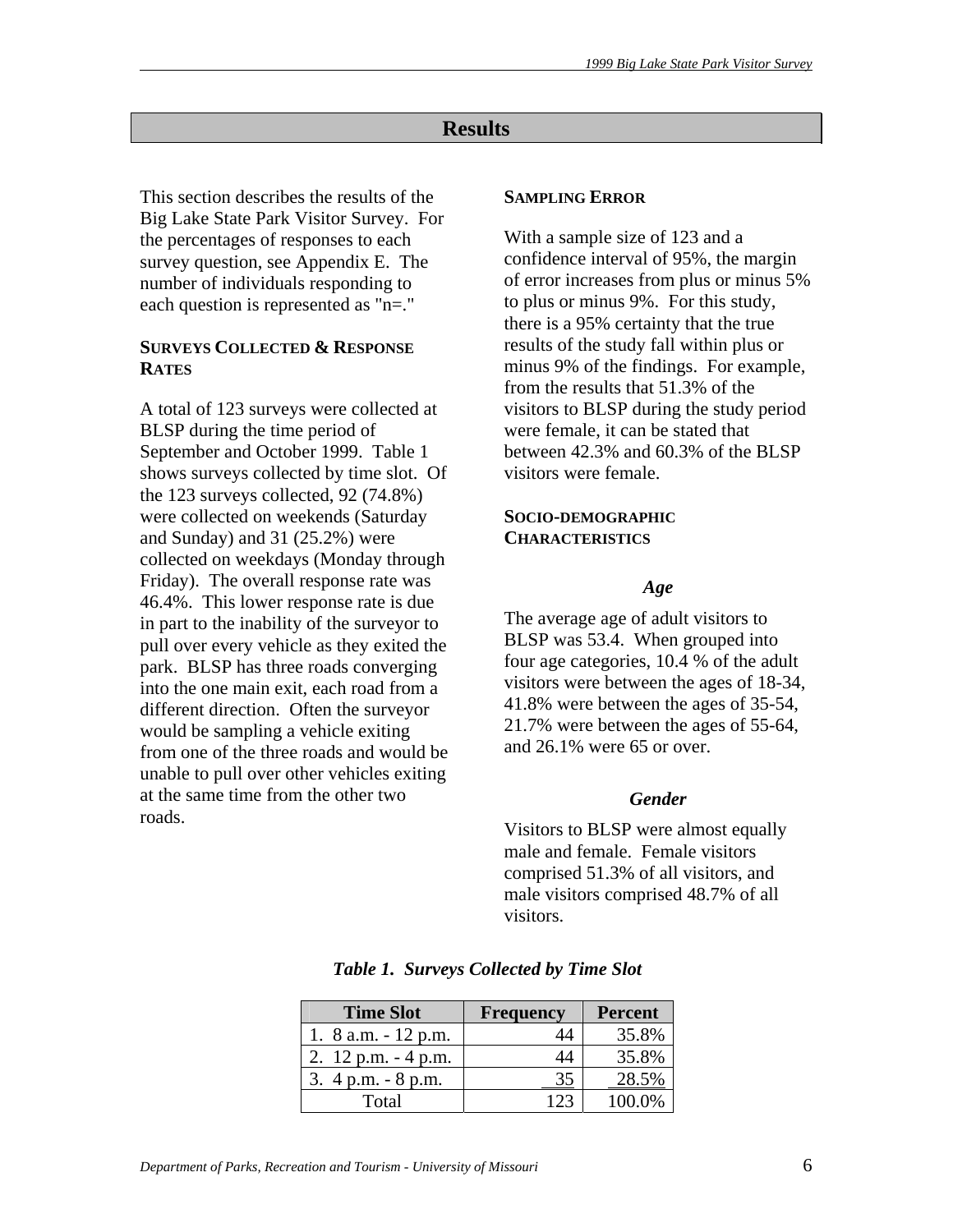### *Education*

The majority (43%) of visitors to BLSP indicated they had completed vocational school or some college. Another 42% indicated having completed grade or high school, while 15% indicated having completed a four-year college degree or post-graduate education.

#### *Income*

The largest percentage (46.5%) of visitors to BLSP reported they had an annual household income of between \$25,000 and \$50,000. The second largest percentage (20.2%) of visitors had an income of over \$75,000. Less than 20% (17.5%) of visitors had an income of less than \$25,000, and about 16% (15.8%) had a household income between \$50,001 and \$75,000.

#### *Ethnic Origin*

Figure 1 indicates the ethnic origin of BLSP visitors. The vast majority (91.5%) of visitors was Caucasian. Almost 1% (0.9%) of visitors were African American, and 6.8% of visitors reported being of Native American

descent. There were no visitors who reported being Asian or Hispanic, and less than one percent (0.9%) of visitors reported being of an "other" ethnic origin.

#### *Visitors with Disabilities*

Ten percent (10.3%) of the visitors to BLSP reported having some type of disability that substantially limited one or more life activities or that required special accommodations. Most of the disabilities reported were mobilityimpairing disabilities, but other disabilities include heart problems and stroke.

### *Residence*

Almost two-thirds (61.1%) of BLSP visitors were from Missouri, with more than one-third (38.9%) of the visitors coming from other states including Nebraska (20.4%), Iowa (8.0%), and Kansas (7.1%). Over half (58%) of the visitors to BLSP lived within 50 miles of the park. Figure 2 shows the residence of visitors by zip code.



#### *Figure 1. Ethnic Origin of BLSP visitors.*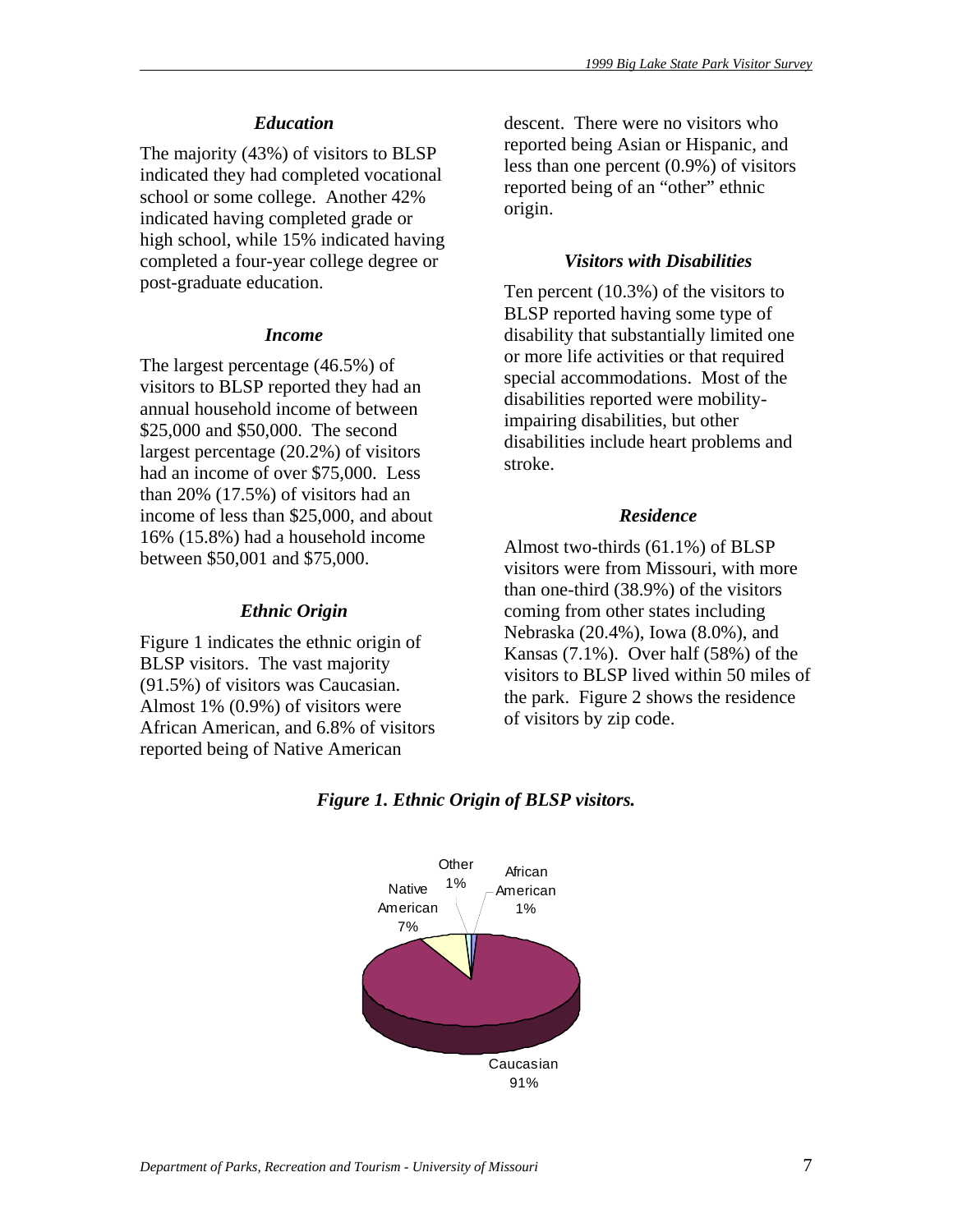

*Figure 2. Residence of BLSP Visitors by Zip Code* 

### **USE PATTERNS**

#### *Trip Characteristics*

The majority (88.5%) of visitors to BLSP traveled less than a day's drive to visit the park (a day's drive is defined as 150 miles or less, not exceeding 300 miles round trip), including 88.9% of the Iowa visitors, 78.5% of the Nebraska visitors, and 62.5% of the Kansas visitors. Of those traveling less than a day's drive, 29% lived within 25 miles of the park, including 30.4% of the Nebraska visitors. Within Missouri, 15.0% came from the St. Joseph region, 8.8% came from the Kansas City region, and 15.9% lived in the immediate vicinity (10 miles or less from BLSP), including visitors from Mound City, Craig, Bigelow, and Fortescue.

Half (53.1%) of visitors either drove cars, vans, jeeps, or sport utility vehicles. Over one-third (39.7%) drove pickup trucks. Four percent (4%) of visitors drove motorcycles, and almost 2% (1.8%) drove RVs. Eleven percent (11.2%) of the vehicles towed some type of trailer. The average number of axles per vehicle was 2.2, the average number of adults per vehicle was 1.8, and the average number of children per vehicle was also 1.8.

# *Visit Characteristics*

About 84% of the visitors to BLSP were repeat visitors, with a little over 16% of the visitors being first time visitors. The average number of times all visitors reported visiting BLSP within the past year was 18.2 times.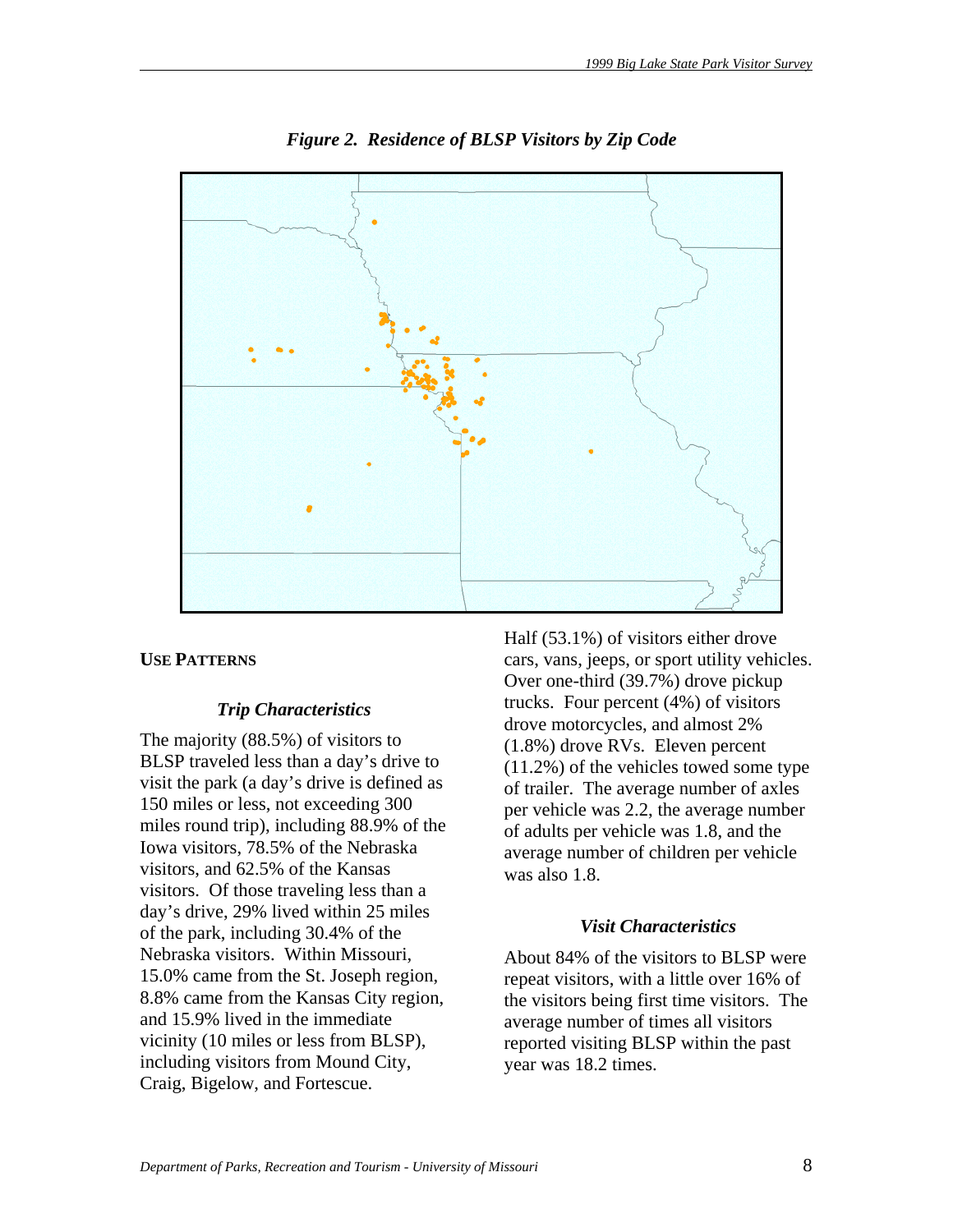Most of the visitors (60.2%) to BLSP during the study period indicated that they were staying overnight, with about 40% (39.8%) indicating that they were day-users. Of those staying overnight during their visit, most (82.2%) stayed in the campground at BLSP. Eight percent (8.2%) of the overnight visitors stayed in the motel at the park, and 2.7% stayed in a cabin at the park. Of those camping in the campground at BLSP, 86% reported camping in an RV, trailer, or van conversion, while 12% reported camping in a tent.

Of those reporting overnight stays, 12.3% stayed one night, 56.1% stayed two nights, 15.8% stayed three, and 16% stayed four or more nights. The average stay for overnight visitors was 3.8 nights. The median number of nights was 2, indicating that half of the overnight visitors stayed less than two nights and half of the overnight visitors stayed more than two nights. The highest percentage of visitors stayed two nights.

Thirty-eight percent (38%) of the visitors to BLSP visited the park with family. Twenty-one percent (21.3%) visited with family and friends, while 15.7% visited with friends, and 19.4% visited the park alone. Less than 6% (5.6%) of visitors indicated visiting the park with a club or organized group.

### **RECREATION ACTIVITY PARTICIPATION**

Respondents to the survey were asked what activities they participated in during their visit to BLSP. Figure 3 shows the percentage of visitor participation in the seven highest activities. Walking was the highest reported (26.8%), camping was the

second (23.4%), and picnicking was the third (19.6%). Viewing wildlife (13.6%), fishing (13.2%), bird watching (12.5%), and boating (11.3%) were next.

# *Figure 3. Participation in Recreational Activities at BLSP*



BLSP visitors reported engaging in other activities, including studying nature  $(7.5\%)$ , swimming in the pool  $(5.7\%)$ , attending a special event (4.9%), and attending an interpretive program (0.8%). Only 5.3% of visitors reported engaging in an "other" activity, including just driving through and sightseeing, and having dinner at the restaurant.

### **SATISFACTION MEASURES**

# *Overall Satisfaction*

When asked about their overall satisfaction with their visit, no visitors reported being dissatisfied or very dissatisfied with their visit. One hundred percent (100%) of BLSP visitors were either satisfied or very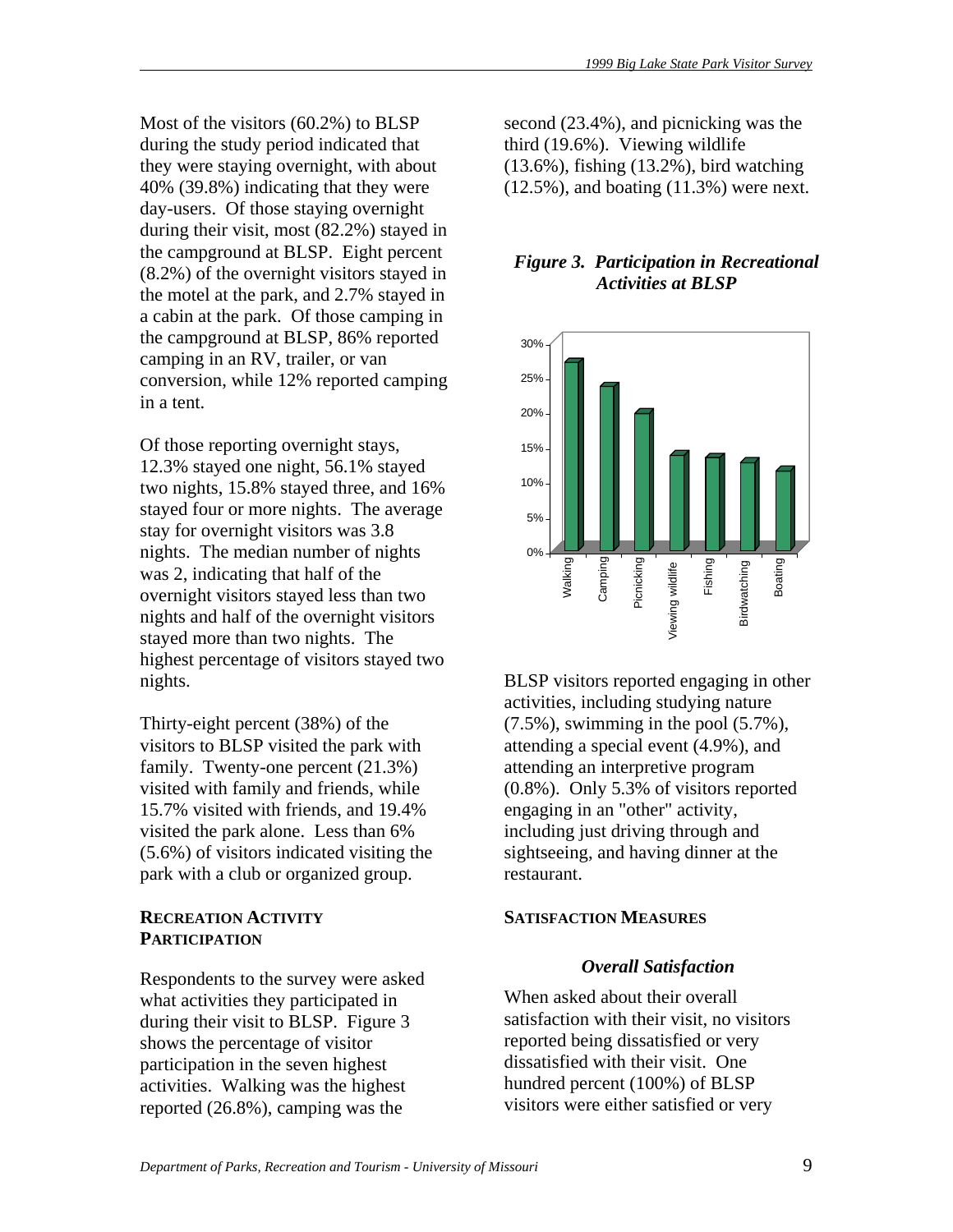satisfied. Visitors' mean score for overall satisfaction was 3.69, based on a 4.0 scale with 4 being very satisfied and 1 being very dissatisfied.

No significant difference  $(p<.05)$  was found in overall satisfaction between first time and repeat visitors, with mean overall satisfaction scores of 3.65 and 3.70 respectively. Nor was there any significant difference in overall satisfaction between overnight visitors and day-users, with mean overall satisfaction scores of 3.71 and 3.68 respectively. Weekday visitors, however, had a significantly higher (p<.05) overall satisfaction score (3.84) than had weekend visitors (3.64).

#### *Satisfaction with Park Features*

Respondents were also asked to express how satisfied they were with ten park features. Figure 4 shows the mean scores for the ten features and also for visitors' overall satisfaction. The satisfaction score for the swimming pool (3.70) was the highest, with the other scores ranging from 3.67 (campground) to the lowest of 2.98 (boat launches). A multiple linear regression analysis  $(r<sup>2</sup>=.62)$  of the ten park features showed that all the variables combined to account for about two-thirds of the overall satisfaction rating. No significant differences were found in mean satisfaction ratings of park features between first time and repeat visitors,

*Figure 4. Satisfaction with BLSP Features* 



 <sup>\*</sup>Although the swimming pool was closed for most of the survey period, several visitors made anecdotal comments to the surveyor expressing their satisfaction with the swimming pool and its completed construction.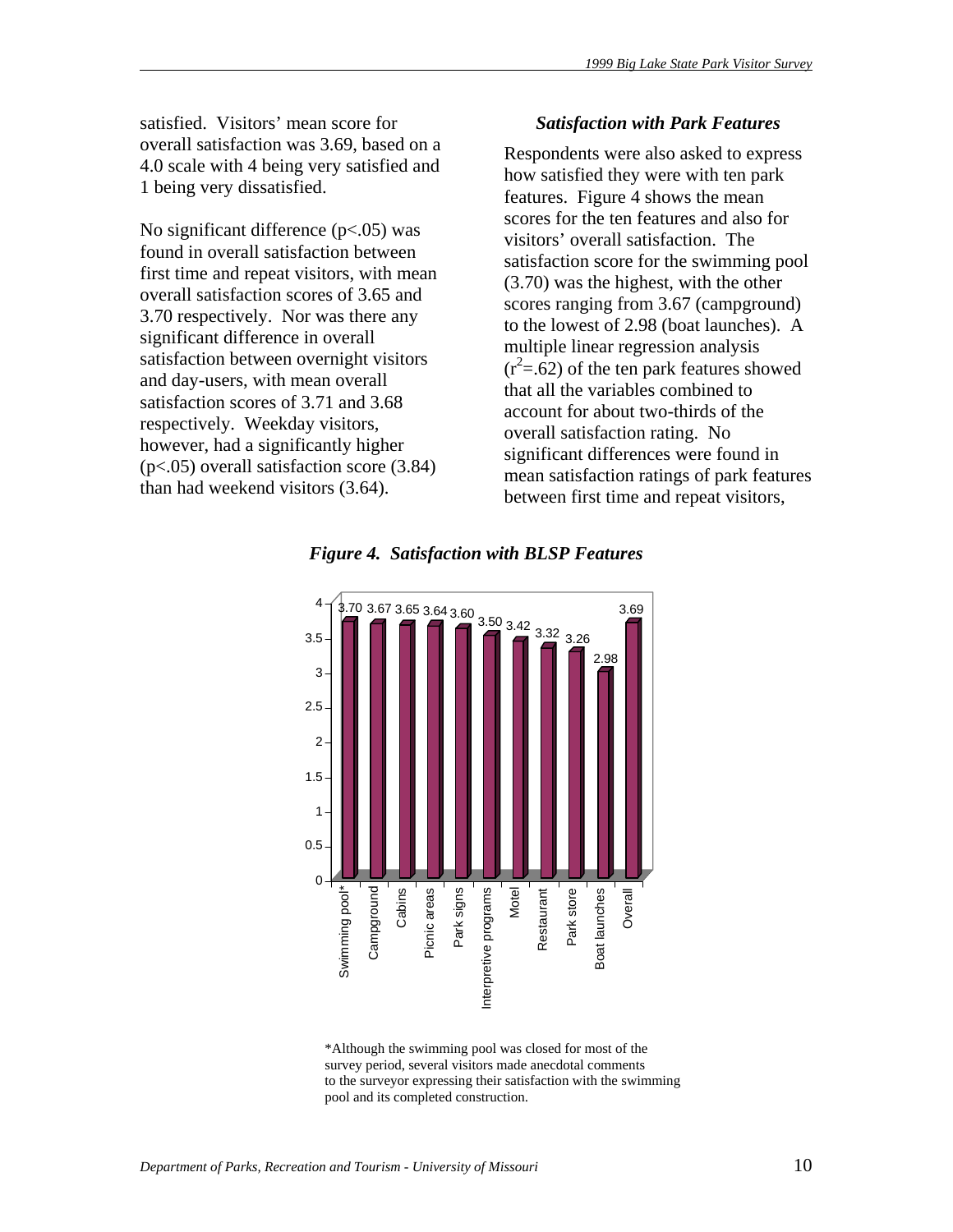between overnight visitors and dayusers, or between weekend and weekday visitors.

#### **PERFORMANCE RATING**

Visitors were asked to rate the park's performance of eight select park attributes (question 7): being free of litter and trash, having clean restrooms, upkeep of park facilities, having helpful and friendly staff, access for persons with disabilities, care of natural resources, providing interpretive information, and being safe. Performance scores were based on a 4.0 scale, with 4 being excellent and 1 being poor.

No significant differences were found between overnight visitors and day-users and their performance ratings of the eight park attributes. First-time visitors had a significantly higher  $(p<.05)$ performance rating (3.89) regarding the park being free of litter and trash than had repeat visitors (3.66). Weekend visitors had a significantly higher (p<.01) performance rating (3.76)

regarding the park being safe than had weekday visitors (3.34). A multiple linear regression analysis  $(r^2 = .39)$ showed that the eight performance attributes combined to only moderately account for the variation in the overall satisfaction rating.

# **IMPORTANCE-PERFORMANCE MEASURES**

The Importance-Performance (I-P) Analysis approach was used to analyze questions 7 and 12. Mean scores were calculated for the responses of the two questions regarding visitors' ratings of the performance and importance of the eight select park attributes. Table 2 lists the scores of these attributes, which were based on a 4.0 scale of 4 being excellent and 1 being poor, and 4 being very important and 1 being very unimportant.

Figure 5 shows the Importance-Performance (I-P) Matrix. The mean scores were plotted on the I-P Matrix to illustrate the relative performance and importance rating of the attributes by park visitors.

|                                              | <b>Mean Performance</b> | <b>Mean Importance</b> |
|----------------------------------------------|-------------------------|------------------------|
| <b>Attribute</b>                             | Score*                  | Score*                 |
| A. Being free of litter/trash                | 3.70                    | 3.85                   |
| B. Having clean restrooms                    | 3.45                    | 3.92                   |
| C. Upkeep of park facilities                 | 3.55                    | 3.84                   |
| D. Having helpful $&$ friendly staff         | 3.52                    | 3.79                   |
| $E_1$ . Access for persons with disabilities | 3.61                    | 3.61                   |
| $E_2$ . Access for persons with disabilities | 3.75                    | 3.91                   |
| F. Care of natural resources                 | 3.58                    | 3.82                   |
| G. Providing interpretive information        | 3.58                    | 3.60                   |
| H. Being safe                                | 3.64                    | 3.92                   |

*Table 2. Mean Performance and Importance Scores for Park Attributes* 

 $E_1$  = All visitors

 $E_2$  = Disabled visitors only

\* 1 = Poor performance or low importance rating, 4 = excellent performance or high importance rating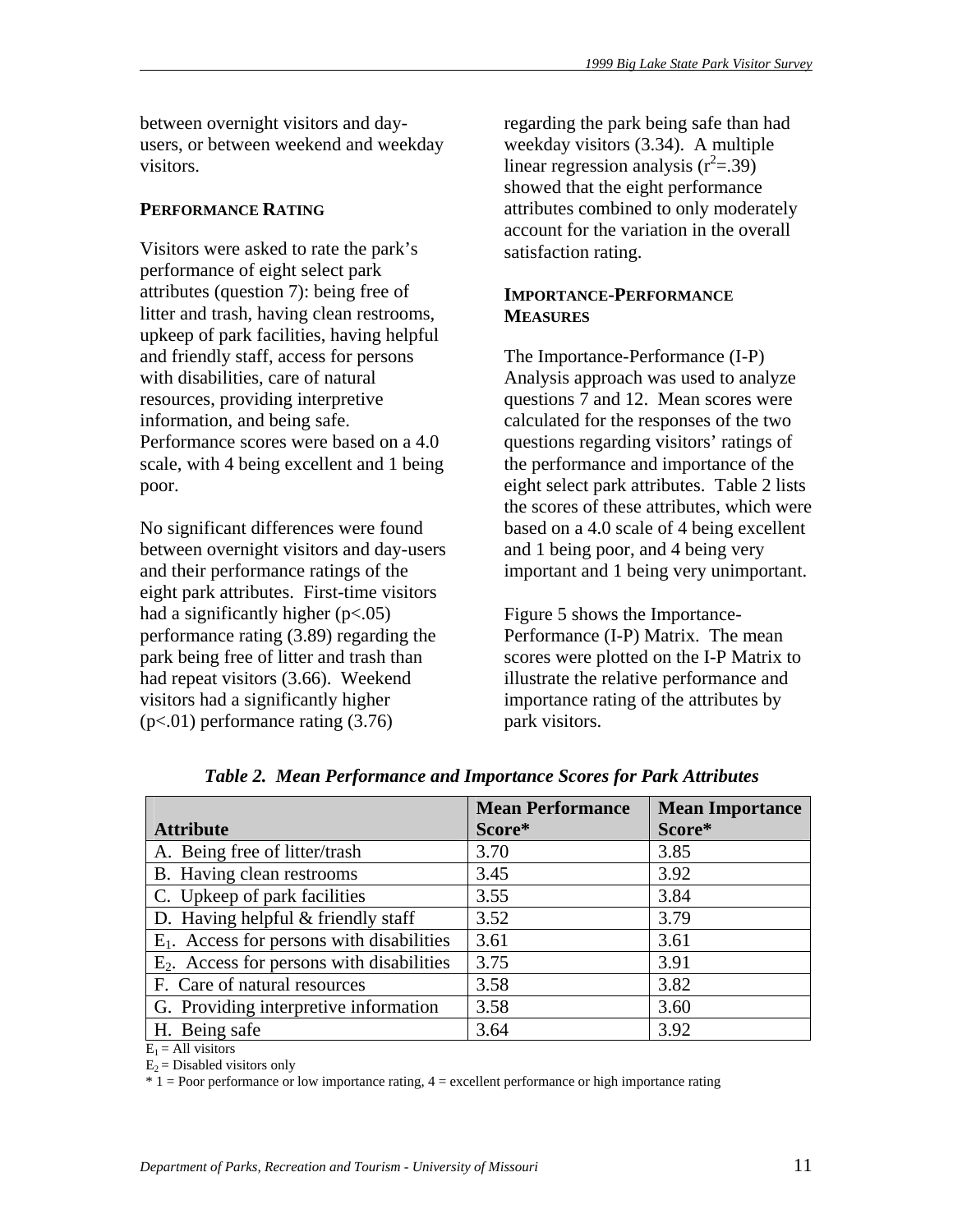

*Figure 5. Importance-Performance Matrix of Park Attributes* 

The I-P Matrix is divided into four quadrants to provide a guide to aid in possible management decisions. For example, the upper right quadrant is labeled "high importance, high performance" and indicates the attributes in which visitors feel the park is doing a good job. The upper left quadrant indicates that management may need to focus on these attributes, because they are important to visitors but were given a lower performance rating. The lower left and right quadrants are less of a concern for managers, because they exhibit attributes that are not as important to visitors.

BLSP was given high importance and performance ratings for being safe and for being free of litter and trash. Disabled visitors gave BLSP high performance ratings for providing disabled accessibility. Characteristics that visitors felt were important but rated BLSP low on performance were having clean restrooms and upkeep of park facilities.

#### **CROWDING**

Visitors to BLSP were asked how crowded they felt during their visit. The following nine-point scale was used to determine visitors' perceptions of crowding:

| Not at all | Slightly |  |         | Moderately | Extremely |
|------------|----------|--|---------|------------|-----------|
| Crowded    | Crowded  |  | Crowded |            | Crowded   |

Visitors' overall mean response to this question was 1.8. Over two-thirds (69.5%) of the visitors to BLSP did not feel at all crowded (selected 1 on the scale) during their visit. The rest (30.5%) felt some degree of crowding (selected 2-9 on the scale) during their visit.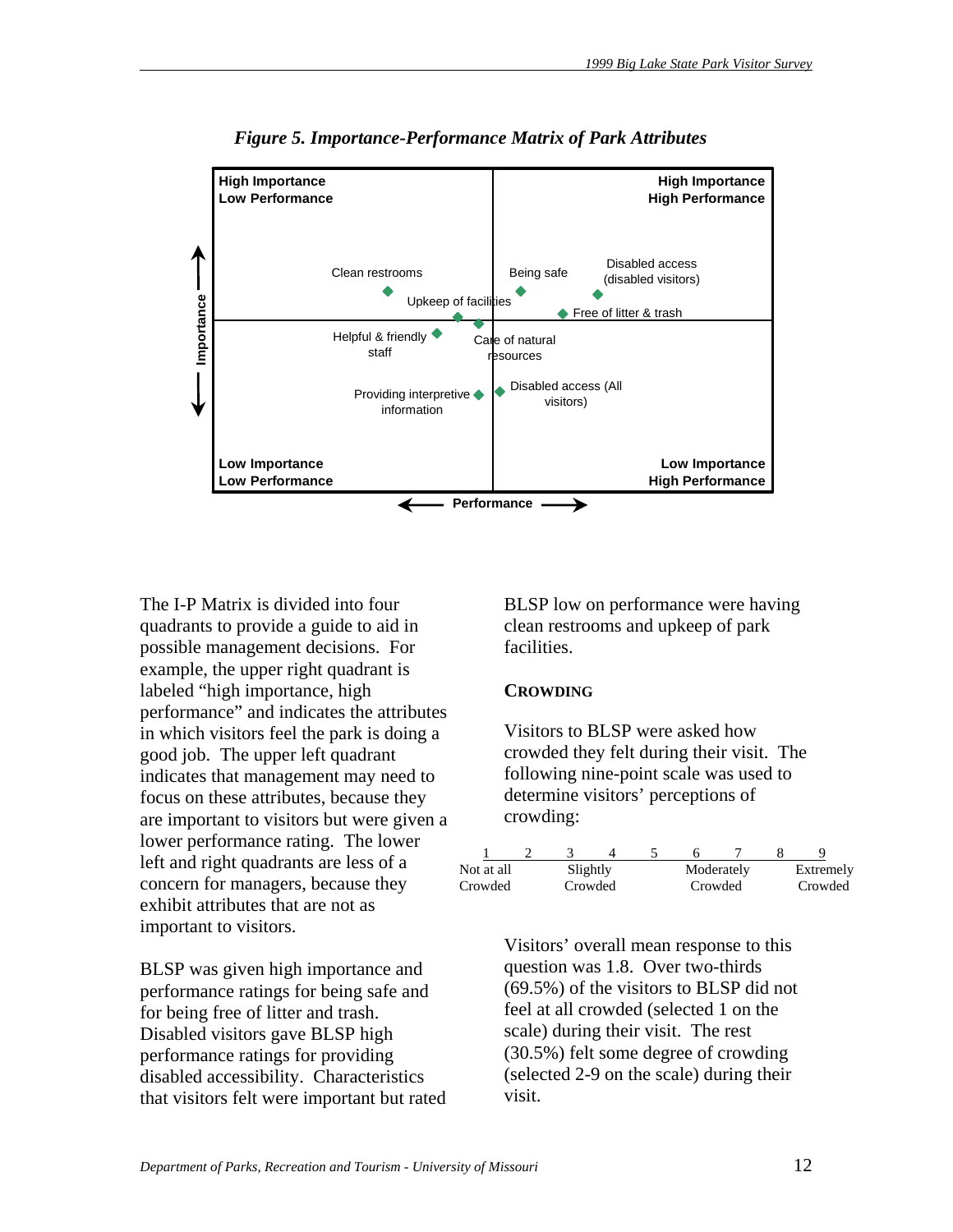| <b>Location</b> | <b>Frequency</b> | Percent |
|-----------------|------------------|---------|
| On the lake     |                  | 44.4%   |
| Campground      |                  | 33.3%   |
| Swimming pool   |                  | 22.2%   |
| Total           |                  | 100.0%  |

# *Table 3. Locations Where BLSP Visitors Felt Crowded During Their Visit*

Visitors who indicated they felt crowded during their visit were also asked to specify where they felt crowded (question 15). One-fourth (25%) of the visitors who indicated some degree of crowding answered this open-ended question. Table 3 lists the locations where visitors felt crowded at BLSP. Of those who answered the open-ended question, the majority (44.4%) felt crowded on the lake.

No significant differences in perceptions of crowding were found between first time and repeat visitors, and between overnight visitors and day-users. Weekend visitors had significantly higher  $(p<.01)$  perceptions of crowding when compared to weekday visitors. Weekend visitors had a mean crowded score of 2.0, while weekday visitors had a mean crowded score of 1.1.

# *Crowding and satisfaction*

A significant difference  $(p<.001)$  was found in visitors' mean overall satisfaction with their visit and whether they felt some degree of crowding or not. Visitors who did not feel crowded had a mean overall satisfaction score of 3.79, whereas visitors who felt some degree of crowding had a mean overall satisfaction score of 3.47.

# **SAFETY CONCERNS OF VISITORS**

Less than one-third (28.9%) of the visitors to BLSP did not rate the park as excellent for safety. Of those, 51.6% noted what influenced their rating. Their comments were grouped into categories and are shown in Figure 6. Appendix F provides a list of the comments.

# *Figure 6. Comments from Visitors Not Rating BLSP Excellent on Safety*



Thirteen percent (12.5%) of the openended responses were from visitors who either had no reason for not rating safety excellent, or who felt that no place was perfect and could always improve. Onefourth (25%) of the open-ended responses, however, were from visitors who commented on dangerous lake traffic. Another 25% of visitors commented on what they perceived as a lack of rangers and staff patrolling the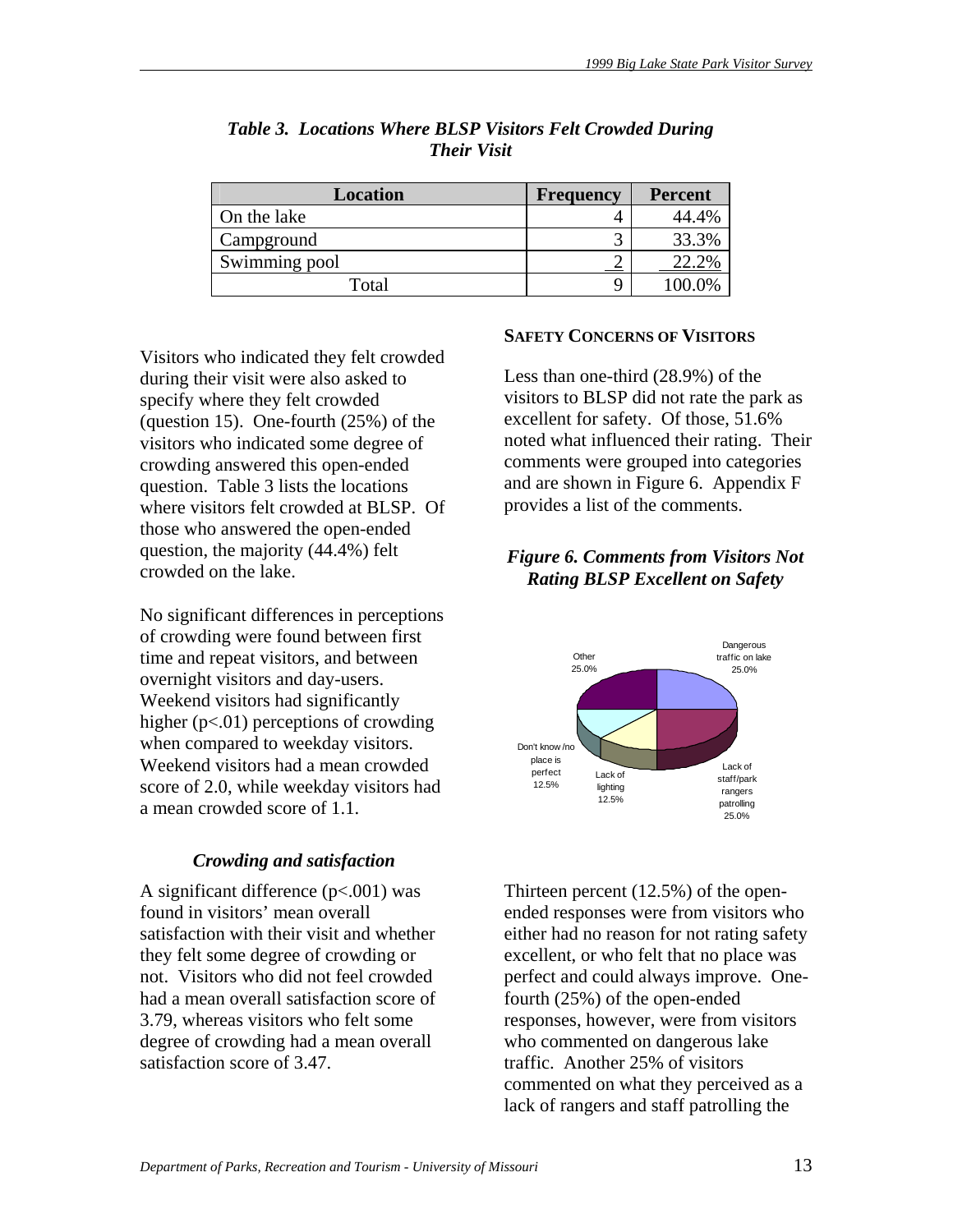park, and a lack of lifeguards patrolling the pool.

Visitors were also given a list of nine attributes and were asked to indicate which of the nine would most increase their feeling of safety at BLSP. Although instructed to select only one attribute, many visitors selected more than one; consequently, 104 responses were given by 87 visitors. Figure 7 shows the percentage of responses given by visitors. Most (37.5%) felt that nothing specific would increase their feeling of safety, but 20.2% felt that more lighting would increase safety.

Visitors who felt that more lighting in the park would most increase their feeling of safety were asked to indicate where they felt more lighting was necessary. Seventy-six percent (76.2%) of those visitors answered this openended question. Table 4 shows the frequency and percentages of their responses.

There were no significant differences in the rating of safety by first time visitors versus repeat visitors or by overnight visitors versus day-users. Weekend visitors had a significantly higher  $(p<.01)$  safety rating  $(3.76)$  than weekday visitors (3.34). There were no differences in safety ratings by sociodemographic characteristics.



### *Figure 7. Percentage of Safety Attributes Chosen by Visitors*

To determine if there were differences in perceptions of crowding, satisfaction with park features, and overall satisfaction, responses were divided into two groups based on how they rated BLSP on being safe. Group 1 included those who rated the park excellent, and Group 2 included those who rated the park as good, fair, or poor.

There were no significant differences in the perceptions of crowding between Group 1 and Group 2. However, Group 1 was significantly (p<.05) more satisfied overall than Group 2, with an overall satisfaction score of 3.78 whereas Group 2 had an overall satisfaction score of 3.58. Group 1 also had significantly (p<.05) higher satisfaction ratings for the campground,

| <b>Location</b>         | <b>Frequency</b> | <b>Percent</b> |
|-------------------------|------------------|----------------|
| Campground              |                  | 68.8%          |
| Restrooms/shower houses |                  | 18.8%          |
| Everywhere              |                  | 12.5%          |
| Total                   |                  | 100%           |

*Table 4. Locations Where Visitors Felt More Lighting Would Increase Safety*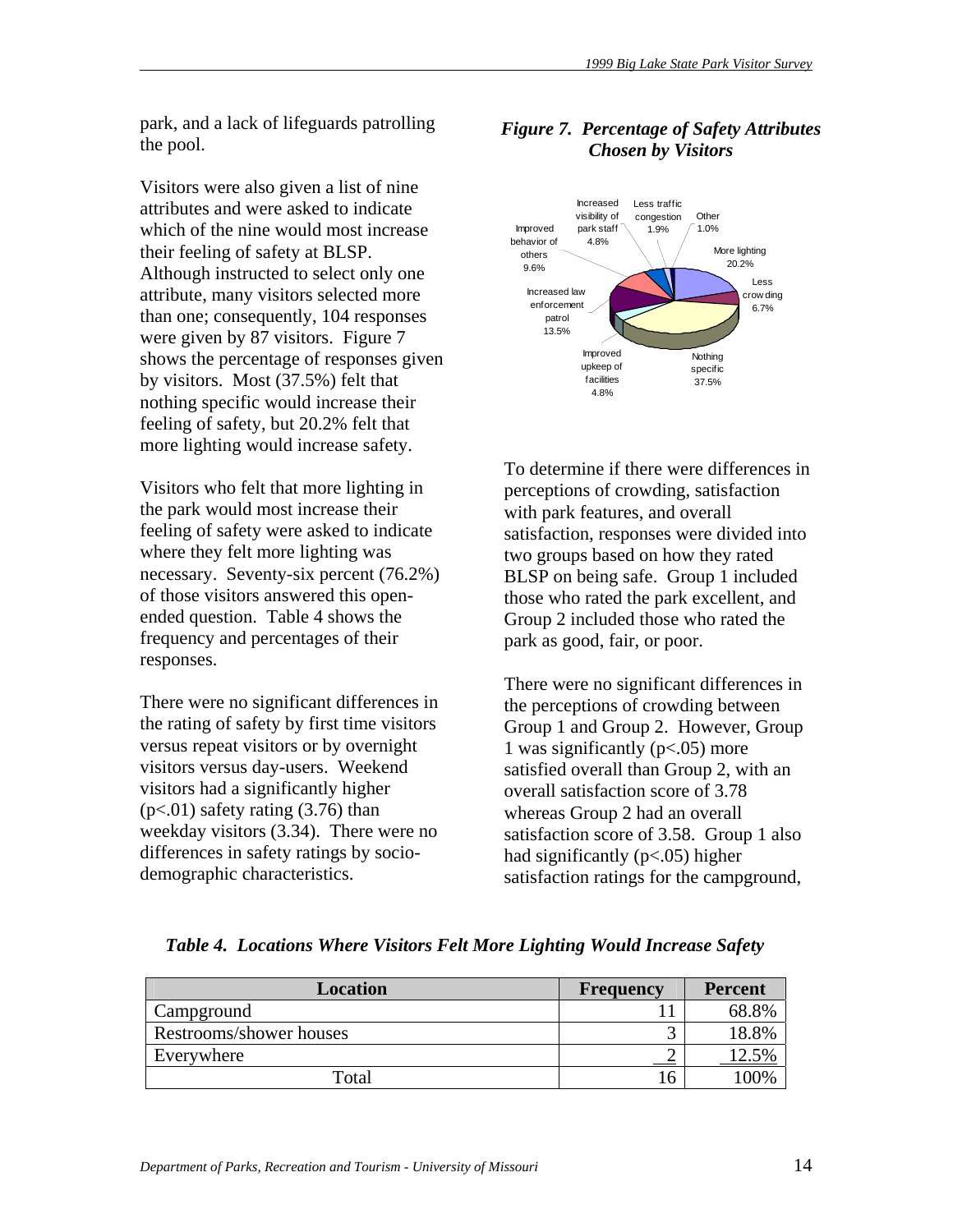park signs, picnic areas, restaurant, park store, swimming pool, and boat launches than Group 2, as well as significantly higher (p<.001) performance ratings for all eight of the park attributes.

#### **SUPPORT OF RESERVATION SYSTEM**

BLSP visitors were asked whether they would support setting aside at least 50% of all campsites in a reservation system, and charging a reservation fee not to exceed \$7.00. Fifty-eight percent (57.5%) of visitors would support such a system, while 42.5% reported that they would not.

There was no significant difference between first time and repeat visitors and the percentage of each that would or would not support a reservation system, nor was there a significant difference between weekday and weekend visitors. There was also no significant difference between overnight and day-use visitors and the percentage of each that would or would not support the reservation system.

However, when those overnight visitors staying in the BLSP motel or BLSP cabins (visitors who were already using a type of reservation system) were excluded from the equation to leave a comparison between campers and noncampers only, further analysis revealed that there was a significant difference (p<.05) between campers and noncampers and the percentage of each that would or would not support a reservation system. Figure 8 shows the differences between the two groups. An almost equal number of campers either supported or didn't support a reservation system, with 47.8% and 52.5% respectively. However, many more noncampers (68.5%) supported a reservation

system than didn't (31.5%). Noncampers include both day-users and the overnight visitors not staying in the campground at BLSP (including those visitors who stayed in the motel or cabins at BLSP).

*Figure 8. Comparison of Support of Reservation System Between Campers and Non-campers* 



# **SUPPORT OF "CARRY IN/CARRY OUT" TRASH SYSTEM**

BLSP visitors were also asked to indicate whether they would be willing for the park to establish a "carry in and carry out" trash removal system, thereby promoting recycling and reducing the burden of handling trash in the park. Visitors were almost equally divided on this issue, with 49.6% who would support such a system and 50.4% who would not support a "carry in and carry out" system.

There were no significant differences between first time and repeat visitors, and whether each group would support this type of trash system. Both first time and repeat visitors were almost equally likely to support or oppose a carry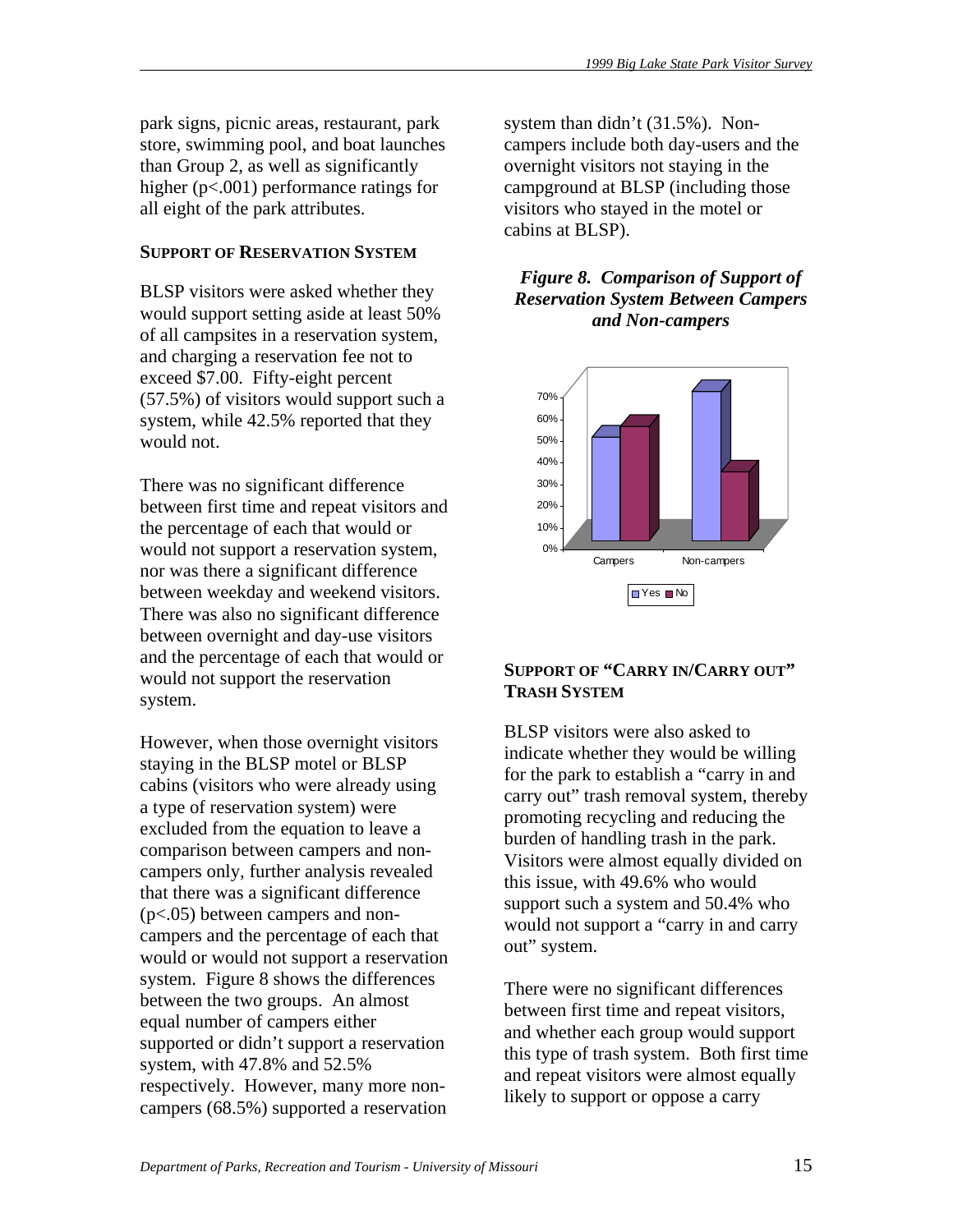in/carry out trash system. No significant difference was found between the percentages of weekend and weekday visitors and whether each would support or oppose this type of trash system. Both were as equally likely to support or oppose the proposed system.

There was, however, a significant difference (p<.05) between whether overnight visitors and day-use visitors would support the carry in/carry out trash system. Overnight visitors were more likely to oppose (60.6%) than support (39.4%) the proposed system, while day-users were more likely to support (63.3%) the system rather than oppose it (36.7%). Figure 9 shows the percentage of support or opposition between each group.

# *Figure 9. Support for "Carry In/Carry Out" Trash System Between Groups*



#### **ADDITIONAL VISITOR COMMENTS**

Respondents to the survey were also given the opportunity to write any additional comments or suggestions on how DNR could make their experience at BLSP a better one (question 23). Over one-fourth (28.5%) of the total survey participants responded to this question, with 41 responses given by 35 respondents. The comments and suggestions were listed and grouped by similarities into 10 categories for frequency and percentage calculations. The list of comments and suggestions is found in Appendix G. Table 5 lists the frequencies and percentages of the comments and suggestions by category.

The majority (41.5%) of comments were general positive comments, such as: "Great park", "I love this park", and "Keep up the good work". The rest of the comments were categorized based on similar suggestions or comments, such as suggestions about the campground, needing improvement to or better maintenance of the boat launches, and other suggestions not falling into any other category.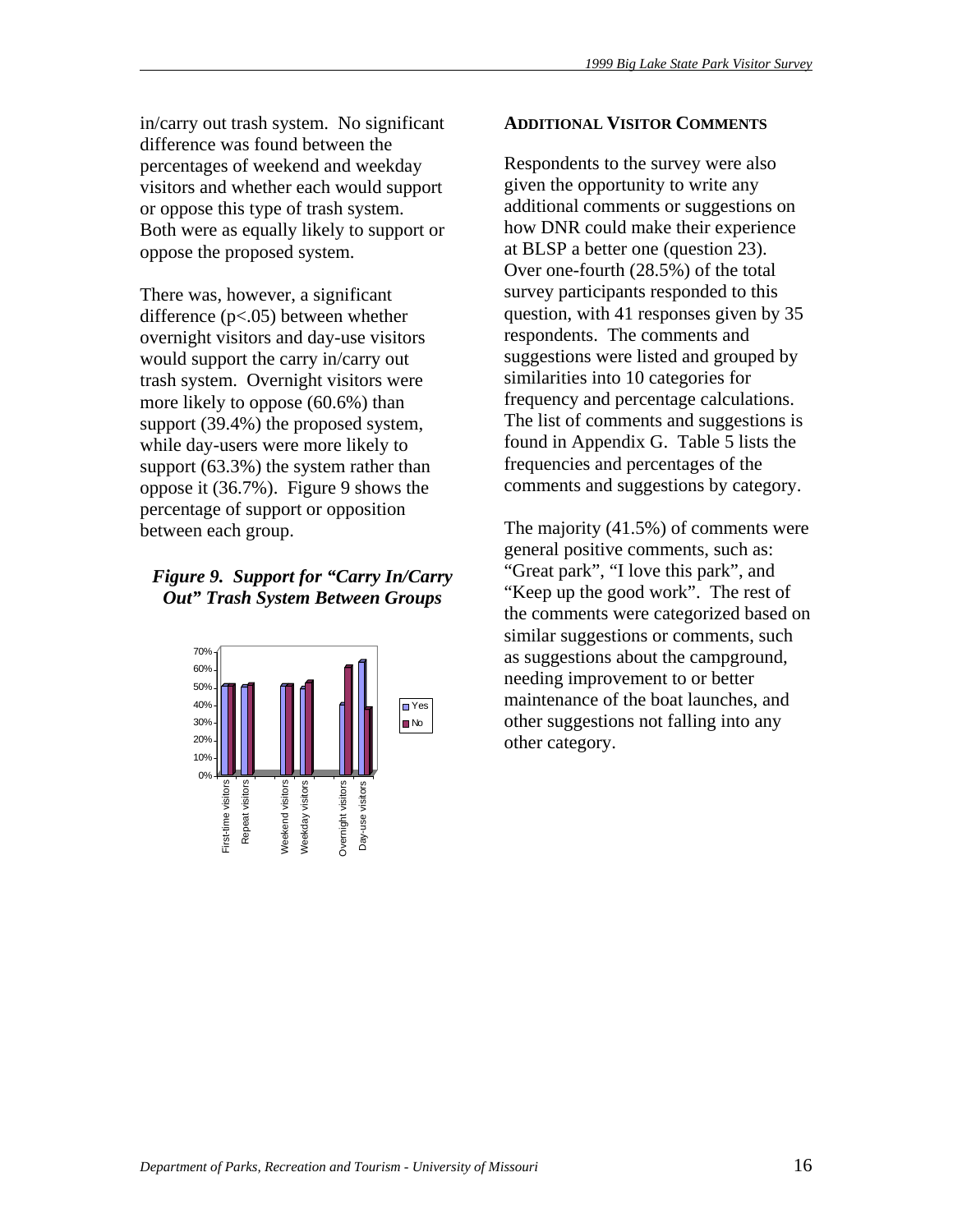| Category                                    | <b>Frequency</b> | <b>Percent</b> |
|---------------------------------------------|------------------|----------------|
| General positive comments                   |                  | 41.5%          |
| Suggestions about campground<br>2.          | 6                | 14.6%          |
| Improve or better maintain boat ramps<br>3. | 3                | 7.3%           |
| Provide more trash receptacles<br>4.        | $\overline{2}$   | 4.9%           |
| Comments about the reservation system       | $\overline{2}$   | 4.9%           |
| Better maintenance/upkeep<br>6.             | $\overline{2}$   | 4.9%           |
| Improve restaurant                          | $\overline{2}$   | 4.9%           |
| Problems with dogs<br>8.                    | $\overline{2}$   | 4.9%           |
| Need more funding<br>9.                     | っ                | 4.9%           |
| 10. Other                                   |                  | 7.3%           |
| Total                                       | 4                | 100.0%         |

| Table 5. Frequency and Percentage of Comments and Suggestions |
|---------------------------------------------------------------|
| from <b>BLSP</b> Visitors                                     |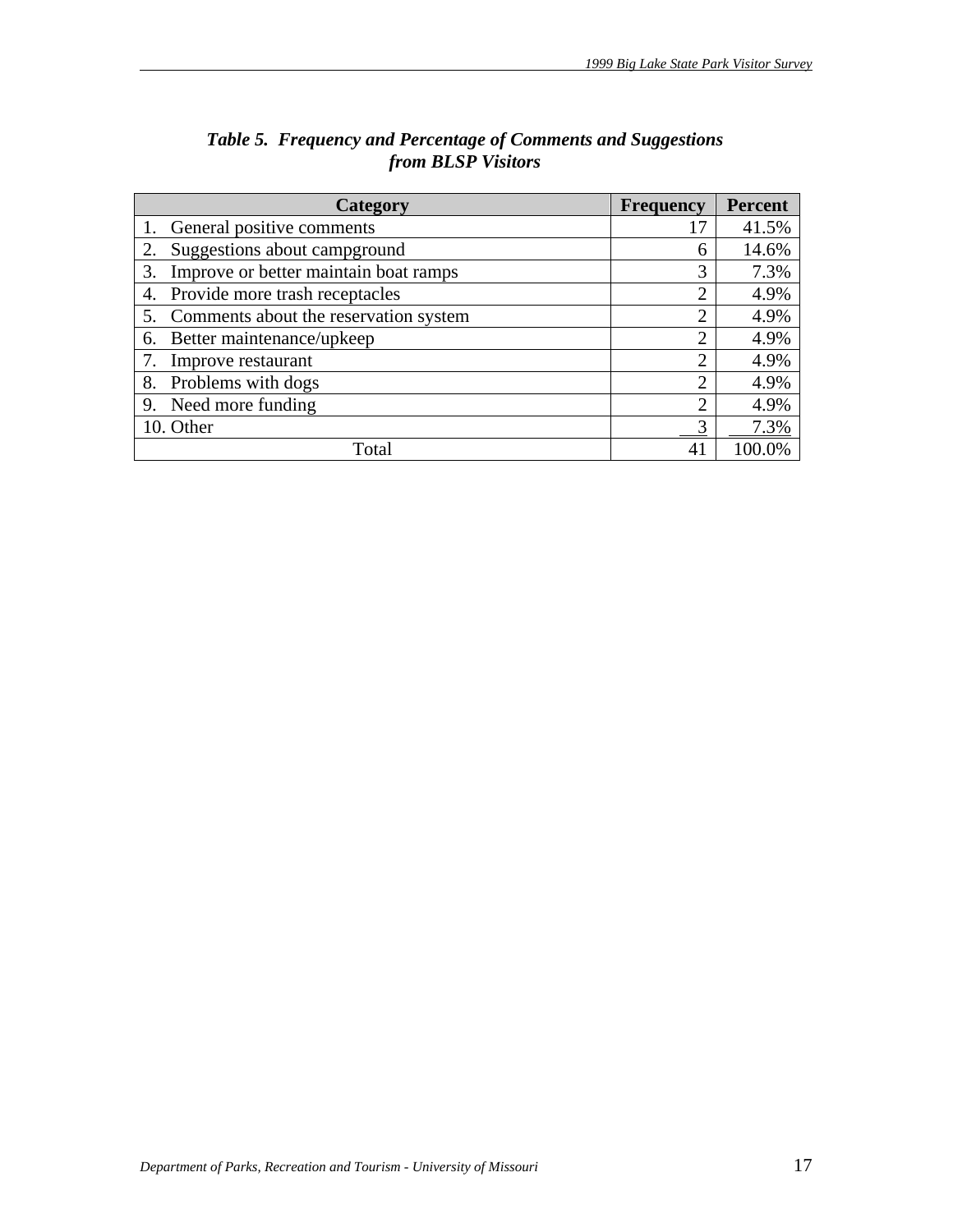# **Discussion**

## **MANAGEMENT IMPLICATIONS**

The results of this study provide relevant information concerning BLSP visitors. However, the results should be interpreted with caution. The surveys were collected only during the study period of September and October 1999; therefore, visitors who visit during other seasons of the year are not represented in the study's sample.

# *Satisfaction Implications*

Sixty-nine percent (69%) of BLSP visitors reported that they were very satisfied with their visit to the park. Williams (1989) states that visitor satisfaction with previous visits is a key component of repeat visitation. The high percentage of repeat visitation (84%) combined with their positive comments provide evidence that BLSP visitors are indeed satisfied with their park experience.

Interestingly, weekday visitors were significantly more satisfied with their visit than weekend visitors, although satisfaction scores for both were high. Although crowding perceptions for both were low, weekend visitors had significantly higher crowding scores than weekday visitors, which may have affected their overall satisfaction. While not significant, a comparison between the two groups revealed a slightly higher percentage of weekend visitors who were also repeat visitors (86%) when compared to the percentage of weekday visitors who were repeat visitors (77%). Research has shown that repeat visitors often develop an identity to or a

familiarity with an area, instilling a sense of ownership for that area (Armistead & Ramthun, 1995). This sense of ownership may lead repeat visitors to feel encroached upon, thus contributing to a decrease in overall satisfaction.

# *Safety Implications*

BLSP managers should be commended for providing a park in which visitors feel safe. Only one-third (34%) of visitors did not give an excellent rating regarding safety, and the majority of those not giving an excellent rating gave a good rating instead (Figure 10). Safety was also given a "high importance, high performance" rating on the I-P Matrix. In fact, a large percentage (38%) of visitors indicated that nothing specific would increase their feeling of safety at BLSP.

### *Figure 10. Safety Ratings of BLSP.*



There were some visitors, however, who did express safety concerns; and since visitors' perception of safety did affect their overall satisfaction of their visit at BLSP (Figure 11), it behooves managers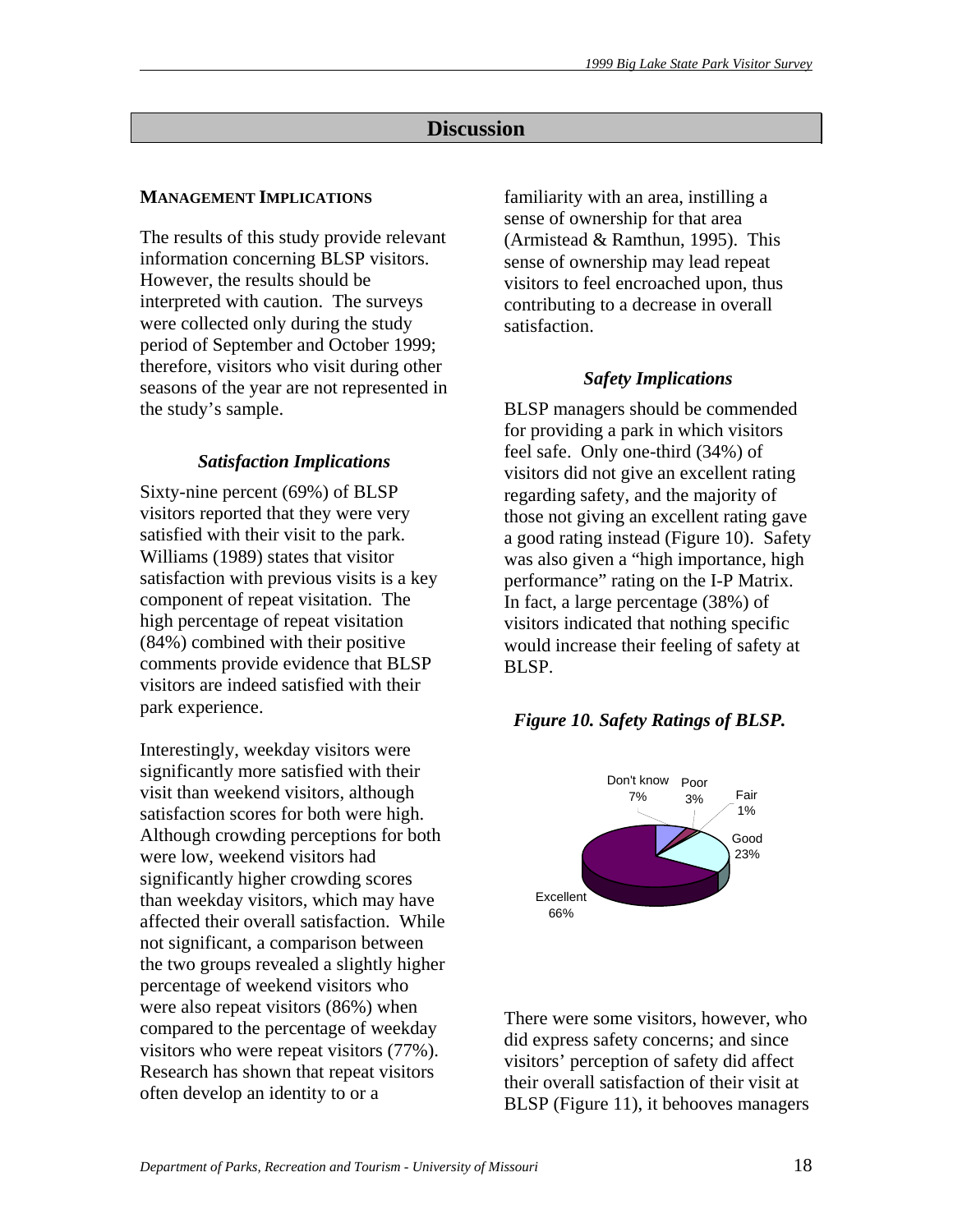# *Figure 11. Levels of Satisfaction Ratings by Safety Concerns*



to give consideration to their concerns. Twenty-five percent (25%) of visitors with safety concerns responded to an open-ended question with comments regarding dangerous traffic on the lake. Another 25% commented on their perceptions of a lack of visible park staff or rangers patrolling the park or lifeguards patrolling the swimming pool. Out of a list of nine safety attributes, 20% of visitors selected more lighting as the attribute that would most increase their feeling of safety at BLSP.

# *Crowding Implications*

Visitors' perceptions of crowding at BLSP were not high. Over two-thirds (70%) of visitors did not feel at all crowded, and the mean crowded score for visitors was only 1.8. However, visitors' perceptions of crowding did influence their overall satisfaction at BLSP, indicating that visitors' perceptions of crowding should be a management concern.

Crowding is a perceptual construct not always explained by the number or density of other visitors. Expectations of visitor numbers, the behavior of other

visitors, and visitors' perception of resource degradation all play a significant role in crowding perceptions (Armistead & Ramthun, 1995; Peine et al., 1999). As mentioned earlier, weekend visitors had significantly higher perceptions of crowding than weekday visitors, and visitors who felt crowded had a significantly lower overall satisfaction than visitors who did not feel crowded (Figure 12).

In addressing the issue of crowding, one option is to review comments relating to crowding and consider options that would reduce crowding perceptions. For example, although there were only a few comments from those visitors who felt crowded, most of the comments listed the lake as where visitors felt crowded. Further study could determine if crowding perceptions here are due to the number of people or perhaps the behavior of those on the lake.

# *Figure 12. Overall Satisfaction is Lower for Those Who Felt Crowded*



# *Performance Implications*

Visitors felt that clean restrooms and upkeep of park facilities were very important but rated BLSP lower in performance in both these areas.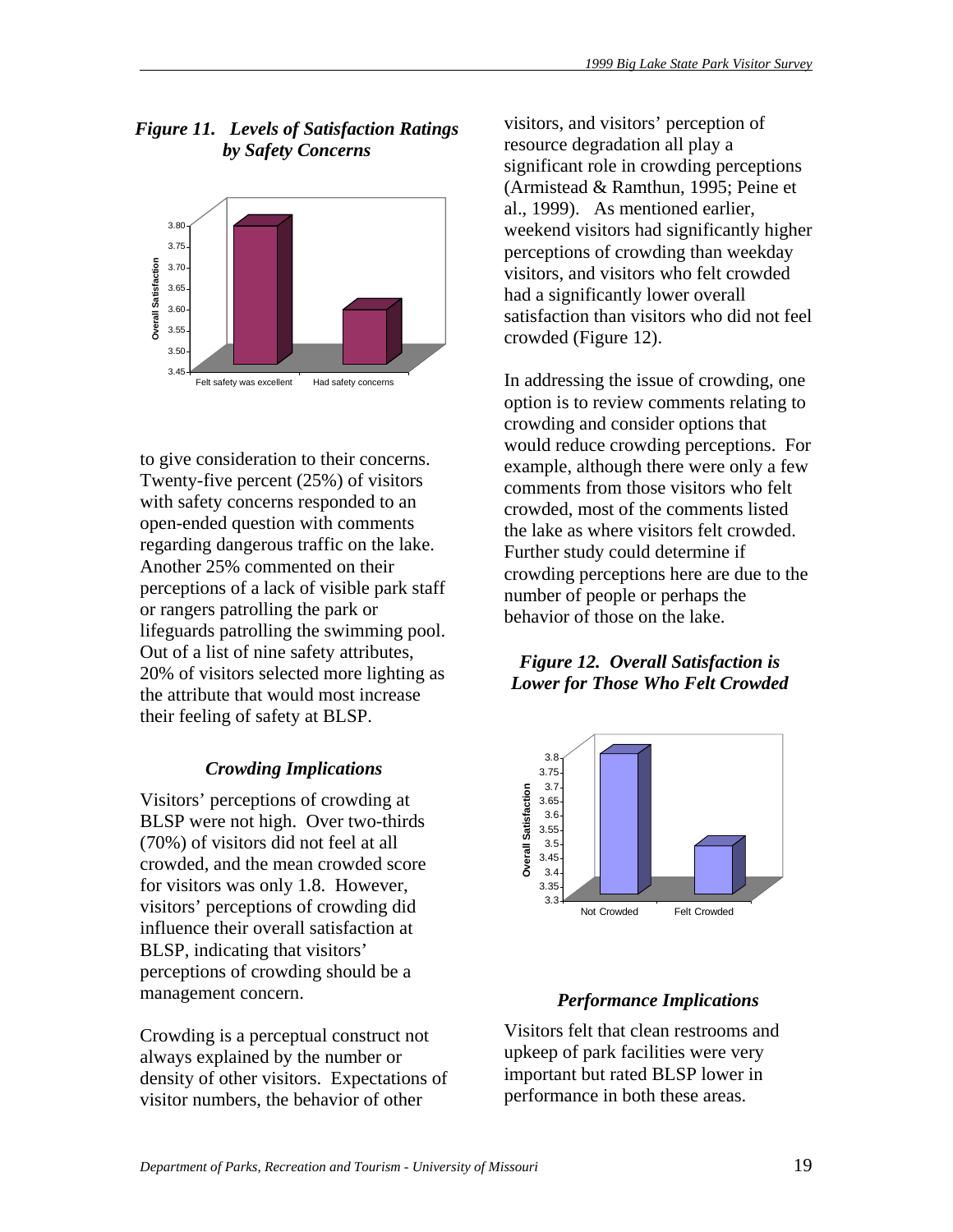Restroom cleanliness and facility upkeep are frequently given lower ratings by visitors to state parks (Fredrickson & Moisey, 1999), but managers often experience difficulty in maintaining their park facilities in the face of ever increasing visitor numbers and changing visitor expectations.

# *Implications for BLSP's Interpretive Programs and Information*

Another area of concern for managers at BLSP is the low performance and importance ratings given by visitors regarding BLSP providing interpretive information. Less than one percent of visitors indicated attending an interpretive program. Although twothirds of visitors gave either good or excellent ratings regarding BLSP providing interpretive information, about 72% of visitors, when asked how satisfied they were with BLSP's interpretive programs, reported that they didn't know. These results suggest that visitors may not be aware of the interpretive programs, and thus do not attend them.

# *Implementation of Reservation System*

Although more than half (58%) of the visitors reported that they would support the proposed reservation system, campers (the users most likely to be affected by such a system) responded with a slight majority (53%) who would not support such a system. RV campers (those campers who might be expected to use the reservation system more) were more likely to oppose (60%) than support (40%) the proposed reservation system, while tent campers were more likely to support (67%) than oppose (33%) the system.

# *Implementation of "Carry In and Carry Out" Trash System*

Visitors were almost equally divided in their support for or rejection of this proposed trash system. Further analysis of the users who might be most affected by this type of trash removal system (picnickers and overnight visitors) revealed that a slight majority (52%) of picnickers supported the proposal but a majority of overnight visitors (62%) did not support the proposal.

# *Conclusion*

BLSP visitors are very satisfied with BLSP, as evidenced by the high percentage of visitors who were repeat visitors, and also by their high satisfaction ratings. BLSP visitors also gave high performance ratings to the park being safe, being free of litter and trash, and providing disabled accessibility. Visitors' crowding perceptions were also low.

The results of the present study suggest some important management and planning considerations for BLSP. Even though BLSP visitors rated their visits and the park features relatively high, felt fairly safe, and did not feel very crowded, continued attention to safety, crowding, and facility upkeep and maintenance can positively effect these ratings.

Just as important, on-going monitoring of the effects of management changes will provide immediate feedback into the effectiveness of these changes. On-site surveys provide a cost effective and timely vehicle with which to measure management effectiveness and uncover potential problems.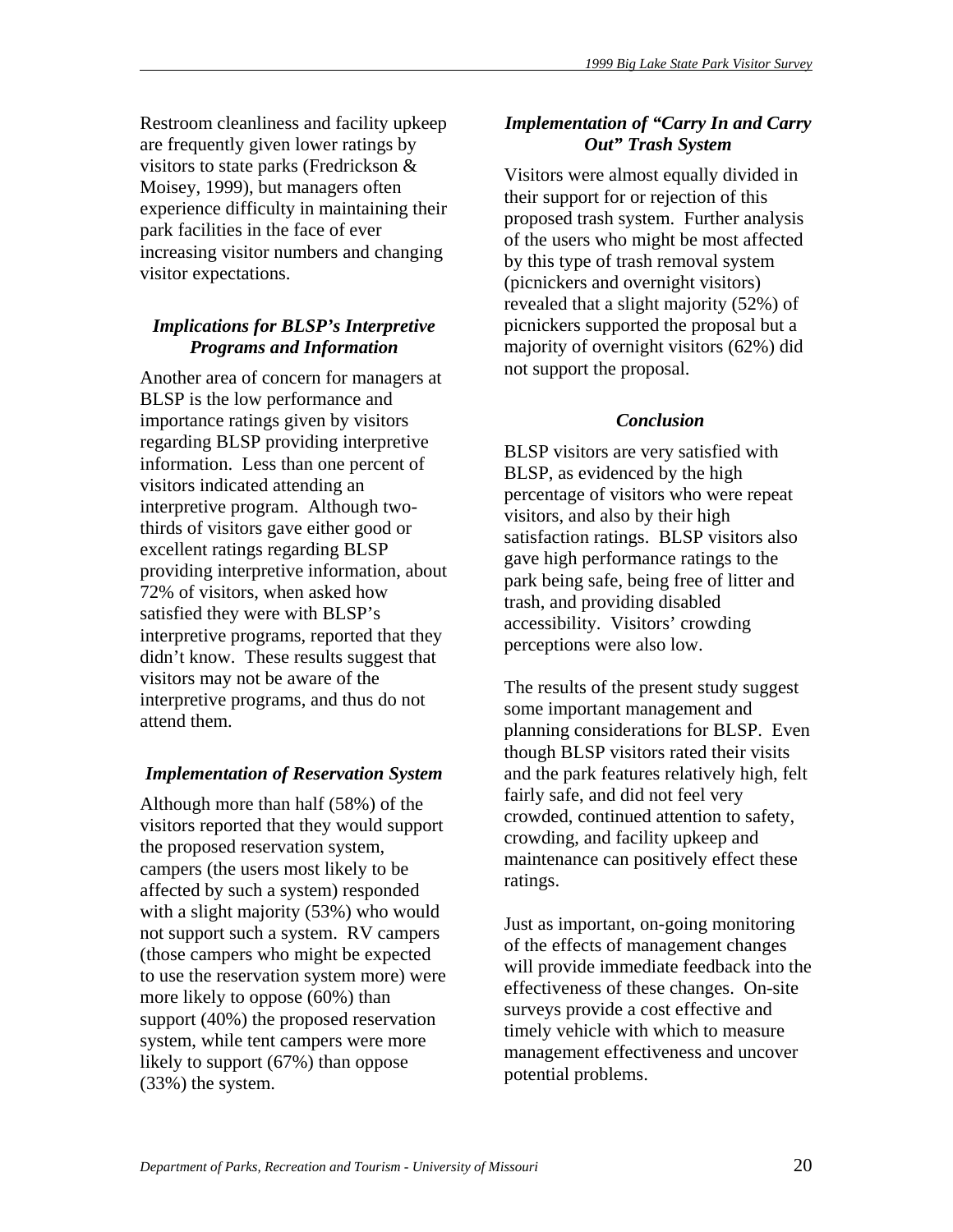#### **RESEARCH RECOMMENDATIONS**

The results of the present study serve as baseline visitor information of BLSP. The frequency and percentage calculations of survey responses provide useful information concerning sociodemographic characteristics, use patterns, and satisfaction of BLSP visitors. In addition, the "sub-analysis" of data is important in identifying implications for management of BLSP. (The sub-analysis in the present study included comparisons using Chi-square and ANOVA between selected groups, multiple linear regression, and the Importance-Performance analysis.) Additional relevant information may be determined from further sub-analysis of existing data. Therefore, it is recommended additional sub-analysis be conducted to provide even greater insight to management of the park.

Data collection should be on a continuum (Peine et al., 1999), which is why additional visitor surveys at BLSP should also be conducted on a regular basis (e.g., every three, four, or five years). Future BLSP studies can identify changes and trends in sociodemographic characteristics, use patterns, and visitors' satisfaction at BLSP.

The methodology used in this study serves as a standard survey procedure that the DSP can use in the future. Because consistency should be built into the design of the survey instrument, sampling strategy and analysis (Peine et al., 1999), other Missouri state parks and historic sites should be surveyed similarly to provide valid results for comparisons of visitor information between parks, or to measure change over time in other parks.

The present study was conducted only during the study period of September and October 1999. Therefore, user studies at BLSP and other parks and historic sites might be conducted during other seasons for comparison between seasonal visitors.

# **METHODOLOGY RECOMMENDATIONS AND CONSIDERATIONS FOR BLSP AND OTHER PARKS**

The on-site questionnaire and the methodology of this study were designed to be applicable to other Missouri state parks. Exit surveys provide the most robust sampling strategy to precisely define the visitor population (Peine et al., 1999); therefore, it is recommended that exit surveys be conducted at other state parks and historic sites if at all possible.

### *Survey Signage*

It is recommended that adequate signage be utilized when collecting surveys onsite. Two "Visitor Survey" signs facing opposite directions were used in the present study to inform visitors exiting the park that a survey was being conducted. Although the signs aided in the workability of the methodology, the three-way intersection at the exit made it difficult for the surveyor to anticipate whether vehicles were exiting or not. It was also difficult for the surveyor to survey each exiting vehicle if more than one vehicle was exiting from opposite sides of the intersection.

The "survey station" also often became an "information station" when visitors would stop to ask questions. Many visitors would also engage the surveyor in conversation regarding their feelings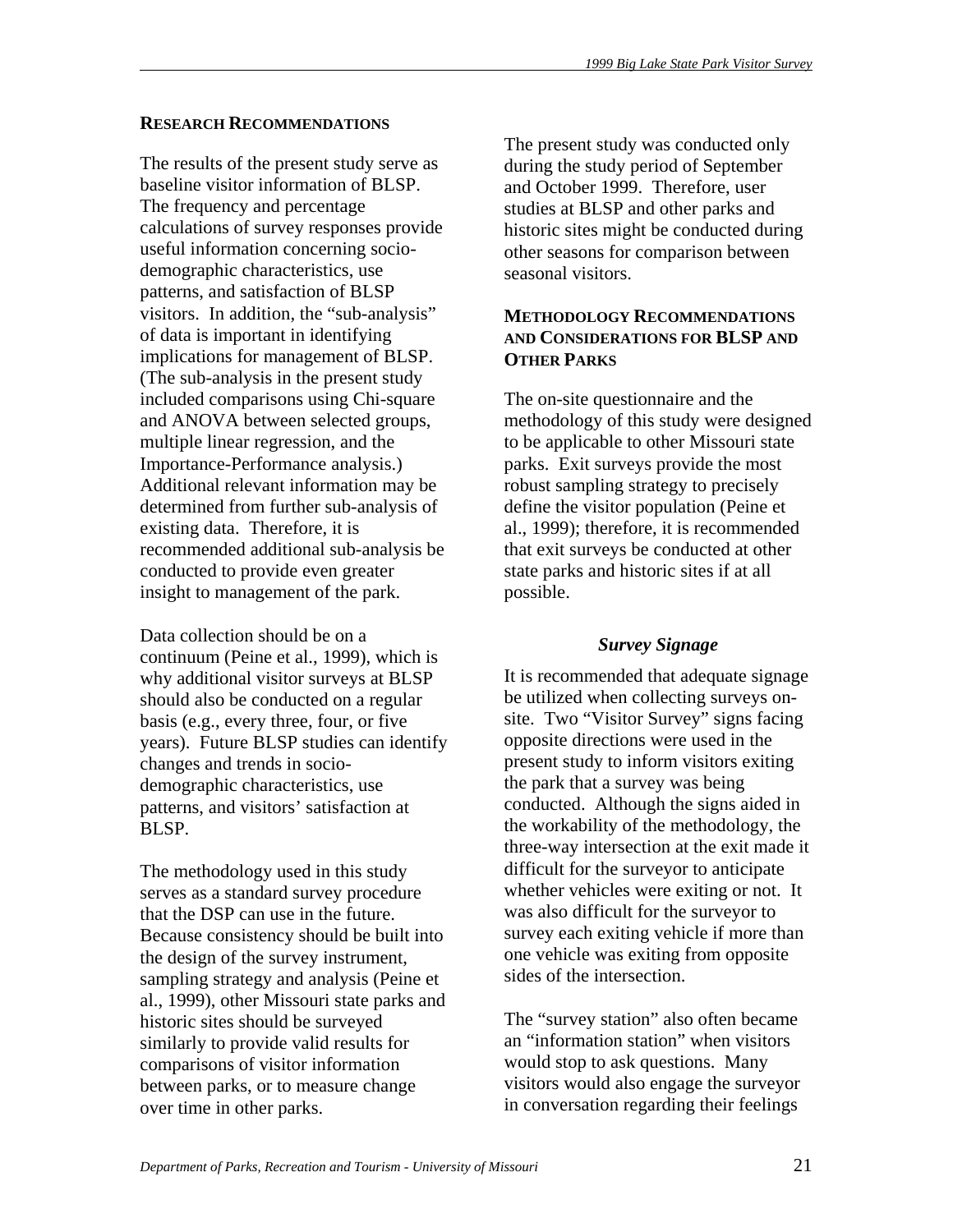about BLSP. For these reasons, an assistant to help administer the surveys would be helpful.

# *Survey Administration*

Achieving the highest possible response rate (within the financial constraints) should be a goal of any study. To achieve higher response rates, the following comments are provided.

The prize package drawing and the onepage questionnaire undoubtedly helped attain the response rates in the 1998 Missouri State Parks Visitor Survey as well as in the 1999 Missouri State Parks Visitor Survey. Continued use of the one-page questionnaire and the prize package drawing is suggested.

The most frequent reason that visitors declined to fill out a survey was because they did not have enough time. Most non-respondents were very pleasant and provided positive comments about the park. Some even asked if they could take a survey and mail it back. One recommendation would be to have selfaddressed, stamped envelopes available in future surveys to offer to visitors only after they do not volunteer to fill out the survey on-site. This technique may provide higher response rates, with minimal additional expense. One caution, however, is to always attempt to have visitors complete the survey onsite, and to only use the mail-back approach when it is certain visitors would otherwise be non-respondents.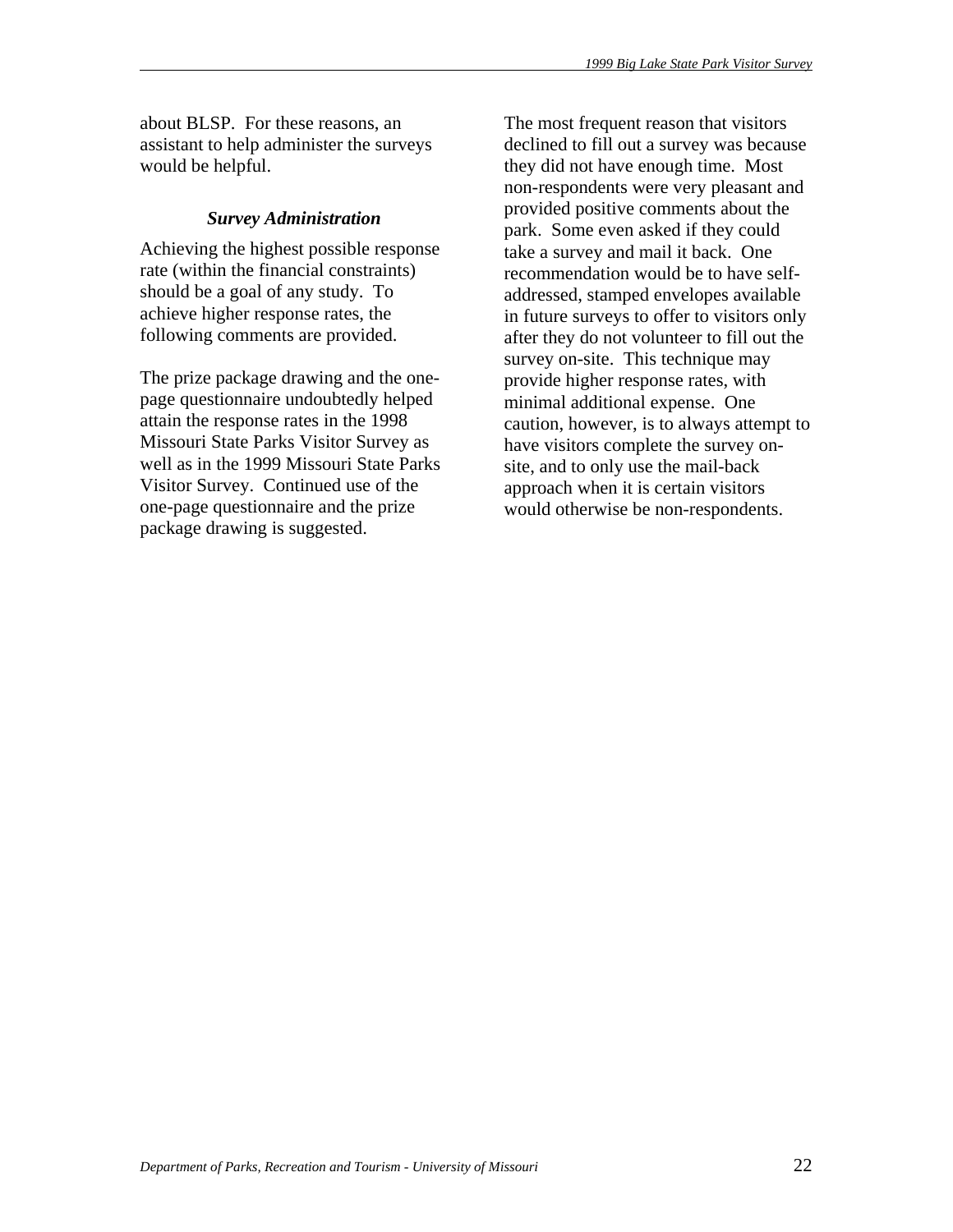# **References**

Armistead, J., & Ramthun, R. (1995). Influences on perceived crowding and satisfaction on the Blue Ridge Parkway. In Proceedings of the 1995 Northeastern Recreation Research Symposium (Forest Service General Technical Report NE-128, pp. 93-95). Saratoga Springs, NY: Department of Agriculture, Forest Service, Northeastern Forest Experiment Station.

Driver, B.L., Dustin, D., Baltic, T., Elsner, G., & Peterson, G. (1996). Nature and the human spirit: Overview. In B.L. Driver, D. Dustin, T. Baltic, G. Elsner, & G. Peterson (Eds.), Nature and the human spirit: Toward an expanded land management ethic (pp. 3-8). State College, PA: Venture Publishing, Inc.

Fink, D. A. (1997). Meramec State Park user survey. Unpublished master's research project, University of Missouri, Columbia.

Fredrickson, D. K. & Moisey, R. N. (1999). 1998 Missouri State Parks Visitor Survey. Report submitted to the Missouri Department of Natural Resources.

Folz, D. H. (1996). Survey research for public administration. Thousand Oaks, CA: Sage Publications.

Holst, S., & Simms, L. (1996). Park & soils: A decade of success for camps and crops. Missouri Resources, 13(2), 8-15.

Manning, R. E. (1986). Studies in outdoor recreation. Corvallis, OR: Oregon State University Press.

Masek, M. L. R. (1974). A park user fee survey for the Missouri state parks. Unpublished master's thesis, University of Missouri, Columbia.

McLellan, G., & Siehl, G. (1988). Trends in leisure and recreation: How we got where we are. Trends, 25 (4), 4-7.

Missouri Department of Natural Resources (DNR) (1998). [Missouri state park attendance]. Unpublished raw data.

Peine, J. D., Jones, R. E., English, M. R., & Wallace, S. E. (1999). Contributions of sociology to ecosystem management. In H. K. Cordell & J. C. Bergstrom (Eds.), Integrating social sciences with ecosystem management: Human dimensions in assessment, policy, and management (pp. 74-99). Champaign, IL: Sagamore Publishing.

Statistical Package for the Social Sciences (SPSS) (1996). Version 6.1 [Computer software]. Chicago: SPSS.

Tarrant, M. A., Bright, A. D., Smith, E., & Cordell, H. K. (1999). Motivations, attributes, preferences, and satisfactions among outdoor recreationists. In H. K. Cordell (Ed.), Outdoor recreation in American life: A national assessment of demand and supply trends (pp. 403-431). Champaign, IL: Sagamore Publishing.

Williams, D. R. (1989). Great expectations and the limits to satisfaction: a review of recreation and consumer satisfaction research. Outdoor Recreation Benchmark 1988: Proceedings of the National Outdoor Recreation Forum, Tampa, Florida, 422-438.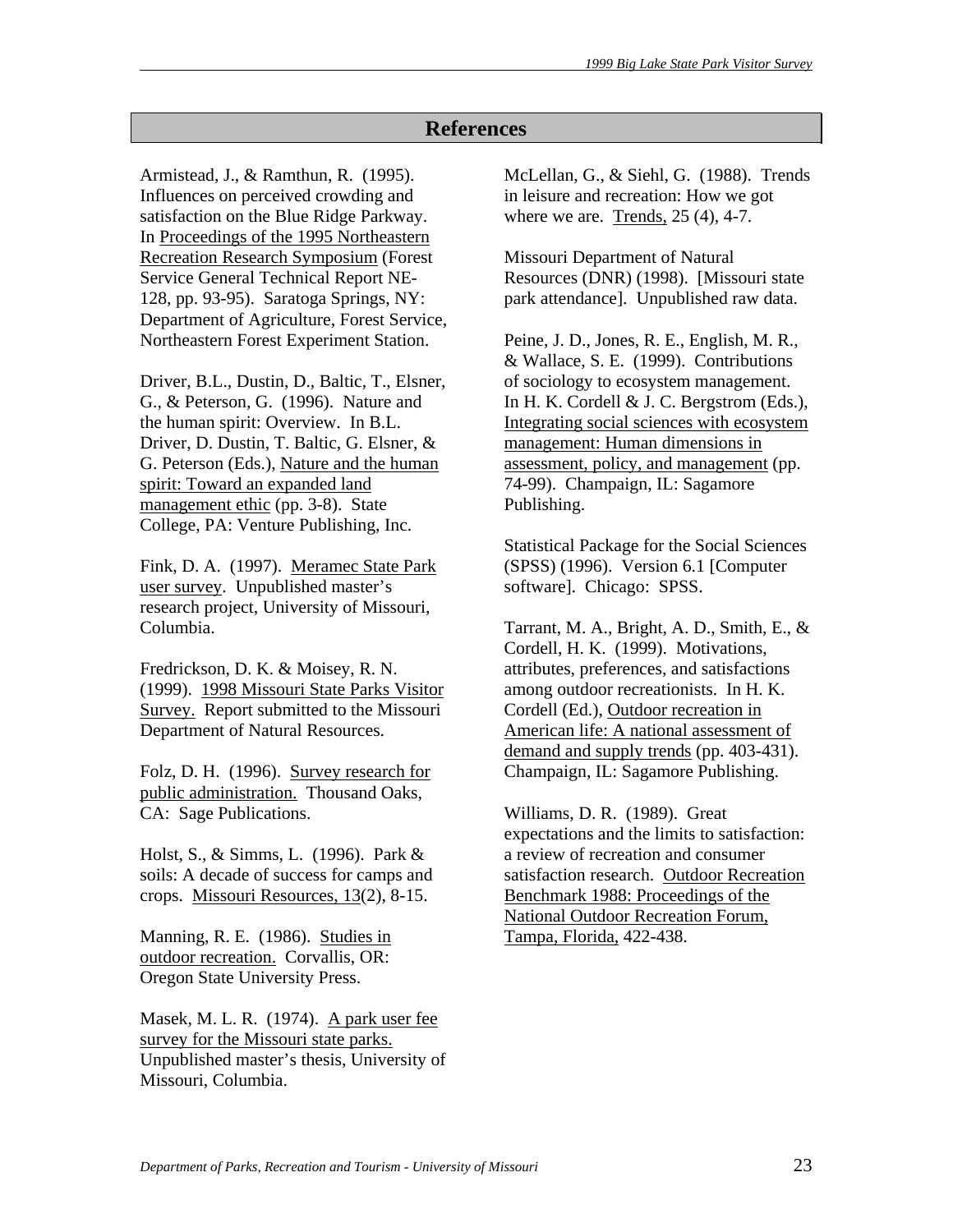# **Appendix A. Big Lake State Park Visitor Survey**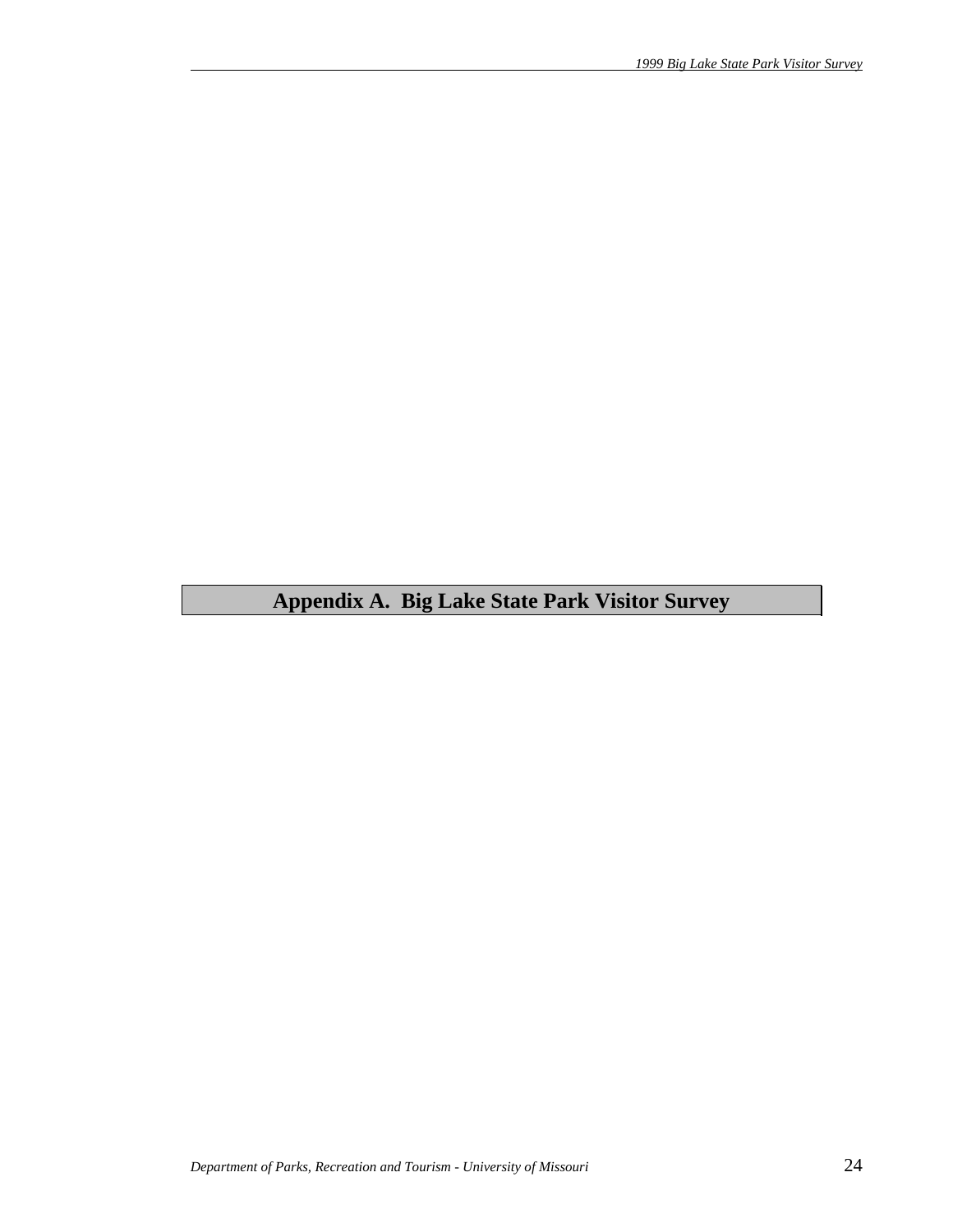

# **Big Lake State Park**



The Missouri Department of Natural Resources and the University of Missouri are seeking your evaluation of Big Lake State Park. This survey is voluntary and completely anonymous. Your cooperation is important in helping us make decisions about managing this park. Thank you for your time.

- 1. Is this your first visit to Big Lake State Park? (Check only one box.)
	- $\Box$  no If no, how many times have you visited this park in the  $\square$  ves past year?
- 2. During this visit to the park, are you staying overnight? (Check only one  $box)$ 
	- If yes, how many nights are you staying at or near the park during  $\square$  yes this visit?
	- (If no. skip to question 4.)  $\Box$ no
- 3. If staying overnight, where are you staying? (Check only one box.) □ campground in Big Lake State Park
	- □ tent □ RV/trailer/camper
	- motel in Big Lake State Park
	- Cabin in Big Lake State Park
	- $\square$  nearby lodging facilities
	- mearby campground  $\square$  friends/relatives
	-
	- □ other (Please specify.)
- 4. With whom are you visiting the park? (Check only one box.)  $\square$  family and friends
	- $\square$  alone  $\square$  family  $\Box$  friends
- I club or organized group □ other (Please specify.)
- 5. Which recreational activities have you engaged in during this park visit? (Check all that apply.)

| picnicking        | $\square$ bird watching    | $\square$ swimming in pool   |
|-------------------|----------------------------|------------------------------|
| $\Box$ fishing    | $\square$ studying nature  | □ attending special          |
| $\Box$ camping    | $\square$ viewing wildlife | $\square$ attending interpre |
| $\square$ walking | $\Box$ boating             | □ other (Please spe          |

ding special event ding interpretive program (Please specify.)

6. How satisfied are you with each of the following in Big Lake State Park? (Check one box for each feature)

|    | - 1770-1880 ABA PAGBADA ANG TABUPANG MG | Very<br>Satisfied | $-$<br>Satisfied | Dissatisfied   | Very<br>Dissatisfied | Don't<br>Know |
|----|-----------------------------------------|-------------------|------------------|----------------|----------------------|---------------|
|    | campgrounds                             | п                 | в                |                | ⊟                    | о             |
| b  | park signs                              |                   | п                |                | ◻                    | ⊔             |
|    | picnic areas                            | 扁                 | П                | п              | о                    | о             |
| a  | restaurant                              | п                 |                  |                | □                    | □             |
|    | park store                              | 長                 | Ξ                |                | о                    | 0             |
|    | swimming pool                           |                   | n                |                | ш                    | □             |
|    | boat launches                           |                   | ▣                | $\blacksquare$ | ⊟                    | ▣             |
| ħ. | cabins                                  |                   |                  |                | п                    | ы             |
|    | motel                                   | ▣                 | О                | O              | ▬                    | П             |
|    | interpretive programs                   |                   |                  |                | ப                    |               |

7. How do you rate Big Lake State Park on each of the following? (Check one box for each feature.) Don't

|    |                                      | Excellent | Good | Fair | Poor | Know |
|----|--------------------------------------|-----------|------|------|------|------|
|    | being free of litter/trash           |           |      |      | E    | ш    |
| D. | having clean restrooms               |           |      |      | □    | DО   |
|    | upkeep of park facilities            | 画         |      |      | ▣    | o    |
|    | having a helpful & friendly staff    |           |      |      | . .  |      |
|    | access for persons with disabilities | B         |      | ш    | Ð    | 目    |
|    | care of natural resources            |           |      |      | п    |      |
|    | providing interpretive information   |           |      | ٠    | о    | н    |
|    | being safe                           |           |      |      |      |      |

- 8. If you did not rate this park as excellent on being safe, what influenced your rating?
- 9. Which of the following would most increase your feeling of being safe at Big Lake State Park? (Check only one box.)

| $\Box$ more lighting<br>where?          | $\Box$ improved behavior of others<br>$\square$ increased visibility of park staff |
|-----------------------------------------|------------------------------------------------------------------------------------|
| $\Box$ less crowding                    | □ less traffic congestion                                                          |
| $\Box$ nothing specific                 | □ other (Please specify.)                                                          |
| $\square$ improved upkeep of facilities |                                                                                    |
| □ increased law enforcement patrol      |                                                                                    |



PLEASE TURN SURVEY OVER.

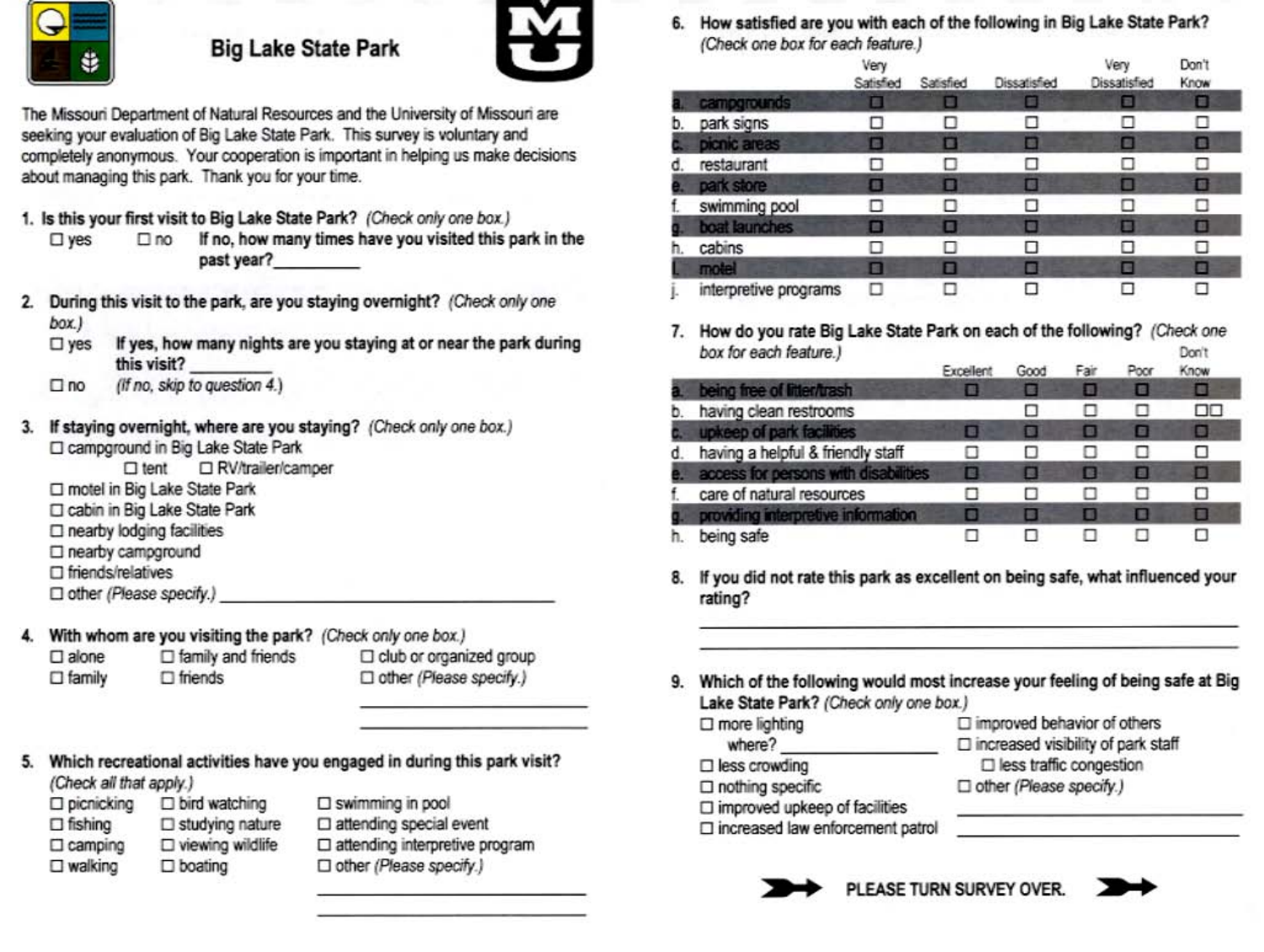- 10. Do you support setting aside at least 50% of all campsites in a reservation system in order to guarantee a site, and charging a reservation fee not to exceed \$7.00? (Check only one box.) □ yes □ no
- 11. Do you support establishing a "carry in and carry out" system as a means of promoting recycling and reducing the burden of handling trash in this park? (Check only one box.)  $\square$  yes  $\Box$ no
- 12. When visiting any state park, how important are each of these items to you? (Check one box for each feature.)

|    |                                       | Very<br>Important | <i><b>Important</b></i> | Unimportant | Very<br>Unimportant | Don't<br>Know |
|----|---------------------------------------|-------------------|-------------------------|-------------|---------------------|---------------|
|    | being free of litter/trash            |                   |                         |             | n                   |               |
| b. | having clean restrooms                |                   |                         |             |                     |               |
|    | upkeep of park facilities             |                   |                         |             |                     |               |
| đ. | having a helpful & friendly staff     | □                 |                         |             |                     |               |
|    | access for persons with<br>$-20.11$   |                   |                         |             |                     |               |
|    | care of natural resources             |                   | п                       |             |                     |               |
|    | <b>Contempt evierpretive</b> provided |                   | Ø                       |             | 图                   |               |
| h. | being safe                            |                   |                         |             |                     |               |

13. Overall, how satisfied are you with this visit to Big Lake State Park? (Check only one box.)

| Very      |           |              | Very                |
|-----------|-----------|--------------|---------------------|
| Satisfied | Satisfied | Dissatisfied | <b>Dissatisfied</b> |
| о         | ш         | U            | ▫                   |

14. During this visit, how crowded did you feel? (Circle one number.)

|            |  |          |         | 5          |  |           |  | 9       |
|------------|--|----------|---------|------------|--|-----------|--|---------|
| Not at all |  | Slightly |         | Moderately |  | Extremely |  |         |
| Crowded    |  |          | Crowded |            |  | Crowded   |  | Crowded |

15. If you felt crowded on this visit, where did you feel crowded?

16. What is your age? 17. Gender? 
<sub>□</sub> female  $\square$  male 18. What is the highest level of education you have completed? (Check only one box.)

| $\square$ grade school | □ vocational school    | $\Box$ graduate of 4-year college |
|------------------------|------------------------|-----------------------------------|
| □ high school          | $\square$ some college | □ post-graduate education         |

19. What is your ethnic origin? (Check only one box.)

| $\Box$ Asian | African American  | Native American/American Indian |
|--------------|-------------------|---------------------------------|
| □ Hispanic   | □ Caucasian/White | Other (Please specify.)         |

20. Do you have a disability that substantially limits one or more life activities or might require special accommodations?

| $\square$ yes | If yes, what disability or disabilities do you have? |
|---------------|------------------------------------------------------|
| $\square$ no  |                                                      |

- 21. What is your 5-digit zip code (or country of residence, if you live outside the  $U.S.P.$
- 22. What is your annual household income?

| $\Box$ less than \$25,000  | $\square$ \$50,001 - \$75,000 |
|----------------------------|-------------------------------|
| $\Box$ \$25,000 - \$50,000 | □ over \$75,000               |

23. Please write any additional comments about your park visit or suggestions on how the Missouri Department of Natural Resources can make your experience in Big Lake State Park a better one.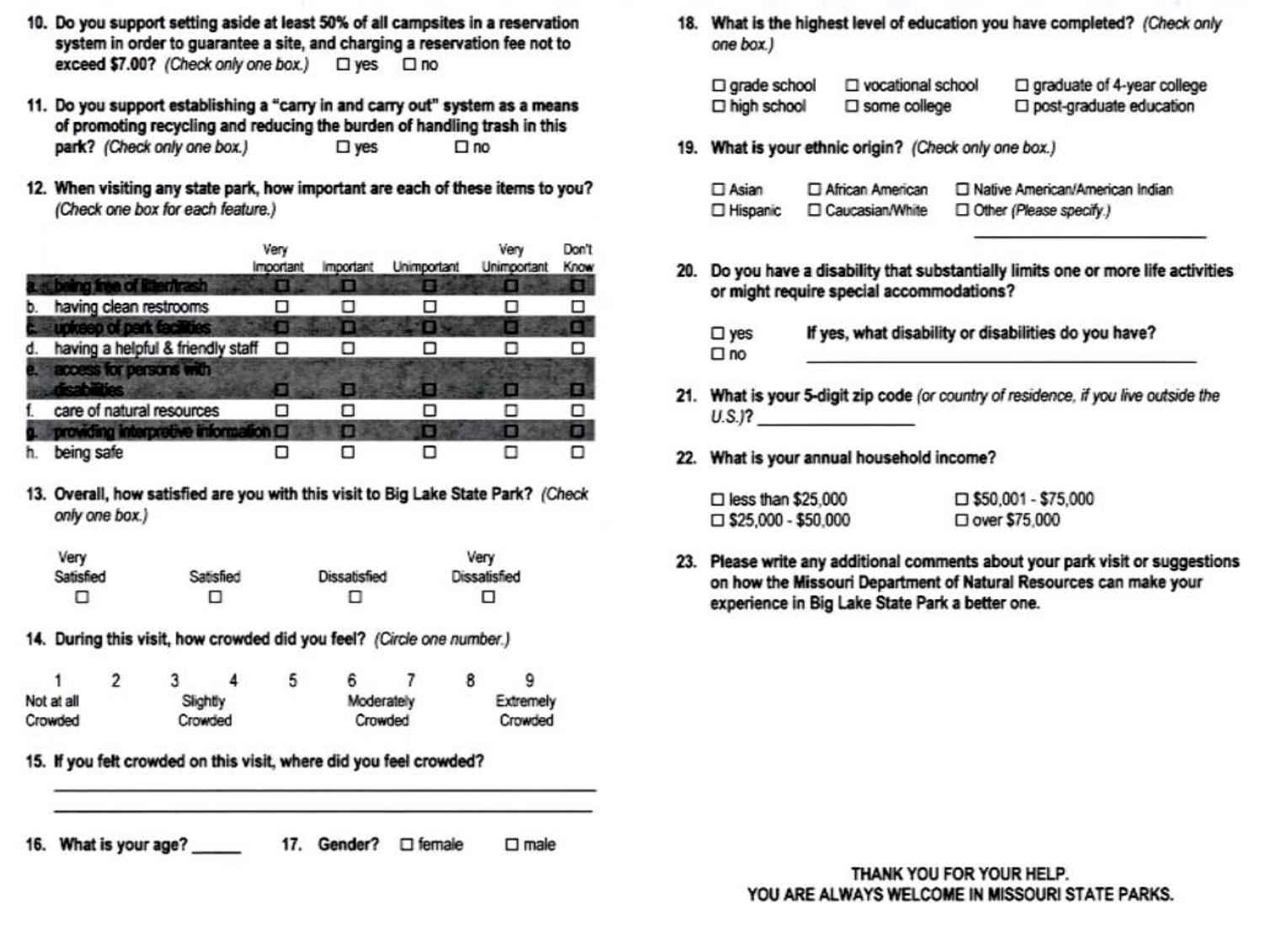**Appendix B. Survey Protocol**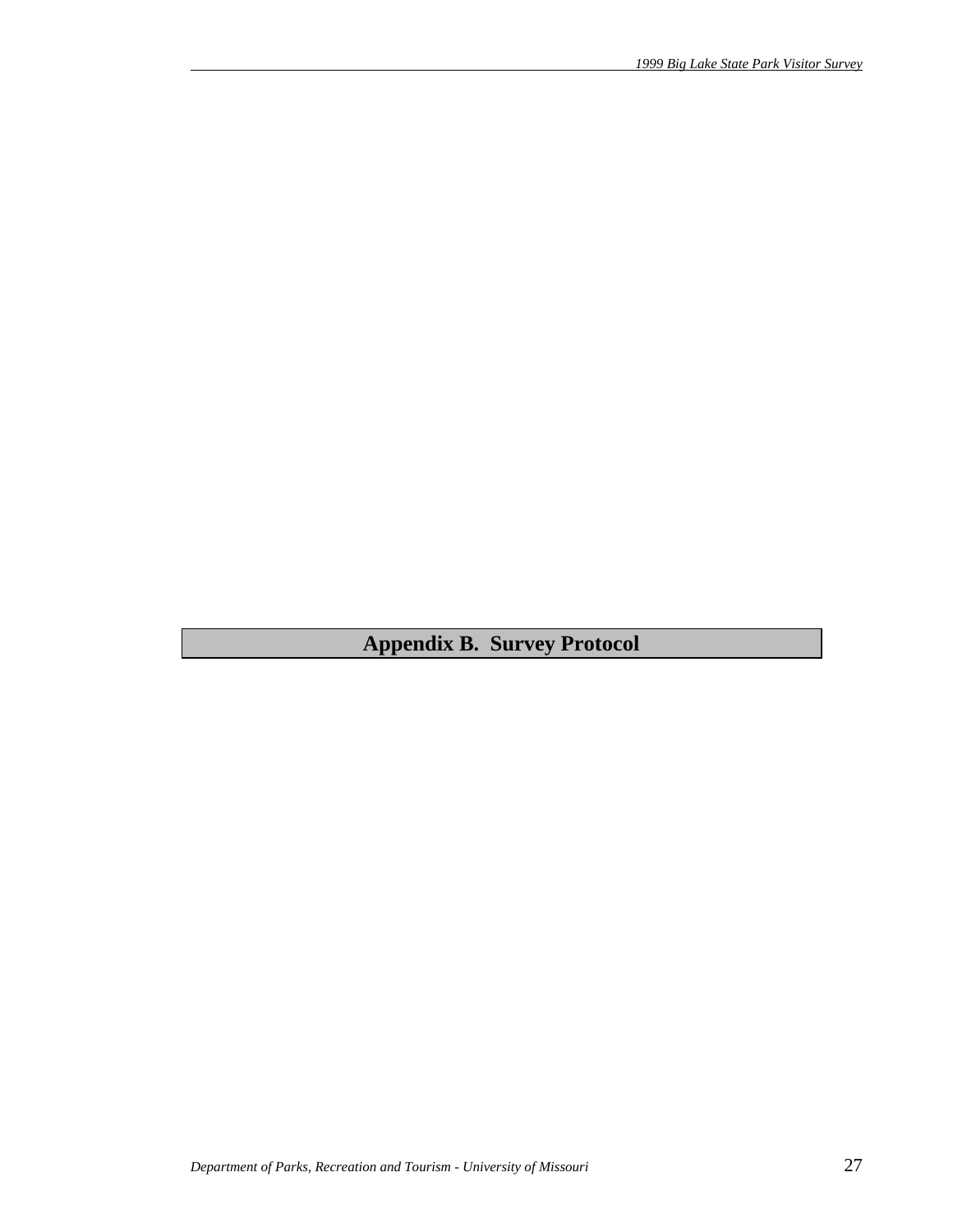# **Protocol for Big Lake State Park Visitor Survey**

 Hi, my name is \_\_\_\_\_, and I am conducting a survey of park visitors for Missouri state parks. The information that I am collecting will be useful for future management of Big Lake State Park.

 The survey is one page, front and back side, and only takes about 3-5 minutes to complete. Anyone who is 18 or older may complete the survey, and by completing the survey, you have the opportunity to enter your name in a drawing for a prize package of \$100 worth of concession coupons. Your participation is voluntary, and your responses will be completely anonymous.

 Your input is very important to the management of Big Lake State Park. Would you be willing to help by participating in the survey?

[If no,] Thank you for your time. Have a nice day.

[If yes,]

 Here is a pencil and clipboard with the survey attached (for each respondent). Please complete the survey on both sides. When finished, return the survey(s), clipboard(s), pencils, and prize entry form(s) to me.

 Thank you for taking time to complete the survey. Your help is greatly appreciated. Have a nice day.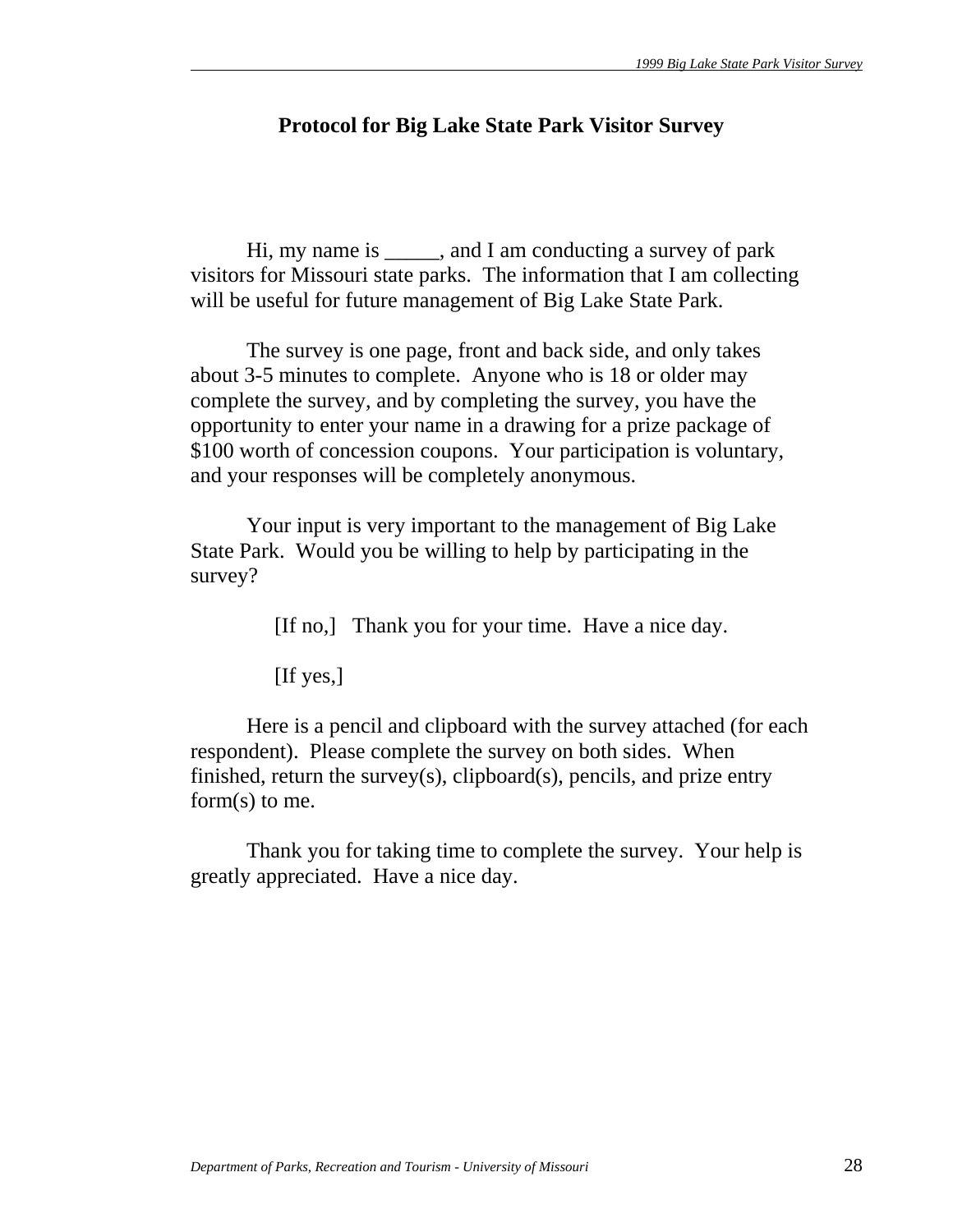# **Appendix C. Prize Entry Form**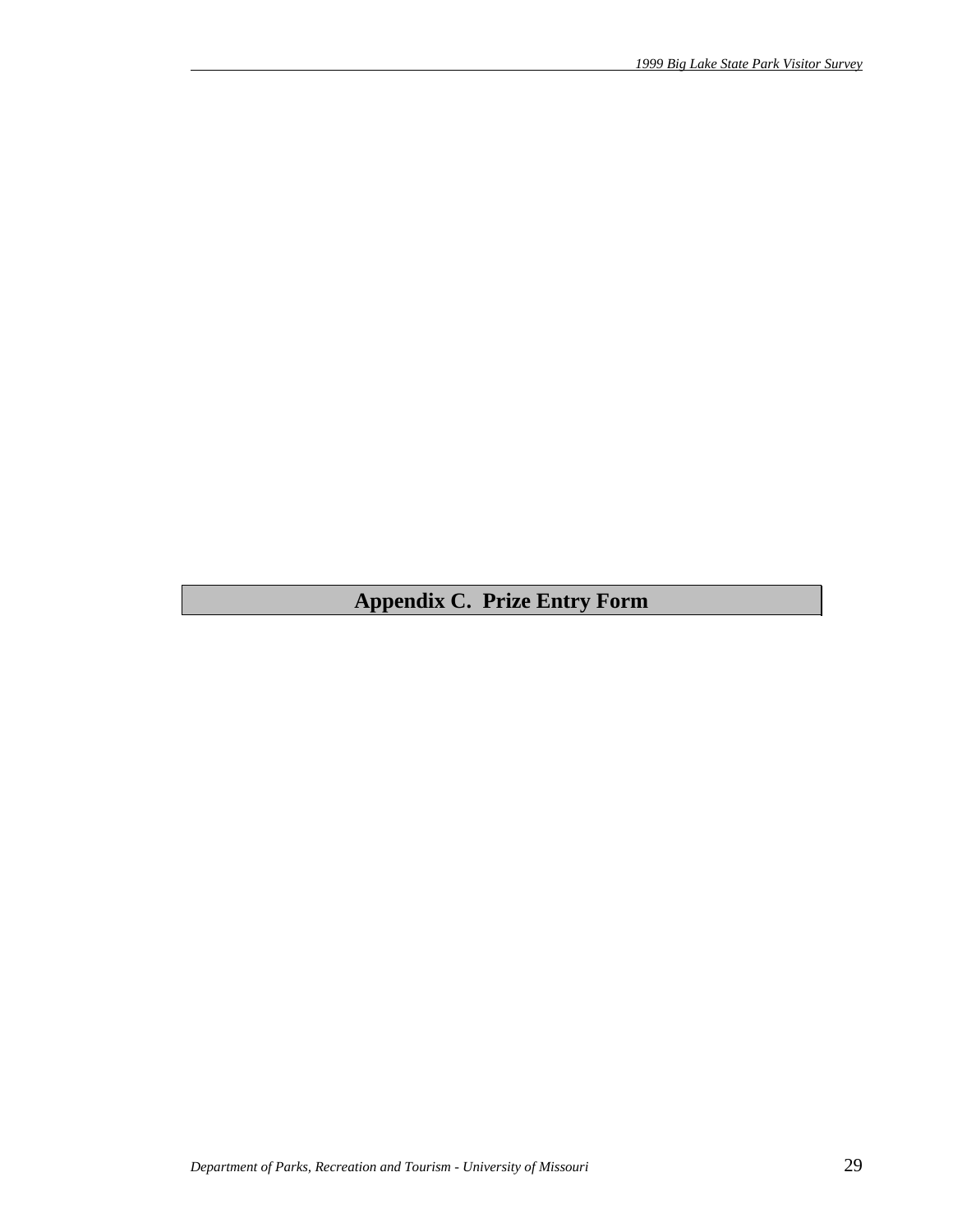#### **WIN A PRIZE PACKAGE OF CONESSION COUPONS WORTH \$100**

 **Enter a drawing to win \$100 worth of gift certificates! These certificates are good for any concessions at any state park or historic site. Concessions include cabin rentals, canoe rentals, boat rentals, restaurant dining, horseback riding, etc.** 

 **You many enter the drawing by simply filling out the back of this entry form and returning it to the surveyor. Your name, address, and telephone number will be used only for this drawing; thus, your survey responses will be anonymous. The drawing will be held November 1, 1999. Winners will be notified by telephone or mail. Redemption of gift certificates is based on dates of availability through August 31, 2000.** 

| Name:           |                     |  |  |  |
|-----------------|---------------------|--|--|--|
| <b>Address:</b> |                     |  |  |  |
|                 |                     |  |  |  |
|                 |                     |  |  |  |
| <b>Phone #:</b> | $\sim$ 1.000 $\sim$ |  |  |  |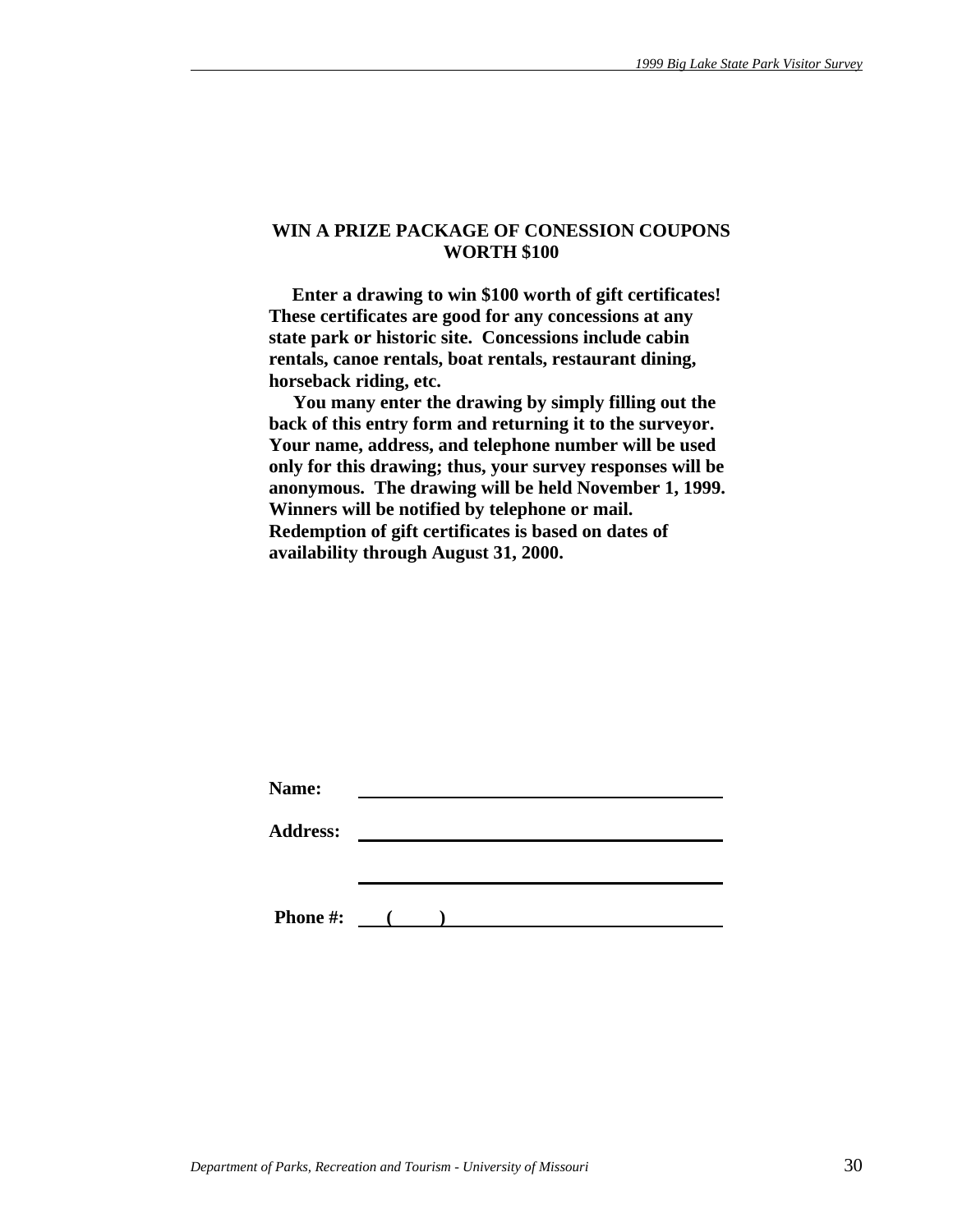# **Appendix D. Observation Survey**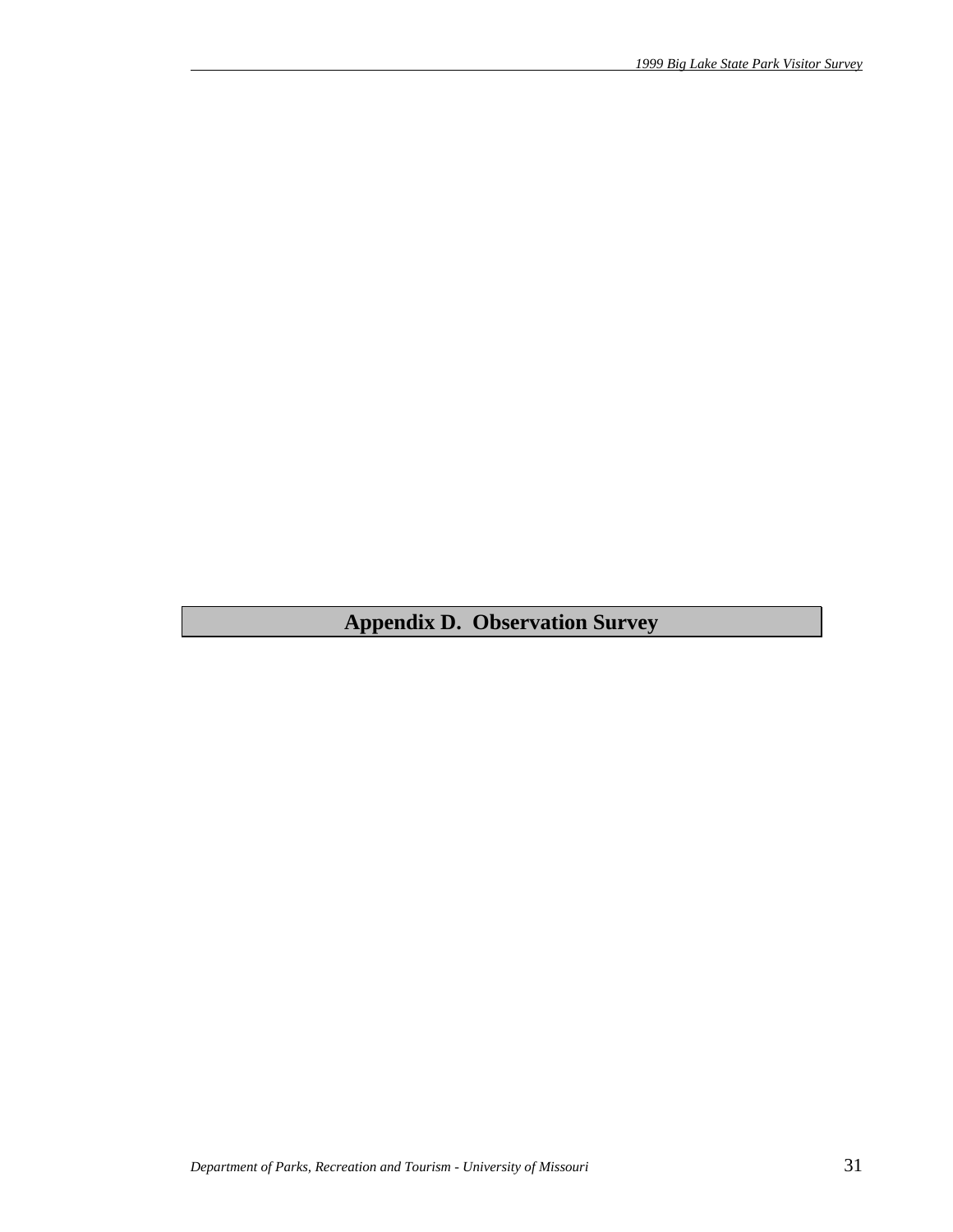|                 |                          | Weather Temperature Fernandezer Park/Site |                 |             |                   |              |  |  |
|-----------------|--------------------------|-------------------------------------------|-----------------|-------------|-------------------|--------------|--|--|
|                 |                          |                                           |                 |             |                   |              |  |  |
|                 | <b>Survey</b>            | $\overline{\# \text{ of }}$               | # of            | Vehicle     | <b>Additional</b> | # of Visits  |  |  |
|                 | $\#^{\bullet}\mathbf{s}$ | <b>Adults</b>                             | <b>Children</b> | <b>Type</b> | <b>Axles</b>      | <b>Today</b> |  |  |
| $\mathbf 1$     |                          |                                           |                 |             |                   |              |  |  |
| $\sqrt{2}$      |                          |                                           |                 |             |                   |              |  |  |
| $\overline{3}$  |                          |                                           |                 |             |                   |              |  |  |
| $\overline{4}$  |                          |                                           |                 |             |                   |              |  |  |
| $\overline{5}$  |                          |                                           |                 |             |                   |              |  |  |
| $\sqrt{6}$      |                          |                                           |                 |             |                   |              |  |  |
| $\overline{7}$  |                          |                                           |                 |             |                   |              |  |  |
| $\overline{8}$  |                          |                                           |                 |             |                   |              |  |  |
| $\overline{9}$  |                          |                                           |                 |             |                   |              |  |  |
| $10\,$          |                          |                                           |                 |             |                   |              |  |  |
| 11              |                          |                                           |                 |             |                   |              |  |  |
| $\overline{12}$ |                          |                                           |                 |             |                   |              |  |  |
| 13              |                          |                                           |                 |             |                   |              |  |  |
| 14              |                          |                                           |                 |             |                   |              |  |  |
| $\overline{15}$ |                          |                                           |                 |             |                   |              |  |  |
| 16              |                          |                                           |                 |             |                   |              |  |  |
| 17              |                          |                                           |                 |             |                   |              |  |  |
| $18\,$          |                          |                                           |                 |             |                   |              |  |  |
| 19              |                          |                                           |                 |             |                   |              |  |  |
| $20\,$          |                          |                                           |                 |             |                   |              |  |  |
| 21              |                          |                                           |                 |             |                   |              |  |  |
| $22\,$          |                          |                                           |                 |             |                   |              |  |  |
| 23              |                          |                                           |                 |             |                   |              |  |  |
| 24              |                          |                                           |                 |             |                   |              |  |  |
| $\overline{25}$ |                          |                                           |                 |             |                   |              |  |  |
| $26\,$          |                          |                                           |                 |             |                   |              |  |  |
| $\overline{27}$ |                          |                                           |                 |             |                   |              |  |  |
| 28              |                          |                                           |                 |             |                   |              |  |  |
| 29              |                          |                                           |                 |             |                   |              |  |  |
| 30              |                          |                                           |                 |             |                   |              |  |  |
| 31              |                          |                                           |                 |             |                   |              |  |  |
| 32              |                          |                                           |                 |             |                   |              |  |  |
| 33              |                          |                                           |                 |             |                   |              |  |  |
| 34              |                          |                                           |                 |             |                   |              |  |  |
| 35              |                          |                                           |                 |             |                   |              |  |  |
|                 |                          |                                           |                 |             |                   |              |  |  |

# **Time Slot Codes: Weather Codes (examples):**

| Time Slot $1 = 8:00 - 12:00$ p.m. | Hot & Sunny  | Windy |
|-----------------------------------|--------------|-------|
| Time Slot $2 = 12:00 - 4:00$ p.m. | Cold & Rainy | Sunny |
| Time Slot $3 = 4:00 - 8:00$ p.m.  | Cloudy       | Humid |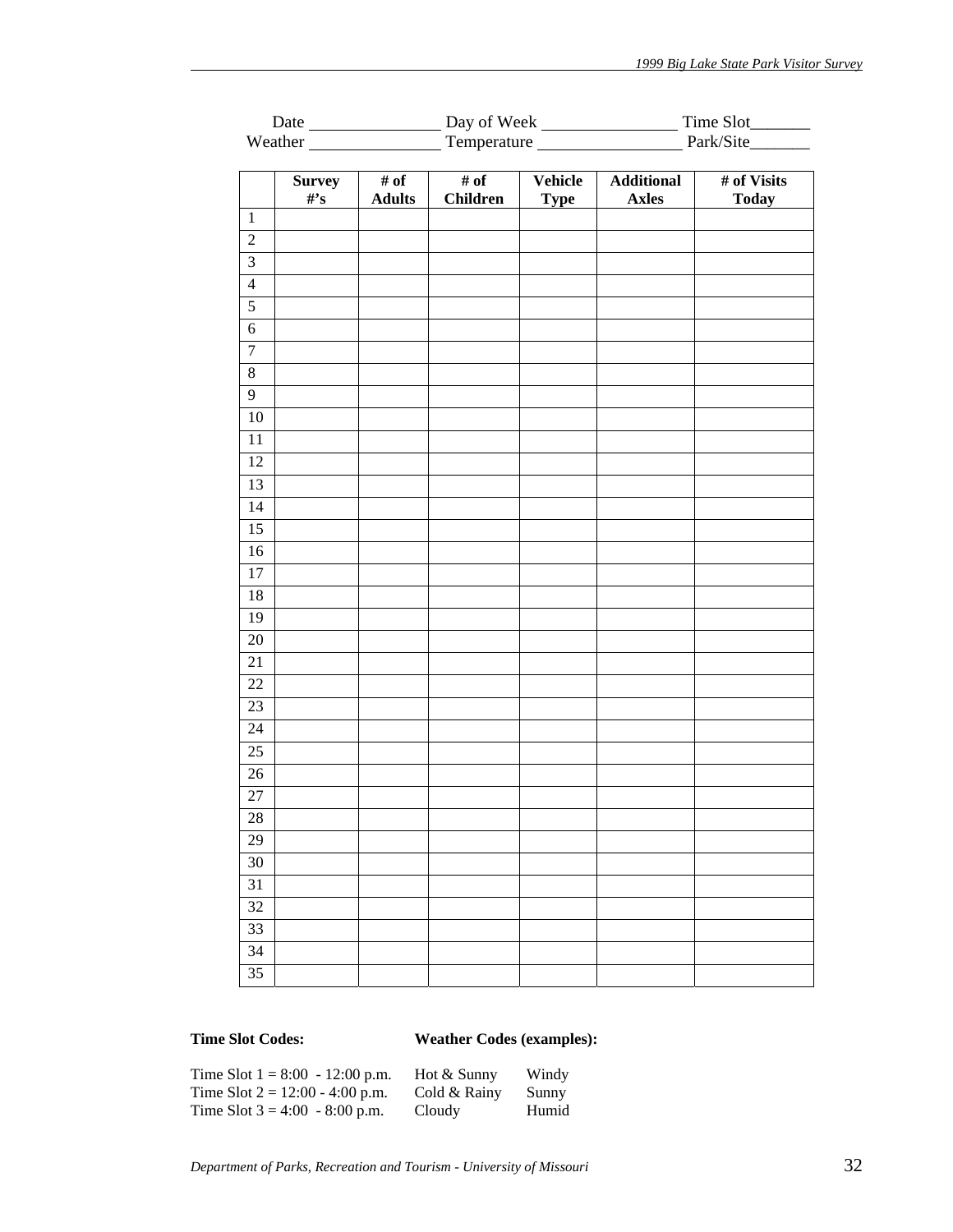# **Appendix E. Responses to Survey Questions**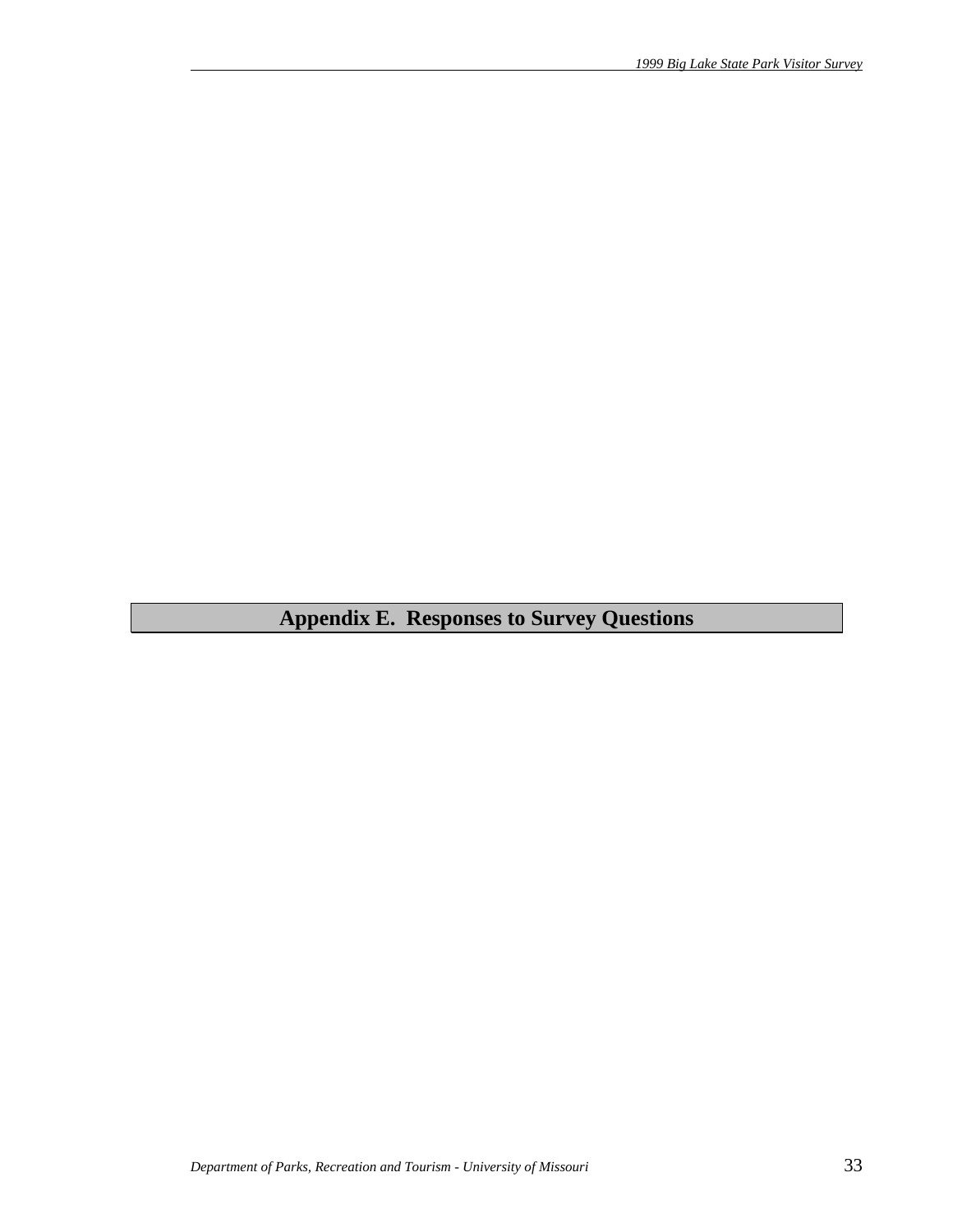# **Big Lake State Park Visitor Survey**

#### **1. Is this your first visit to Big Lake State Park?** (n=121)

yes 16.5% no 83.5%

**If no, how many times have you visited this park in the past year?** (n=91)

*The responses from this open-ended question were grouped into the following 9 categories:*

| 0                     | 8.8%  |
|-----------------------|-------|
| 1                     | 16.5% |
| $\mathcal{D}_{\cdot}$ | 15.4% |
| $3-5$                 | 16.5% |
| $6 - 10$              | 9.9%  |
| $11 - 20$             | 18.7% |
| $21 - 50$             | 9.9%  |
| 51-100                | 2.2%  |
| $101 +$               | 2.2%  |

The average # of times repeat visitors visited the park in the past year was 18.2 times.

#### **2. During this visit to the park, are you staying overnight?** (n=118)

| yes | 60.2% |
|-----|-------|
| no  | 39.8% |

#### **If yes, how many nights are you staying overnight at or near the park during this visit?** (n=57)

*The responses from this open-ended question were grouped into the following 6 categories:*

| 1     | 12.3% |
|-------|-------|
| 2     | 56.1% |
| 3     | 15.8% |
| 4-10  | 12.4% |
| $11+$ | 3.6%  |

The average # of nights respondents visiting the park for more than one day stayed was 3.8.

# **3. If staying overnight, where are you staying?** (n=73)

| campground in Big Lake State Park | 82.2% |           |       |      |
|-----------------------------------|-------|-----------|-------|------|
| tent                              | 12.0% | <b>RV</b> | 86.0% |      |
| motel in Big Lake State Park      |       |           |       | 8.2% |
| cabin in Big Lake State Park      |       |           |       | 2.7% |
| nearby lodging facilities         |       |           |       | 1.4% |
| nearby campground                 |       |           |       | 0.0% |
| friends/relatives                 |       |           |       | 2.7% |
| other                             |       |           |       | 2.7% |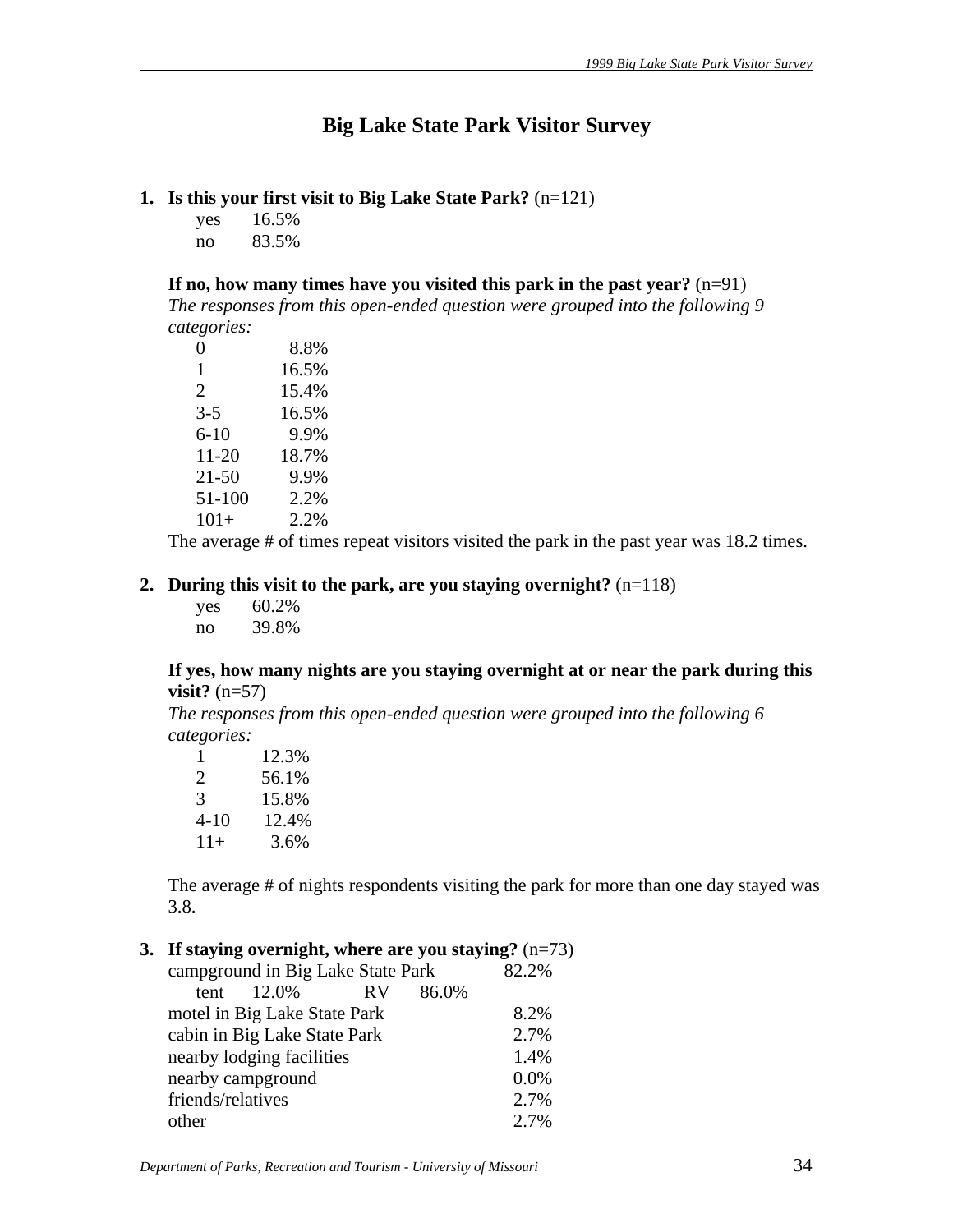#### **4. With whom are you visiting the park?** (n=108)

| alone 19.4%  | family $&$ friends 21.3% |             | club or organized group $5.6\%$ |         |
|--------------|--------------------------|-------------|---------------------------------|---------|
| family 38.0% | friends                  | 15.7% other |                                 | $0.0\%$ |

#### **5. Which recreational activities have you engaged in during this park visit?**

| picnicking 19.6% |       | bird watching    |                | 12.5% swimming in pool               | 5.7% |
|------------------|-------|------------------|----------------|--------------------------------------|------|
| fishing          | 13.2% | studying nature  |                | 7.5% attending special event         | 4.9% |
| camping          | 23.4% | viewing wildlife |                | 13.6% attending interpretive program | 0.8% |
| walking          | 26.8% | boating          | $11.3\%$ other |                                      | 5.3% |

|                      | 12 visitors participated in an "other" activity. Their responses are as follows: |
|----------------------|----------------------------------------------------------------------------------|
| Anniversary party.   | Just looking.                                                                    |
| Biking.              | Playing cards and visiting.                                                      |
| Card playing.        | Restaurant.                                                                      |
| Dinner at the lodge. | Taking a scenic drive.                                                           |
| Dinner at the lodge. | Visiting.                                                                        |
| Driving.             | Visiting.                                                                        |

*In addition to percentages of responses, a mean score was calculated for each feature in questions 6, 7, 12, and 13. The score is based on a 4.0 scale with 4 = very satisfied, 3 = satisfied, 2 = dissatisfied, and 1 = very dissatisfied (Q. 6 & 13); 4 = excellent, 3 = good, 2*  $=$  fair, and  $1 =$  poor  $(Q, 7)$ ; and  $4 =$  very important,  $3 =$  important,  $2 =$  unimportant, and  $1$ *= very unimportant (Q. 12). The mean score is listed in parenthesis following each feature.* 

#### **6. How satisfied are you with each of the following in Big Lake State Park?**

|                              | Very      |           |              | Very         | Don't |          |
|------------------------------|-----------|-----------|--------------|--------------|-------|----------|
|                              | Satisfied | Satisfied | Dissatisfied | Dissatisfied | Know  |          |
| campgrounds (3.67)           | 61.1%     | 30.6%     | $0.0\%$      | $0.0\%$      | 8.3%  | $n=108$  |
| park signs $(3.60)$          | 58.4%     | 38.9%     | $0.0\%$      | $0.0\%$      | 2.7%  | $n=113$  |
| picnic areas $(3.64)$        | 59.6%     | 33.7%     | $0.0\%$      | $0.0\%$      | 6.7%  | $n=104$  |
| restaurant $(3.32)$          | 33.6%     | 29.9%     | 6.5%         | 1.9%         | 28.0% | $n=107$  |
| park store $(3.26)$          | 29.4%     | 37.3%     | 9.8%         | $0.0\%$      | 23.5% | $n=102$  |
| swimming pool (3.70)         | 47.4%     | 14.7%     | 2.1%         | $0.0\%$      | 35.8% | $n=95$   |
| boat launches (2.98)         | 23.9%     | 19.6%     | 7.6%         | 8.7%         | 40.2% | $n=92$   |
| cabins $(3.65)$              | 26.9%     | 11.8%     | 1.1%         | $0.0\%$      | 60.2% | $n=93$   |
| motel $(3.42)$               | 20.2%     | 20.2%     | 2.2%         | $0.0\%$      | 57.3% | $n = 89$ |
| interpretive programs (3.50) | 14.1%     | 14.1%     | $0.0\%$      | $0.0\%$      | 71.8% | $n=85$   |
|                              |           |           |              |              |       |          |

#### **7. How do you rate Big Lake State Park on each of the following?**

|    |                                                  | Excellent | Good  | Fair    | Poor    | Don't Know |         |
|----|--------------------------------------------------|-----------|-------|---------|---------|------------|---------|
| a. | being free of litter/trash (3.70)                | 69.2%     | 30.0% | $0.0\%$ | $0.0\%$ | $0.8\%$    | $n=120$ |
|    | b. having clean restrooms $(3.45)$               | 52.2%     | 36.5% | 5.2%    | 1.7%    | 4.3%       | $n=115$ |
|    | c. upkeep of park facilities $(3.55)$            | 57.1%     | 39.5% | 2.5%    | $0.0\%$ | $0.8\%$    | $n=119$ |
|    | d. having a helpful/friendly staff $(3.52)$      | 59.0%     | 29.9% | 8.5%    | $0.0\%$ | 2.6%       | $n=117$ |
|    | e. access for persons with disabilities $(3.61)$ | 47.7%     | 27.5% | $0.9\%$ | $0.0\%$ | 23.9%      | $n=109$ |
| f. | care of natural resources (3.58)                 | 57.9%     | 32.5% | 1.8%    | $0.9\%$ | 7.0%       | $n=114$ |
|    | g. providing interpretive information (3.58)     | 42.5%     | 23.6% | 2.8%    | $0.0\%$ | 31.1%      | $n=106$ |
| h. | being safe $(3.64)$                              | 66.1%     | 23.5% | $0.9\%$ | $2.6\%$ | 7.0%       | $n=115$ |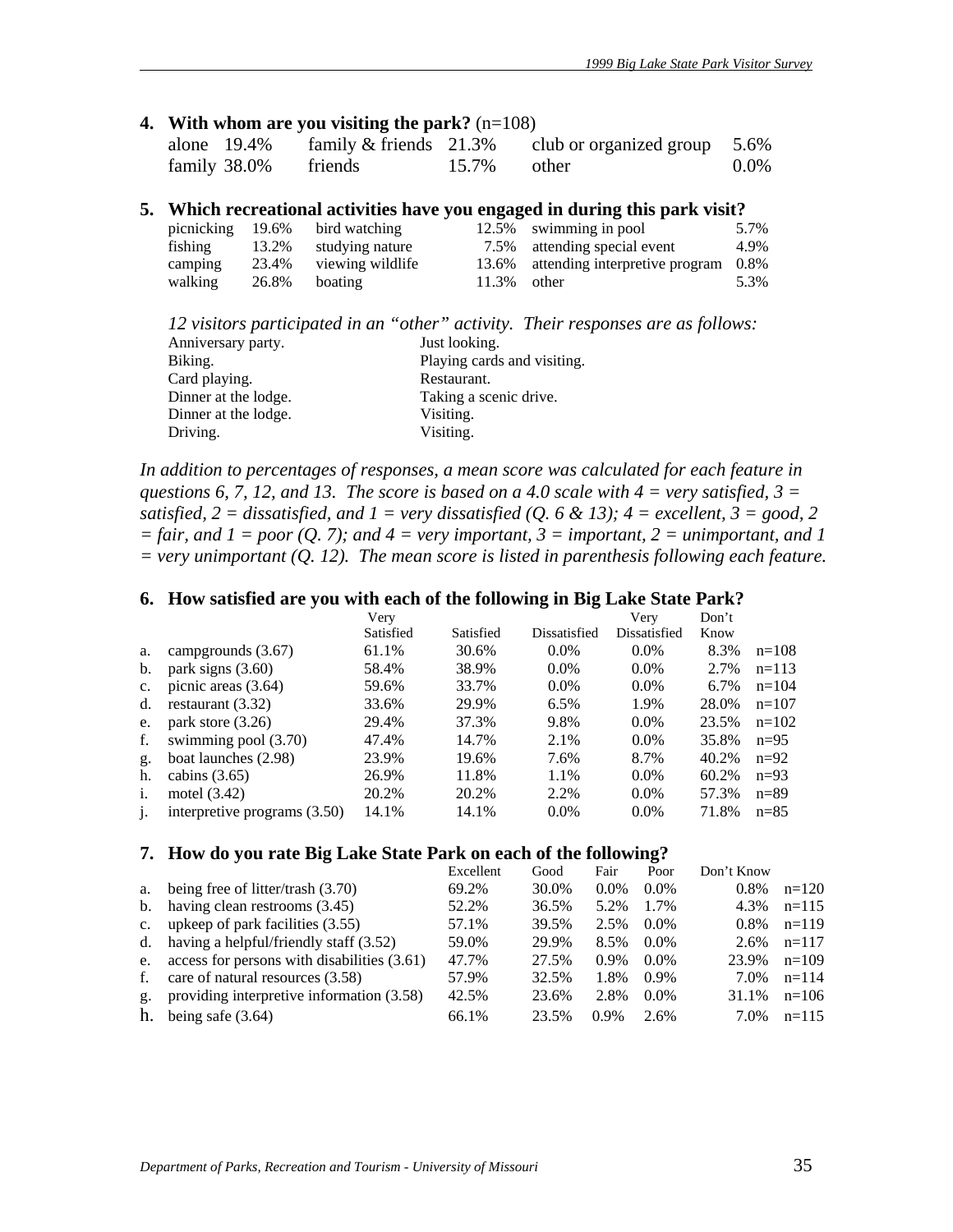# **8. If you did not rate this park as excellent on being safe, what influenced your rating?**

*16 visitors (51.6% of those who did not rate the park as excellent on being safe) responded to this. The16 responses were divided into 5 categories. Frequencies and percentages of responses in each category are listed.* 

|    |                                              | Frequency                   | Percent |
|----|----------------------------------------------|-----------------------------|---------|
|    | 1. Dangerous traffic on lake                 |                             | 25.0%   |
|    | 2. Lack of staff/rangers patrolling the park |                             | 25.0%   |
|    | 3. Lack of lighting                          | $\mathcal{D}_{\mathcal{L}}$ | 12.5%   |
|    | 4. Don't know/no place is perfect            | $\mathcal{D}$               | 12.5%   |
| 5. | Other                                        | $\overline{4}$              | 25.0%   |
|    | Total                                        | 16                          | 100.0%  |

## **9. Which of the following would most increase your feeling of being safe at Big Lake State Park?**

*104 responses were given by 87 visitors.*

|                                       | Frequency | Percent |
|---------------------------------------|-----------|---------|
| 1. More lighting                      | 21        | 20.2%   |
| 2. Less crowding                      |           | 6.7%    |
| 3. Nothing specific                   | 39        | 37.5%   |
| 4. Improved upkeep of facilities      | 5         | 4.8%    |
| 5. Increased law enforcement patrol   | 14        | 13.5%   |
| 6. Improved behavior of others        | 10        | 9.6%    |
| 7. Increased visibility of park staff | 5         | 4.8%    |
| 8. Less traffic congestion            | 2         | 1.9%    |
| Other                                 |           | 1.0%    |
| Total                                 | 104       | 100.0%  |

*16 visitors (76.2% of those who indicated more lighting would most increase their feeling of safety) reported where they felt more lighting was necessary. Their answers were grouped into the following 3 categories. Frequencies and percentages of each category are listed.*

|                            | Frequency | Percent |
|----------------------------|-----------|---------|
| 1. Campground              |           | 68.8%   |
| 2. Restrooms/shower houses | 3         | 18.8%   |
| 3. Everywhere              |           | 12.5%   |
| Total                      | 20        | 100.0%  |

#### **10. Do you support setting aside at least 50% of all campsites in a reservation system in order to guarantee a site, and charging a reservation fee not to exceed \$7.00?** (n=113)

 yes 57.5% no 42.5%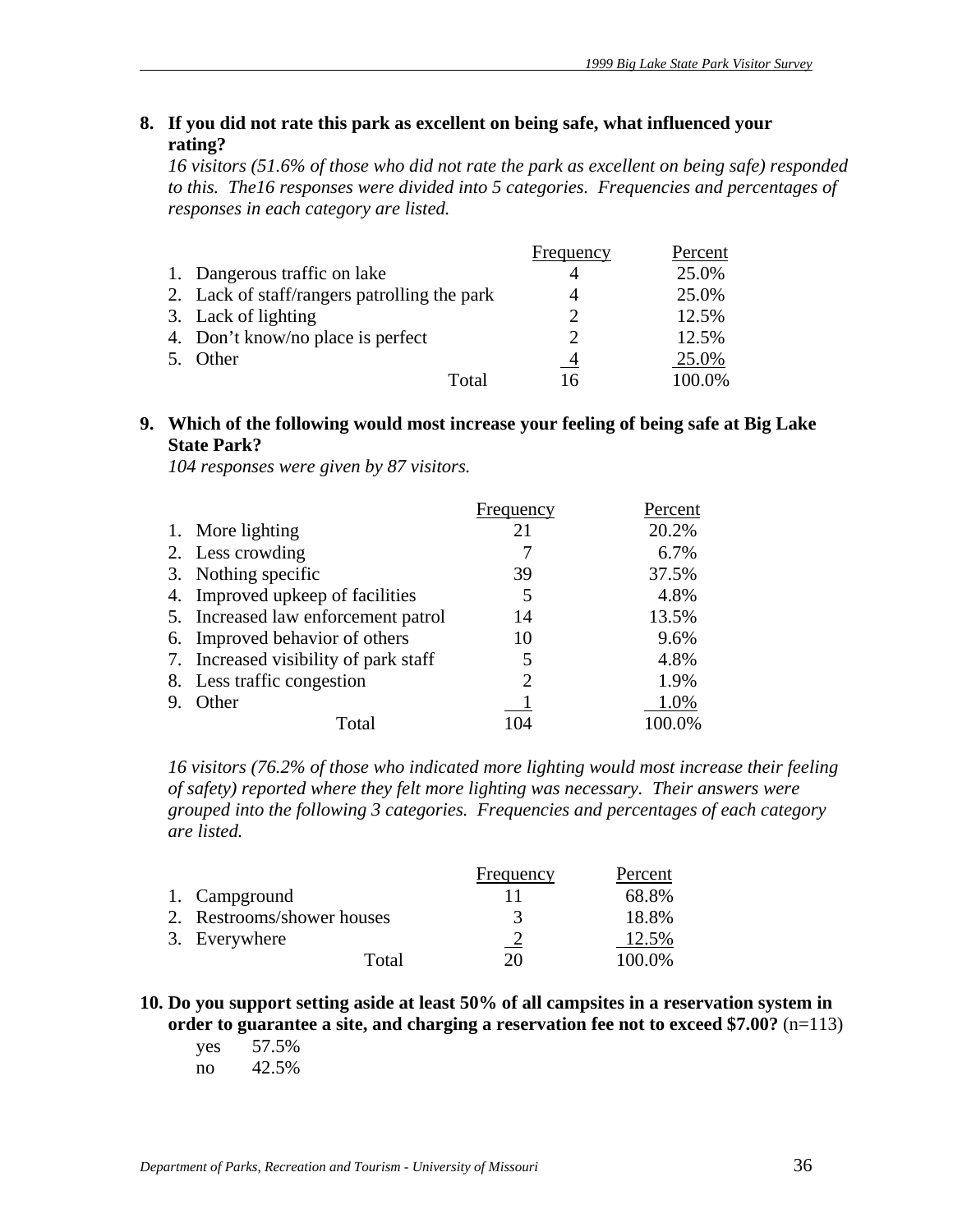- **11. Do you support a "carry in and carry" out system as a means of promoting recycling and reducing the burden of handling trash in this park?** (n=115)
	- yes 49.6% no 50.4%

# **12. When visiting any state park, how important are each of these items to you?**

|                |                                           | Very      |           |             | Verv        | Don't   |         |
|----------------|-------------------------------------------|-----------|-----------|-------------|-------------|---------|---------|
|                |                                           | Important | Important | Unimportant | Unimportant | Know    |         |
| a.             | being free of litter/trash (3.85)         | 84.9%     | 15.1%     | $0.0\%$     | $0.0\%$     | $0.0\%$ | $n=119$ |
| $\mathbf{b}$ . | having clean restrooms (3.92)             | 91.6%     | 8.4%      | $0.0\%$     | $0.0\%$     | $0.0\%$ | $n=119$ |
| $c_{\cdot}$    | upkeep of park facilities (3.84)          | 84.2%     | 15.8%     | $0.0\%$     | $0.0\%$     | $0.0\%$ | $n=120$ |
| d.             | having a helpful/friendly staff (3.79)    | 78.8%     | 21.2%     | $0.0\%$     | $0.0\%$     | $0.0\%$ | $n=118$ |
| e.             | access for disabled persons (3.61)        | 62.8%     | 25.7%     | 5.3%        | $0.0\%$     | $6.2\%$ | $n=113$ |
| f.             | care of natural resources (3.82)          | 81.9%     | 18.1%     | $0.0\%$     | $0.0\%$     | $0.0\%$ | $n=116$ |
| g.             | providing interpretive information (3.60) | 61.5%     | 27.5%     | 3.7%        | 0.9%        | 6.4%    | $n=109$ |
| i.             | being safe $(3.92)$                       | 92.1%     | 7.9%      | $0.0\%$     | $0.0\%$     | $0.0\%$ | $n=114$ |

#### 13. Overall, how satisfied are you with this visit to Big Lake State Park?

|                           | Verv             |       |                        |                     |         |
|---------------------------|------------------|-------|------------------------|---------------------|---------|
|                           | <b>Satisfied</b> |       | Satisfied Dissatisfied | <b>Dissatisfied</b> |         |
| (Mean score = 3.69) 69.4% |                  | 30.6% | $0.0\%$                | $0.0\%$             | $n=121$ |

#### **14. During this visit, how crowded did you feel?** (n=118)

On a scale of 1-9, with  $1 = Not$  at all crowded and  $9 = Extremely$  crowded, the mean response was 1.8.

#### **15. If you felt crowded on this visit, where did you feel crowded?**

*A total of 9 open-ended responses were given. The 9 responses were divided into 3 categories. Frequencies and percentages of responses in each category are listed.* 

|                          | Frequency | Percent |
|--------------------------|-----------|---------|
| lake traffic/on the lake |           | 44.4%   |
| campground/campsites     | 3         | 33.3%   |
| swimming pool            |           | 22.2%   |
|                          | Total     | 100.0%  |

#### **16. What is your age?** (n=115)

*Responses were divided into the following 4 categories:*

| 18-34     | 10.4%                   |
|-----------|-------------------------|
| $35 - 54$ | 41.8%                   |
| 55-64     | 21.7%                   |
| 65-85     | 26.1%                   |
|           | (Average age $= 53.4$ ) |

#### **17. Gender?** (n=113)

Female 51.3%

Male 48.7%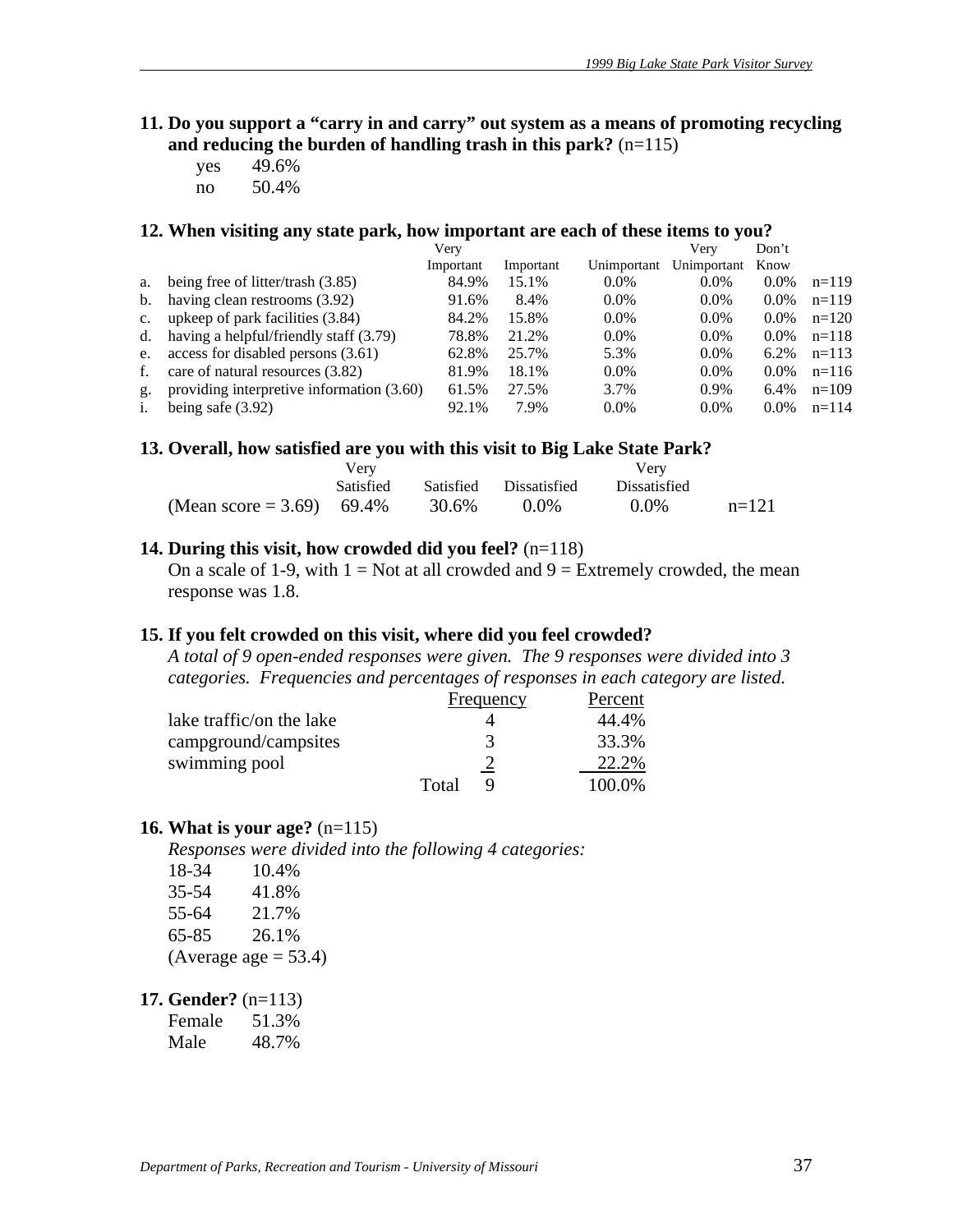#### **18. What is the highest level of education you have completed?** (n=119)

| grade school         | 2.5% | vocational school 13.4% |       | graduate of 4-year college | 10.9% |
|----------------------|------|-------------------------|-------|----------------------------|-------|
| high school $39.5\%$ |      | some college            | 29.4% | post-graduate education    | 4.2%  |

#### **19. What is your ethnic origin?** (n=117)

| Asian | 0.0% African American 0.9%                | Native American/American Indian 6.8% |         |
|-------|-------------------------------------------|--------------------------------------|---------|
|       | Hispanic 0.0% Caucasian/White 91.5% Other |                                      | $0.9\%$ |

#### **20. Do you have a disability that substantially limits one or more life activities or might require special accommodations?** (n=116)

| yes | 10.3% |
|-----|-------|
| no  | 89.7% |

Kansas (7.1%)

#### **If yes, what disability or disabilities do you have?** (n=11)

*The following is a list of all responses to this open-ended question.* 

| Ankles.          | Knee.               |
|------------------|---------------------|
| Arthritis.       | Multiple sclerosis. |
| Back disability. | Neuropathy.         |
| Bad legs.        | Stroke.             |
| Have had polio.  | Walking problems.   |
| Heart problems.  |                     |

**21. What is your 5-digit zip code** *(or country of residence, if you live outside the U.S.)***?** (n=113)

*The states with the highest percentages of respondents were:*  Missouri (61.1%) Nebraska (20.4%) Iowa (8.0%)

#### **22. What is your annual household income?** (n=114)

| less than $$25,000$ | 17.5% | $$50,001 - $75,000$ | 15.8% |
|---------------------|-------|---------------------|-------|
| \$25,000 - \$50,000 | 46.5% | over \$75,000       | 20.2% |

**23. Please write any additional comments about your park visit or suggestions on how the Missouri Department of Natural Resources can make your experience in Big Lake State Park a better one.** 

*35 of the 123 visitors (28.5%) responded to this question. A total of 41 responses were given, and were divided into 10 categories. Frequencies and percentages of responses in each category are listed.*

|                                          | Frequency     | Percent |
|------------------------------------------|---------------|---------|
| 1. General positive comments             |               | 41.5%   |
| 2. Suggestions about campground          | 6             | 14.6%   |
| 3. Improve or better maintain boat ramps | 3             | 7.3%    |
| 4. Provide more trash receptacles        |               | 4.9%    |
| 5. Comments about the reservation system | $\mathcal{D}$ | 4.9%    |
| 6. Better maintenance/upkeep             | ∍             | 4.9%    |
| 7. Improve restaurant                    |               | 4.9%    |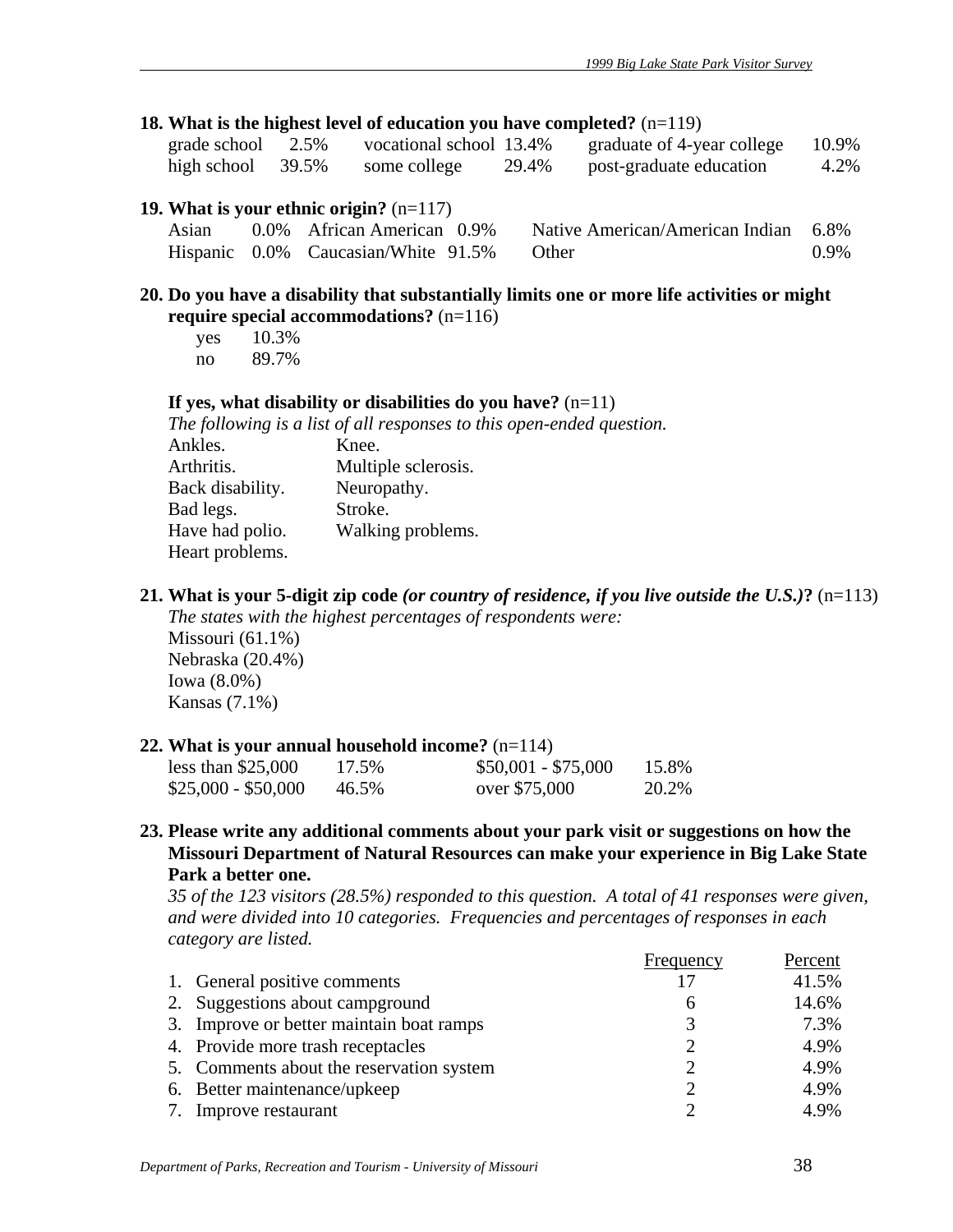| 8. Problems with dogs |       | 4.9%    |
|-----------------------|-------|---------|
| 9. Need more funding  |       | 4.9%    |
| 10. Other             |       | $7.3\%$ |
|                       | Total | 100.0%  |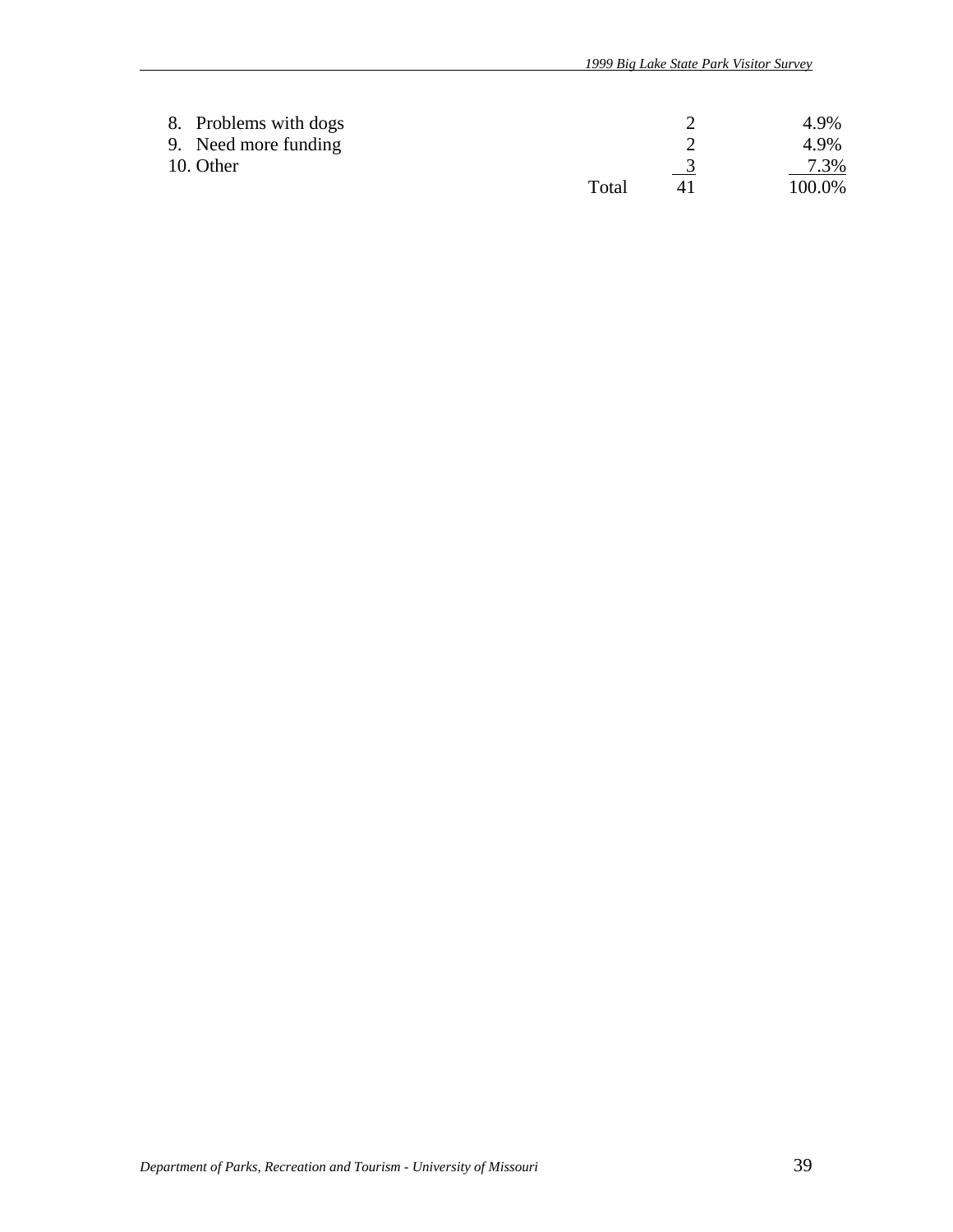**Appendix F. List of Responses for Safety Concerns (Q 8)**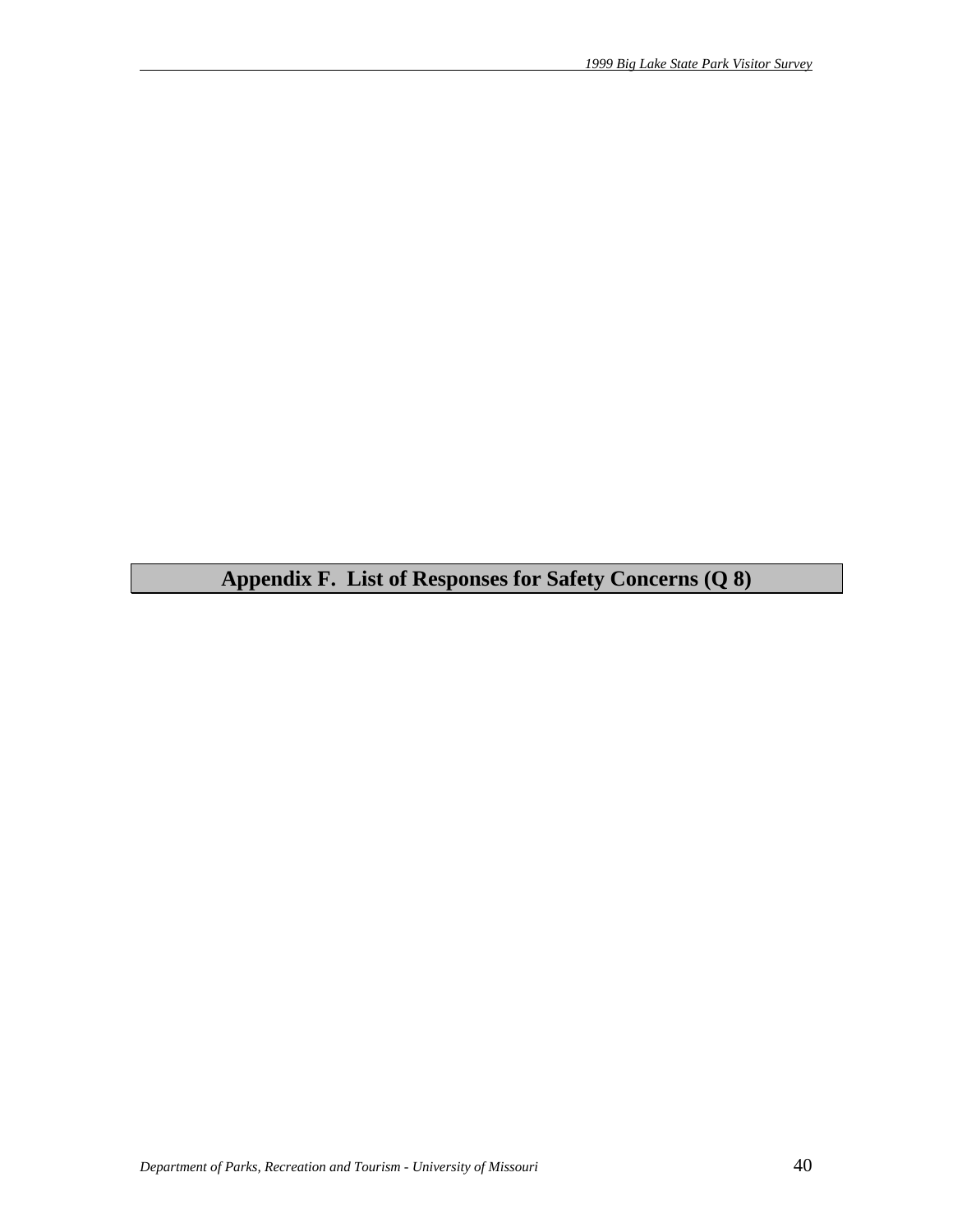# **Responses to Question # 8**

**If you did not rate this park as excellent on being safe** *(Question 7, letter h.),* **what influenced your rating?** 

# **Dangerous traffic on the lake**

- The lake.
- Too crowded with jet skis.
- Too many jet skis without some kind of water regulation!
- Traffic on the lake.

# **Lack of staff/park rangers patrolling the park**

- Lack of full-time staff.
- No enforcement after midnight.
- No park rangers after midnight. No police for fighting and drunk campers.
- Swimming pool lifeguards.

### **Lack of lighting**

- Need more lighting at night.
- Need more lighting by restrooms.

# **Don't know/no reason/no place is perfect**

- Just arrived....first visit here.
- With kids, I never feel that they are 100% safe.

### **Other**

- Boat ramps dangerous.
- Could use a gate.
- The sewer in the lake from the cabins.
- Too many autos drive through.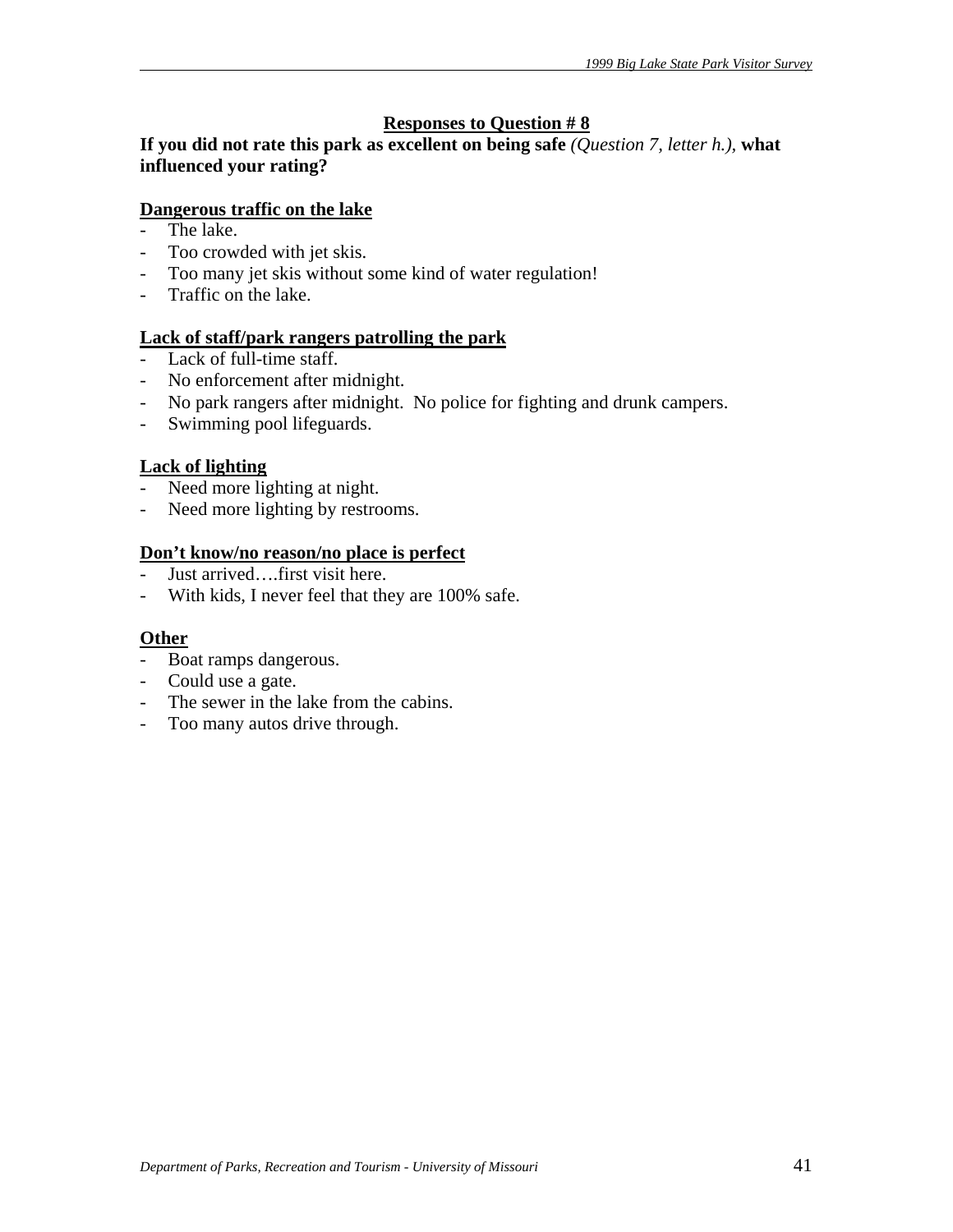**Appendix G. List of Responses for Additional Comments (Q 23)**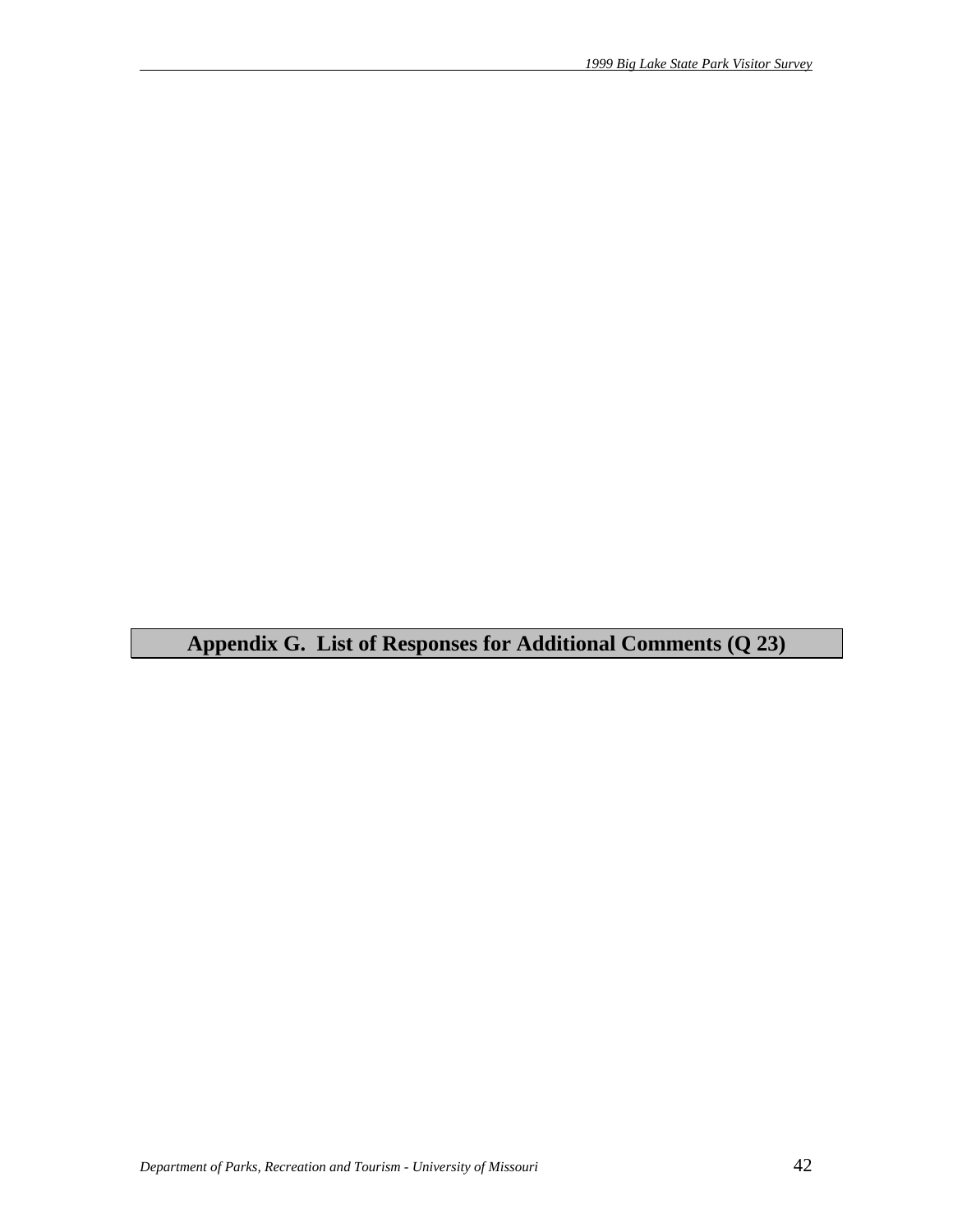# **Responses to Question #23**

**Please write any additional comments about your park visit or suggestions on how the Missouri Department of Natural Resources can make your experience in Big Lake State Park a better one.** 

# **General positive comments**

- A very fine, well-maintained facility.
- Beautiful park, excellent value, thanks!
- Big Lake very well cared for park.
- Excellent!
- Glad you got the pool open again.
- Great always!
- Hard to improve on.
- I think our state parks are great. Keep up the good work. Thanks.
- Love this park.
- My grandma (92 years old) was able to get around here easily. Was even allowed to drive up to picnic table with her. Thanks!
- Thank you.
- Think it is taken care of excellently.
- This is a very nice state park. Missouri needs a hundred more just like it!
- This is one of the nicest state parks in MO of the northern state. Like most state parks need more funding on northwest region.
- Very impressed.
- We come back often.
- Wider boat ramp. Reserved spots in campground. The park rangers are the best.

### **Suggestions about campground**

- Camping area needs a beach area or banks with a slight grade.
- It would be nice if you had a place for group camping that was reservable.
- More electrical hook-ups in sites closer to the point of use.
- More spots needed for RVs.
- Need boat docks and rock on the banks to save the trees. Need more camping sites.
- This park has been too crowded all summer. We need more electric hook-up spots for RVs.

### **Improve or better maintain boat ramps**

- Fix boat docks and ramps.
- Need boat docks and rock on the banks to save the trees. Need more camping sites.
- Wider boat ramp. Reserved spots in campground. The park rangers are the best.

### **Provide more trash receptacles**

- Like to have trash bins near bath houses.
- There needs to be a trash dumpster at the north end of the park. Also people who bring dogs should have to clean up after them.